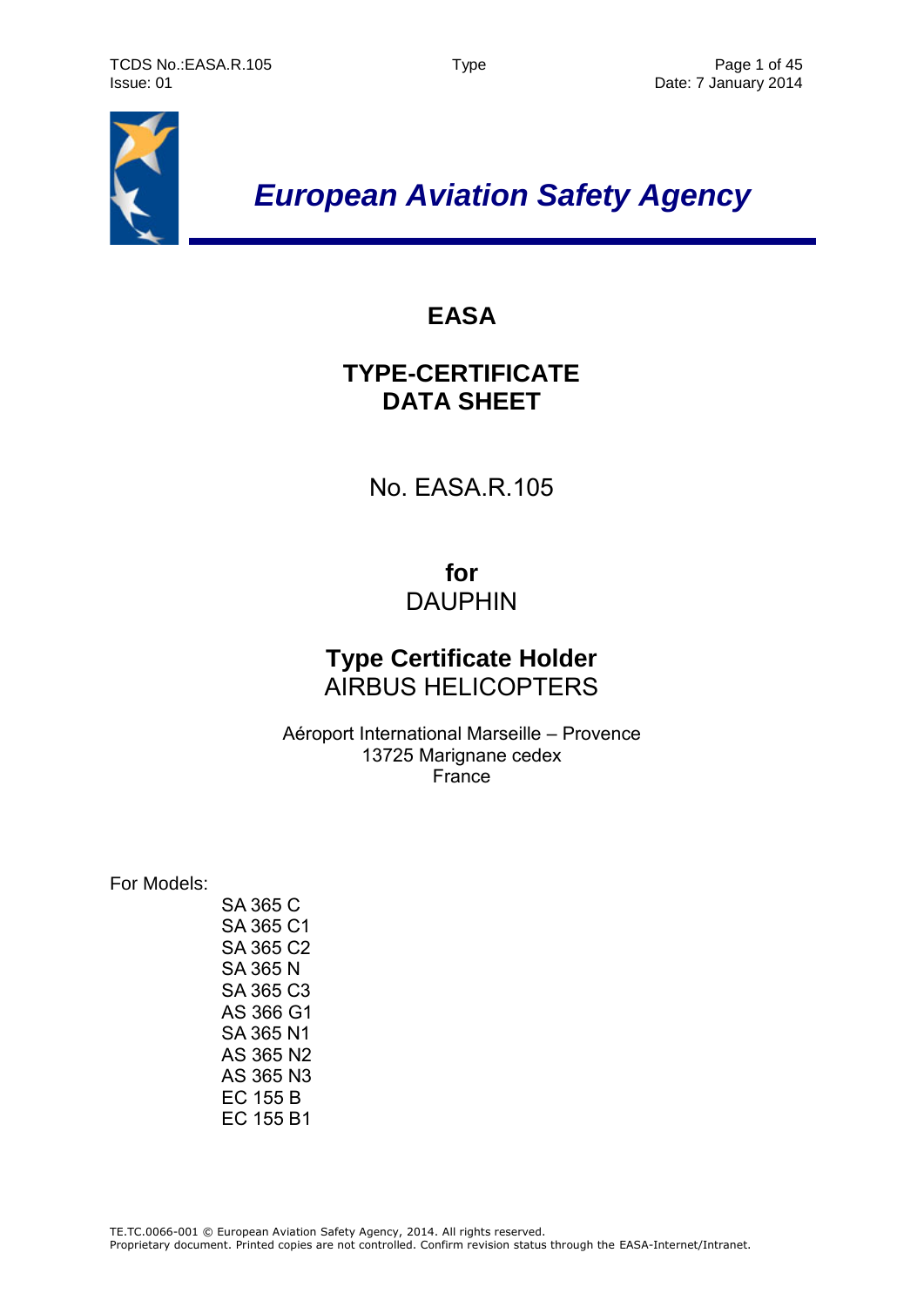Intentionally left blank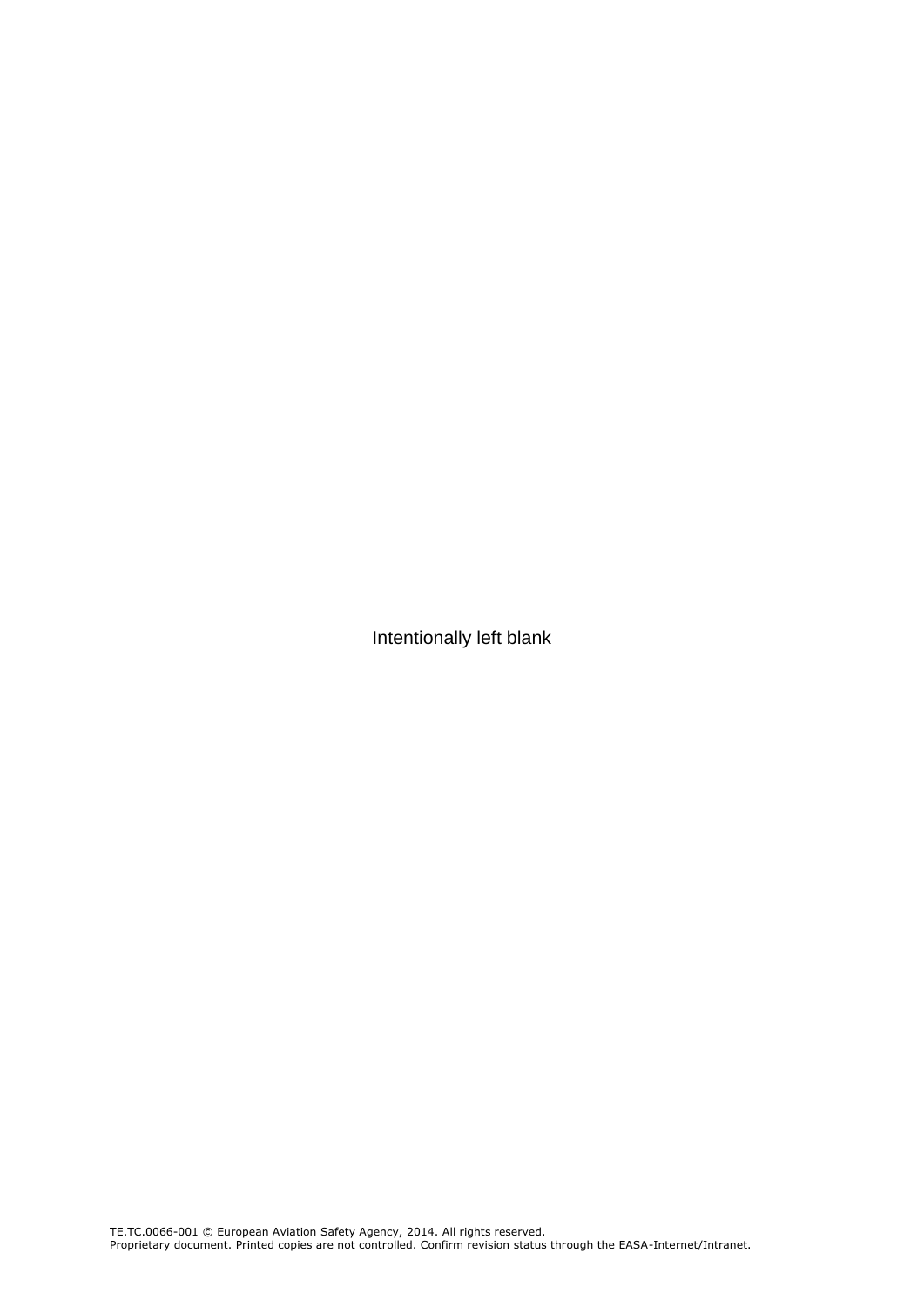# **TABLE OF CONTENTS**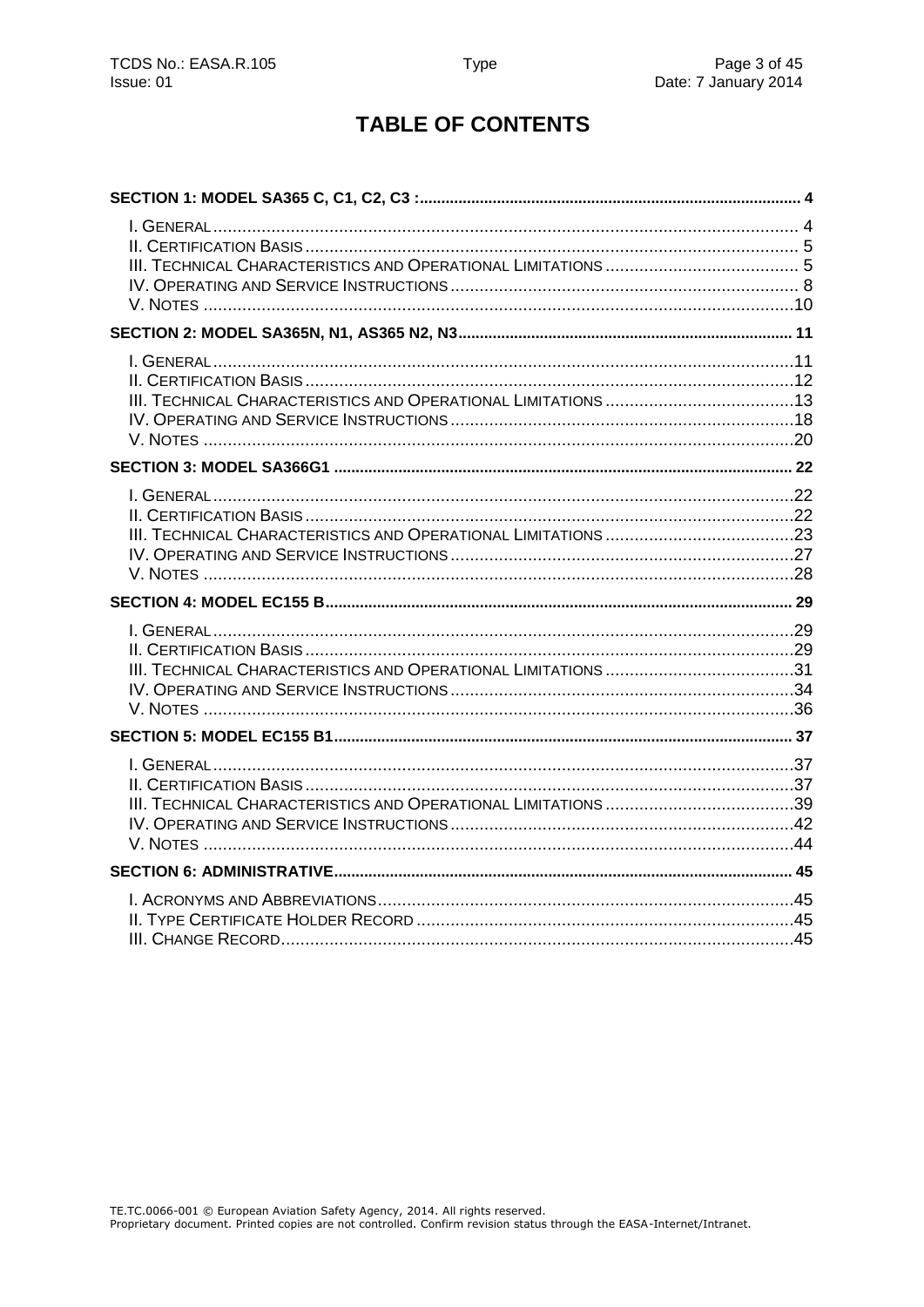# <span id="page-3-0"></span>**SECTION 1: MODEL SA365 C, C1, C2, C3 :**

#### <span id="page-3-1"></span>**I. General**

| 1. Type/ Model/ Variant |                                    |
|-------------------------|------------------------------------|
| 1.1 Type                | SA 365                             |
| 1.2 Model               | SA 365 C, C1, SA 365 C2, SA 365 C3 |
| 1.3 Variant             | N/A                                |

- 2. Airworthiness Category Large Rotorcraft, Category A and B
- 3. Manufacturer

|                                           | before | January 1, 1992        | <b>AEROSPATIALE</b>                 |
|-------------------------------------------|--------|------------------------|-------------------------------------|
|                                           | before | <b>January 7, 2014</b> | <b>EUROCOPTER</b>                   |
|                                           | since  | <b>January 7, 2014</b> | <b>AIRBUS</b><br><b>HELICOPTERS</b> |
| Aéroport International Marseille-Provence |        |                        |                                     |
| 13725 MARIGNANE cedex                     |        |                        |                                     |

#### 4. EASA Type Certification Application Date

Note: State of Design Authority certification application date for grandfathered products

| SA 365 C  | 14 November 1974          |
|-----------|---------------------------|
| SA 365 C1 | 23 March 1979             |
|           | SA 365 C2 15 October 1979 |
|           | SA 365 C3 23 June 1981    |
|           |                           |

5. State of Design Authority

DGAC-France

6. State of Design Authority Type Certificate Date

| SA 365 C  | 4 July 1978                |
|-----------|----------------------------|
| SA 365 C1 | 26 March 1979              |
|           | SA 365 C2 18 February 1980 |
|           | SA 365 C3 14 January 1982  |

<span id="page-3-2"></span>7. EASA Type Certification Date

N/A (to DGAC France)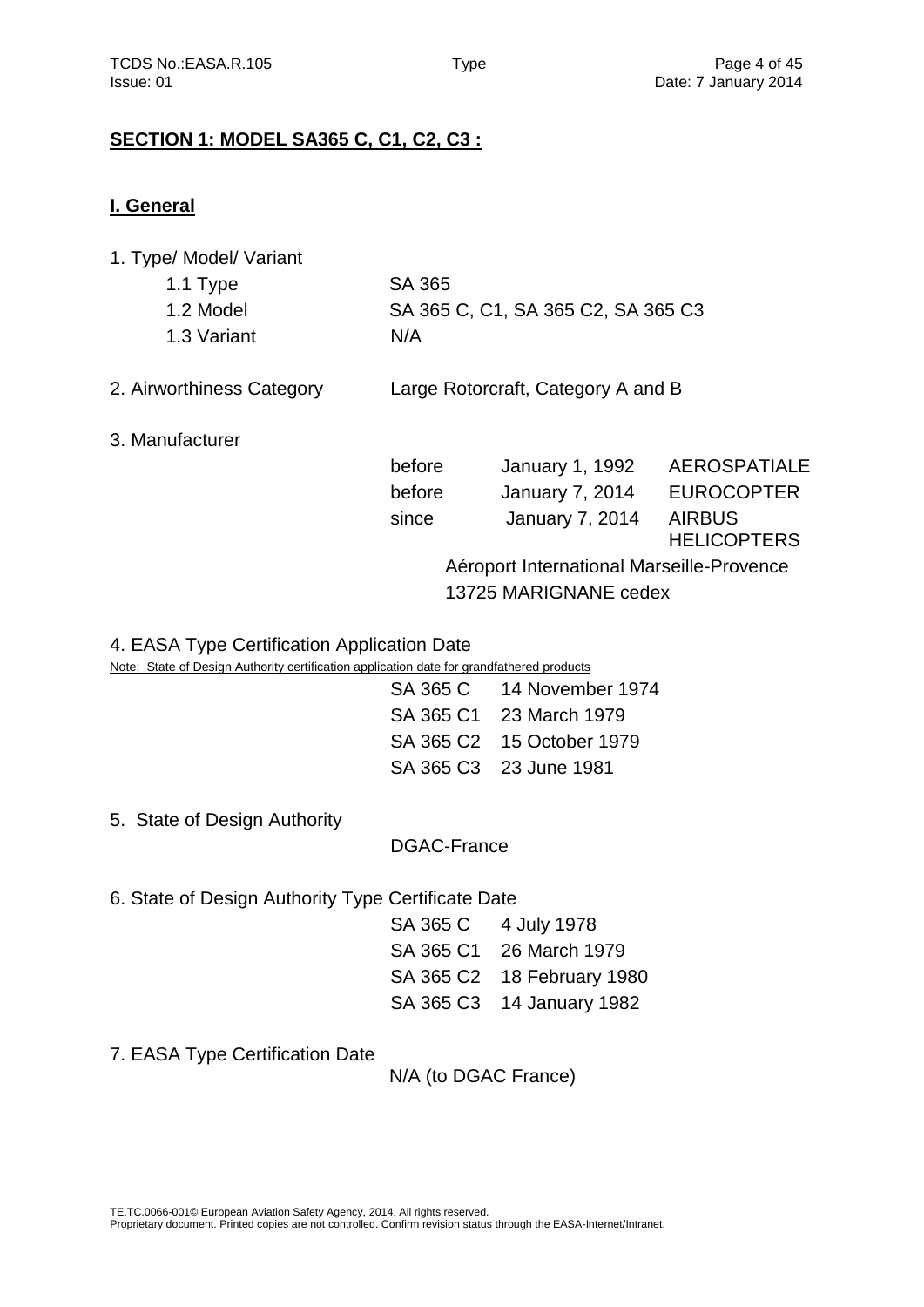# **II. Certification Basis**

- 1. Reference Date for determining the applicable requirements: 14, November 1974
- 2. Airworthiness Requirements FAR Part 29 Amendments 1 through 11
- 3. Special Conditions Complementary and special conditions defined in DGAC letter 4092 dated May 5, 1977
- 4. Exemptions None. 5. (Reserved) Deviations **None.** None.
- 6. Equivalent Safety Findings None. 7. Environmental Protection Requirements None.

# <span id="page-4-0"></span>**III. Technical Characteristics and Operational Limitations**

| 1. Type Design Definition |                                                                                                                                                        |
|---------------------------|--------------------------------------------------------------------------------------------------------------------------------------------------------|
|                           | SA 365 C basic definition described in document 365A 04<br>3051                                                                                        |
|                           | SA 365 C1 definition of SA 365 C1 is obtained by<br>applying to the SA 365 C definition the modifications<br>mentioned in document 365A.05.0416        |
|                           | SA 365 C2 definition of SA 365 C2 is obtained by<br>applying to the SA 365 C or C1 definition the<br>modifications mentioned in document 365A.05.0425  |
|                           | SA 365 C3 definition of SA 365 C3 is obtained by<br>applying to the SA 365 C1 or C2 definition the<br>modifications mentioned in document 365A.04.3765 |
| 2. Description            |                                                                                                                                                        |
|                           | Large twin-engine helicopter                                                                                                                           |
| 3. Equipment              |                                                                                                                                                        |
|                           | N/A                                                                                                                                                    |
| 4. Dimensions             |                                                                                                                                                        |
| 4.1 Fuselage              | Width 3.17 m (10,40 ft)                                                                                                                                |
|                           | Height 3.27 m (10.72 ft)                                                                                                                               |
|                           | Length 10.98 m (36.02 ft)                                                                                                                              |
| 4.2 Main Rotor            | Diameter 11.68 m (38.31 ft)                                                                                                                            |
| 4.3 Tail Rotor            | Diameter 0.89 m (2.95 ft)                                                                                                                              |
| 5. Engine                 |                                                                                                                                                        |
| 5.1 Model                 |                                                                                                                                                        |
| SA 365 C                  | 2 TURBOMECA ARRIEL 1A                                                                                                                                  |
| SA 365 C1                 | 2 TURBOMECA-ARRIEL 1A1                                                                                                                                 |
| SA 365 C2                 | 2 TURBOMECA-ARRIEL 1A2                                                                                                                                 |
| SA 365 C3                 | 2 TURBOMECA-ARRIEL 1C                                                                                                                                  |

TE.TC.0066-001© European Aviation Safety Agency, 2014. All rights reserved.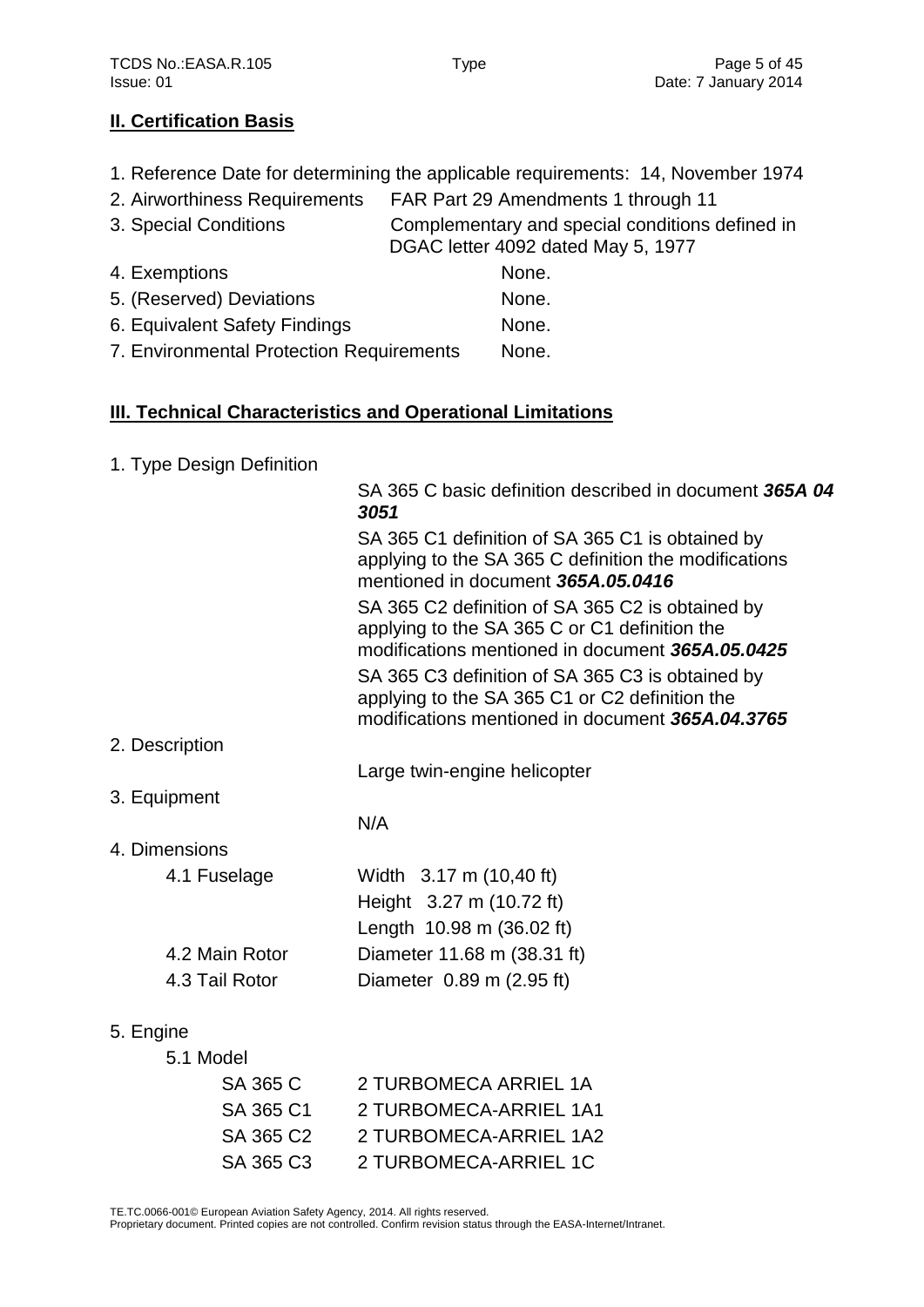| 5.2 Type Certificate<br>Engines TCDS E.073                                                                                                                                            |  |  |
|---------------------------------------------------------------------------------------------------------------------------------------------------------------------------------------|--|--|
| 5.3 Limitations<br>5.3.1 Installed Engine Limits<br>Refer to approved Flight Manual                                                                                                   |  |  |
| 5.3.2 Transmission Torque Limits<br>Refer to approved Flight Manual                                                                                                                   |  |  |
| 6. Fluids (Fuel/ Oil/ Additives)<br>6.1 Fuel                                                                                                                                          |  |  |
| as approved in the Flight Manual<br>6.2 Oil                                                                                                                                           |  |  |
| as approved in the Flight Manual<br>6.3 Additives                                                                                                                                     |  |  |
| as approved in the Flight Manual<br>7. Fluid capacities<br>7.1 Fuel                                                                                                                   |  |  |
| 640 I (169 US gals)<br>usable $6371(168 US gals)$                                                                                                                                     |  |  |
| 7.2 Oil<br>Engines $2 \times 6.8$ I (oil tank)<br><b>MGB</b><br>10.51<br><b>TGB</b><br>0.271                                                                                          |  |  |
| 7.3 Coolant system capacity<br>7 I<br><b>RH</b> system<br>LH system<br>7 I                                                                                                            |  |  |
| 8. Air Speeds Limits                                                                                                                                                                  |  |  |
| 315 km/h (170 kts) at 0 m at 3000 kg<br>Vne<br>Substract 20 km/h per 1000 m altitude, and<br>10 km/h per 100 kg above 3000 kg<br>see Flight Manual for other approved airspeed limits |  |  |
| 9. Rotor Speed Limits<br>Nominal governed 350 +10 rpm<br>Power on<br>320 rpm (single engine failure on take-off or landing)<br>285 rpm (transient speed on single engine failure)     |  |  |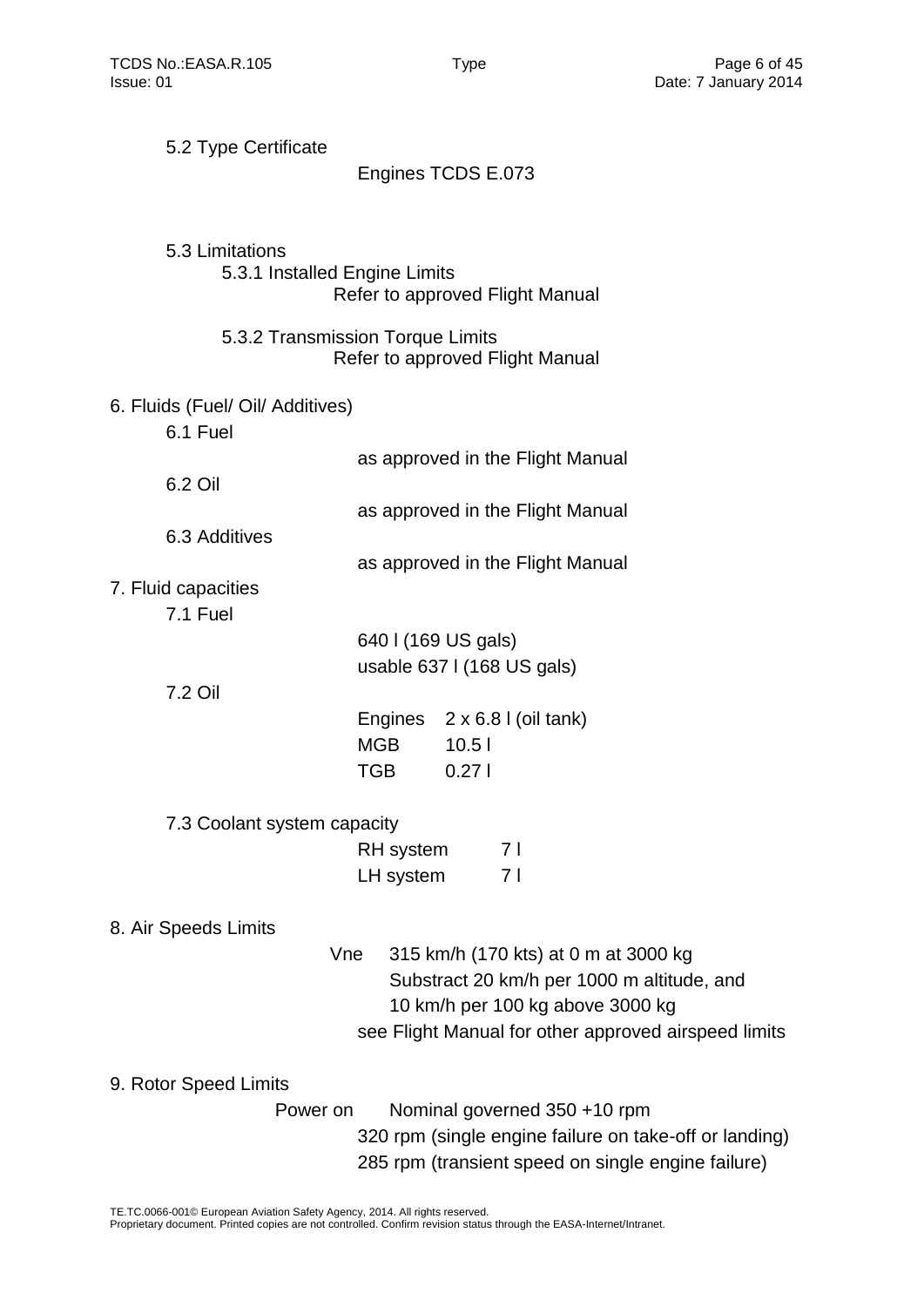| Power off                                                       |                                           |                                                                      |
|-----------------------------------------------------------------|-------------------------------------------|----------------------------------------------------------------------|
|                                                                 | Maximum<br>Minimum                        | 420 rpm (aural alarm at 400 rpm)<br>320 rpm (aural alarm at 338 rpm) |
| 10. Maximum Operating Altitude and Temperature<br>10.1 Altitude |                                           |                                                                      |
|                                                                 | 15 000 ft                                 |                                                                      |
| 10.2 Temperature                                                | -40 $^{\circ}$ C to +40 $^{\circ}$ C      |                                                                      |
| 11. Operating Limitations                                       |                                           |                                                                      |
|                                                                 | as approved in the Flight Manual          |                                                                      |
| 12. Maximum Weight                                              | SA 365 C, C1<br>SA 365 C2, C3             | 3400 kg (1500lb)<br>3500 kg (7720lb)                                 |
| 13. Centre of Gravity Range                                     |                                           |                                                                      |
| SA 365 C, C1<br>Longitudinal                                    | <b>Forward limit</b>                      | 3.84 m                                                               |
|                                                                 | <b>Rear limit</b>                         | 4.10 m                                                               |
| Lateral                                                         | R.H.                                      | 0.11 m                                                               |
|                                                                 | L.H.                                      | 0.11 m                                                               |
| SA 365 C2, C3                                                   |                                           |                                                                      |
| Longitudinal                                                    | <b>Forward limit</b><br><b>Rear limit</b> | $3.84$ m<br>4.10 m up to 3400 kg<br>4.06 m from 3400 kg to 3500 kg   |
| Lateral                                                         | R.H.                                      | 0.11 m                                                               |
|                                                                 | L.H.                                      | 0.11 m                                                               |
| 14. Datum                                                       |                                           |                                                                      |
|                                                                 | Longitudinal<br>Lateral                   | 4 m forward of main rotor centerline<br>aircraft symmetry plane      |
| 15. Levelling Means                                             |                                           | Three levelling blocks on transmission deck                          |

TE.TC.0066-001© European Aviation Safety Agency, 2014. All rights reserved.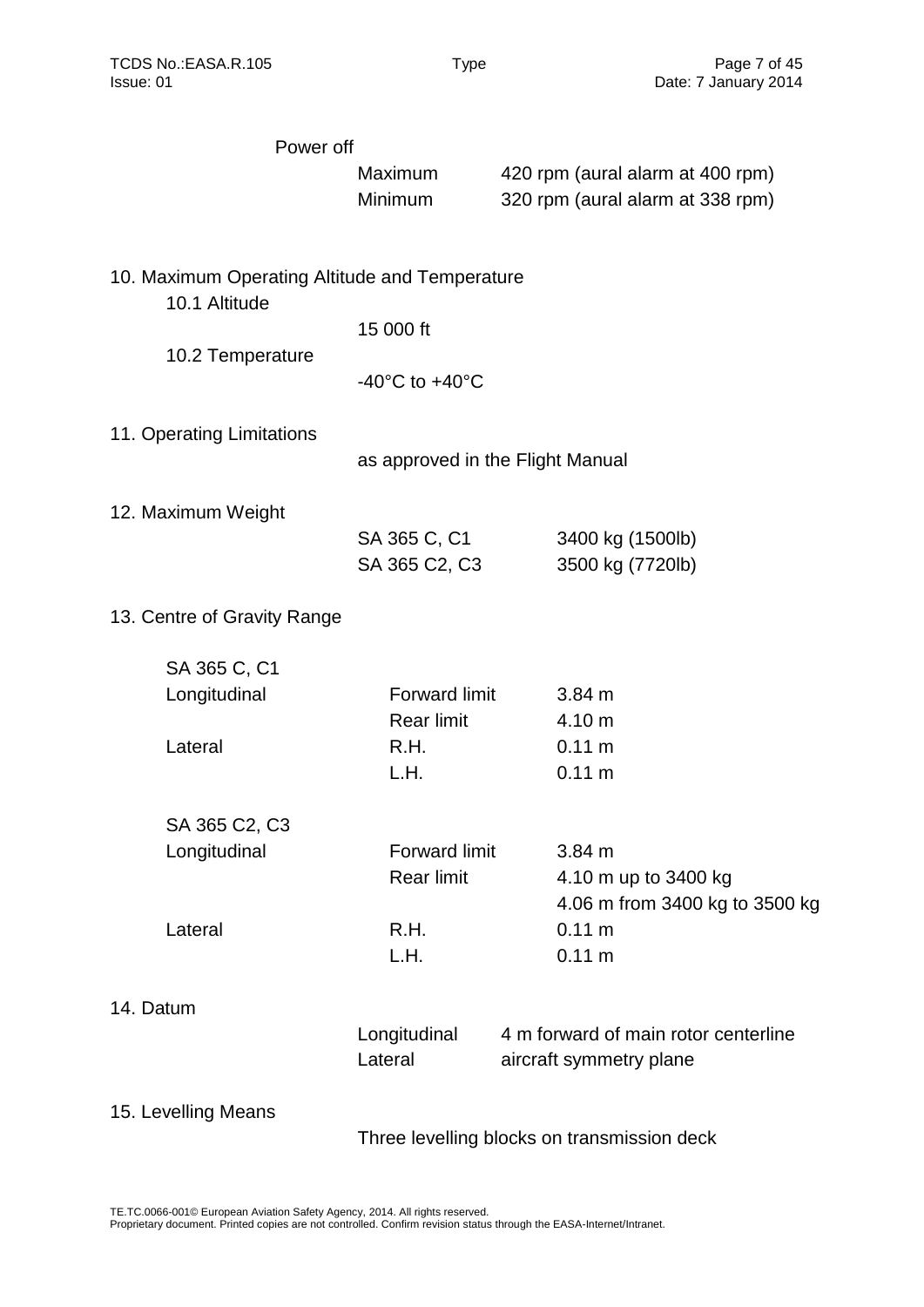| TCDS No.: EASA.R.105<br>Issue: 01      | <b>Type</b>                                                                       | Page 8 of 45<br>Date: 7 January 2014 |
|----------------------------------------|-----------------------------------------------------------------------------------|--------------------------------------|
| 16. Minimum Flight Crew                |                                                                                   |                                      |
|                                        | 1 pilot on RH seat                                                                |                                      |
| 17. Maximum Passenger Seating Capacity | 12<br>(Refer to EUROCOPTER document 365A043070 for<br>approved cabin furnishings) |                                      |
| 18. Passenger Emergency Exit           | Refer to approved Flight Manual                                                   |                                      |
| 19. Maximum Baggage/ Cargo Loads       | Maximum load 150 kg (maximum load concentration<br>350 daN/m <sup>2</sup> )       |                                      |
| 20. Rotor Blade control movement       | For rigging information, refer to Maintenance Manual                              |                                      |
| 21. Auxiliary Power Unit (APU)         | None                                                                              |                                      |
| 22. Life- limited parts                | Refer to approved ALS chapter of the MSM                                          |                                      |

# <span id="page-7-0"></span>**IV. Operating and Service Instructions**

| Flight Manual approved on December 20, 1978 by   |
|--------------------------------------------------|
| DGAC-F or subsequent DGAC-F or EASA approved     |
| issues (see Note 4)                              |
| Flight Manual approved on March 26, 1979 by DGAC |
| F or subsequent DGAC-F or EASA approved issues   |
| (see Note 4)                                     |
| Flight Manual approved on February 18, 1980 by   |
| DGAC-F or subsequent DGAC-F or EASA approved     |
| issues (see Note 4)                              |
| Flight Manual approved on January 14, 1982 by    |
| DGAC-F or subsequent DGAC-F or EASA approved     |
| issues (see Note 4)                              |
|                                                  |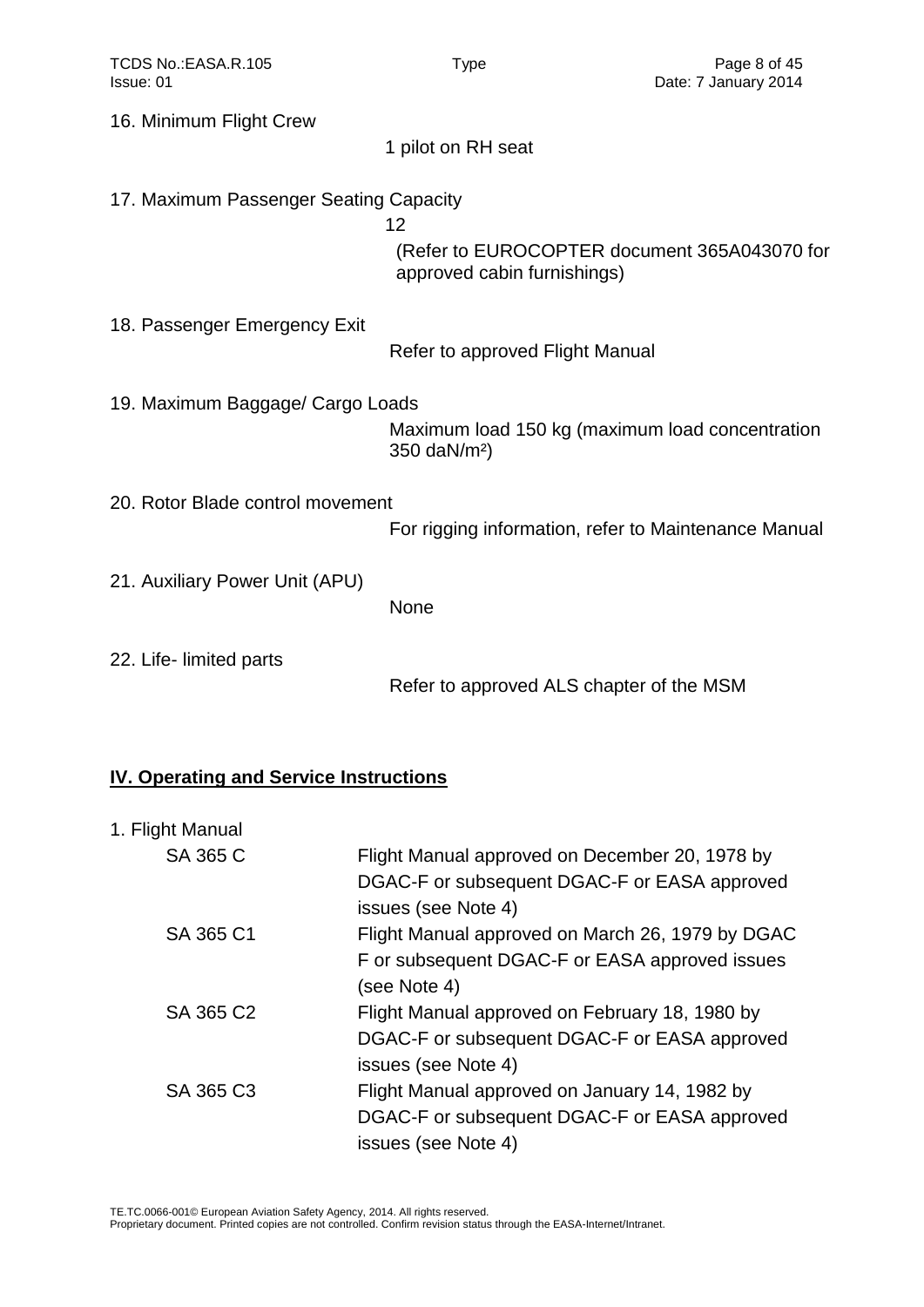| 2. Maintenance Manual |                                                  |
|-----------------------|--------------------------------------------------|
| SA 365 C, C1, C2      | SA 365 Maintenance Manual                        |
| SA 365 C3             | Maintenance Manual – revisions 11 and subsequent |
|                       | (see Notes 3 and 4)                              |
|                       | <b>SA 365 Overhaul Manual</b>                    |

3. Structural Repair Manual

SA 365 Repair Manual

4. Weight and Balance Manual

SA 365 Flight Manual Volume 2 section 6

5. Illustrated Parts Catalogue

SA 365 Illustrated Parts Catalog

6. Service Letters and Service Bulletins

As published by AEROSPATIALE or EUROCOPTER or AIRBUS HELICOPTERS and approved by DGAC or EASA

7. Required Equipment

The basic equipment required by the applicable airworthiness regulation (refer to certification basis) must be fitted on the aircraft and safe operation

The Flight Manual must be on board.

8. Master Minimum Equipment List

None.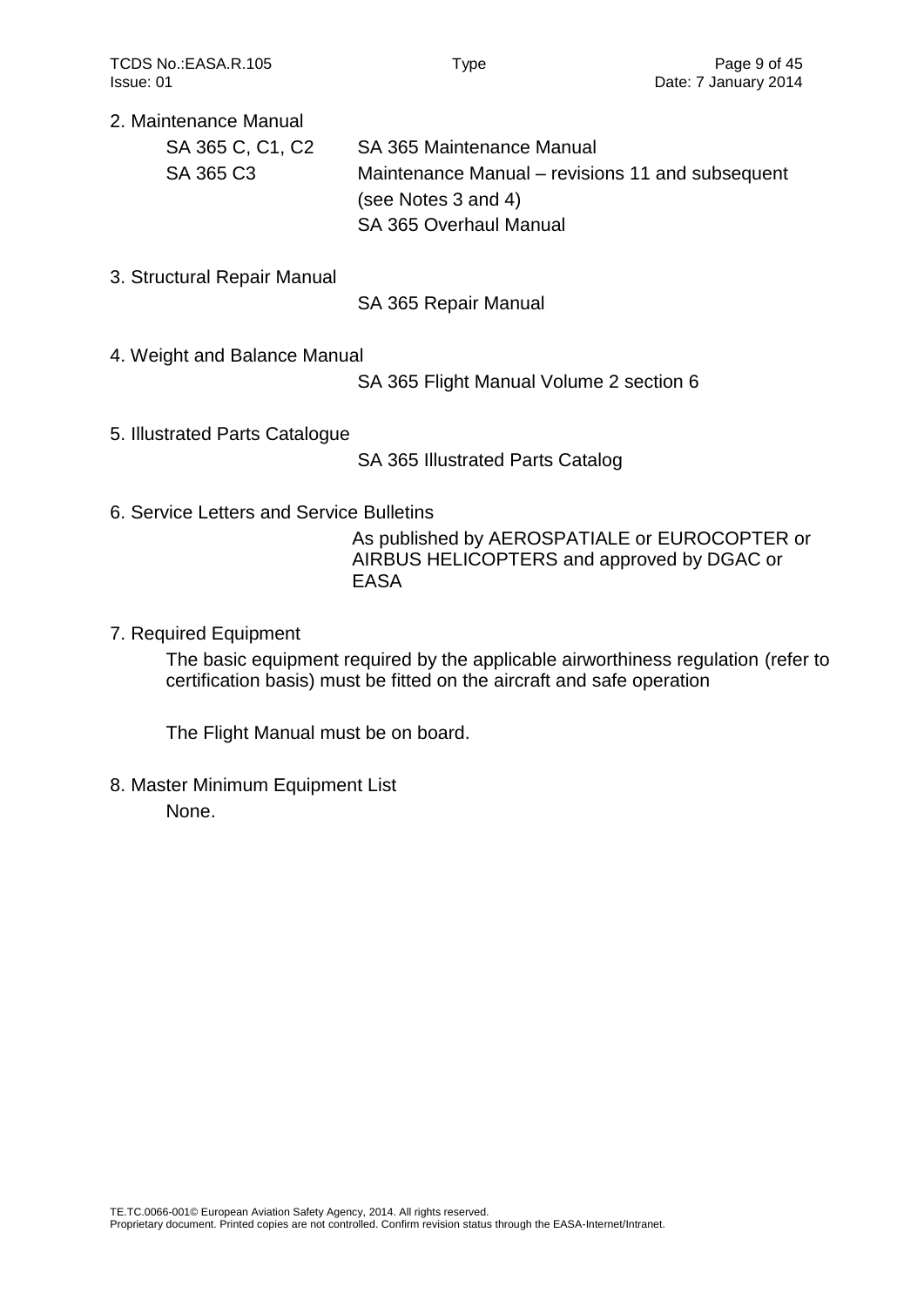# <span id="page-9-0"></span>**V. Notes**

- **1.** The weight and C.G. breakdown including the list of equipment items incorporated in the approved empty weight and the loading instruction shall be on board the helicopter at the time when the individual Certificate or Airworthiness is delivered and, then, at any time. To obtain as precise as possible weight and C.G. data, the helicopter shall stay on jacks as fitted at the jacking points rather than on its landing gear. Where modifications are introduced in the helicopter weight and C.G., the Flight Manual instructions shall be referred to.
- **2.** The following placard shall be displayed in clear view of the pilot:

"THIS HELICOPTER MUST BE OPERATED IN COMPLIANCE WITH THE OPERATING LIMITATIONS SPECIFIED IN THE DGAC-APPROVED ROTORCRAFT FLIGHT MANUAL.

THE AIRWORTHINESS LIMITATIONS SECTION OF THE ROTORCRAFT MAINTENANCE MANUAL MUST BE COMPLIED WITH."

For other placards, refer to Flight Manual

- **3.** Chapters 5 "Master Servicing Recommendations" of the Maintenance Manuals have been deemed acceptable by the DGAC for maintaining the helicopters satisfactorily. Sub-chapter 5.99 "Airworthiness Limitations" contains the instructions which have to be mandatory complied with.
- **4.** The compatibility between the optional systems is specified :

- in sub-chapter OPTIONAL of the ''Master Servicing Recommendations'' for installation - in Supplement 0 to Flight Manual for operation

- **5.** This Data Sheet gives the values applicable to the latest 365 designs. For those aircrafts with a former design or fitted with optional systems or subjected in customization, refer to the Flight Manual for the concerned aircraft.
- **6.** Production conditions:
	- Production agreement JAR 21 n°F.G.003 granted on December 22, 1997 to EUROCOPTER. - Previous manufacturers:

EUROCOPTER FRANCE granted with Production agreement n°P02 starting from January 2, 1992.

AEROSPATIALE Division Hélicoptères granted with Production agreement n°P02 starting from November 8, 1991.

- **7.** Commercial designation: DAUPHIN
- **8.** Conversion from one version to another one

| Original version | Version obtained      | N° of Service Bulletin to be embodied |
|------------------|-----------------------|---------------------------------------|
| SA 365 C         | SA 365 C1             | $01 - 03$                             |
| SA 365 C or C1   | SA 365 C <sub>2</sub> | $01 - 07$                             |
| SA 365 C1 or C2  | SA 365 C3             | $01 - 09$                             |

**9.** Certification conditions:

- Design approval n° F.JA.01 granted on July 20, 1998 to EUROCOPTER (formerly granted on September 12, 1996 to EUROCOPTER FRANCE)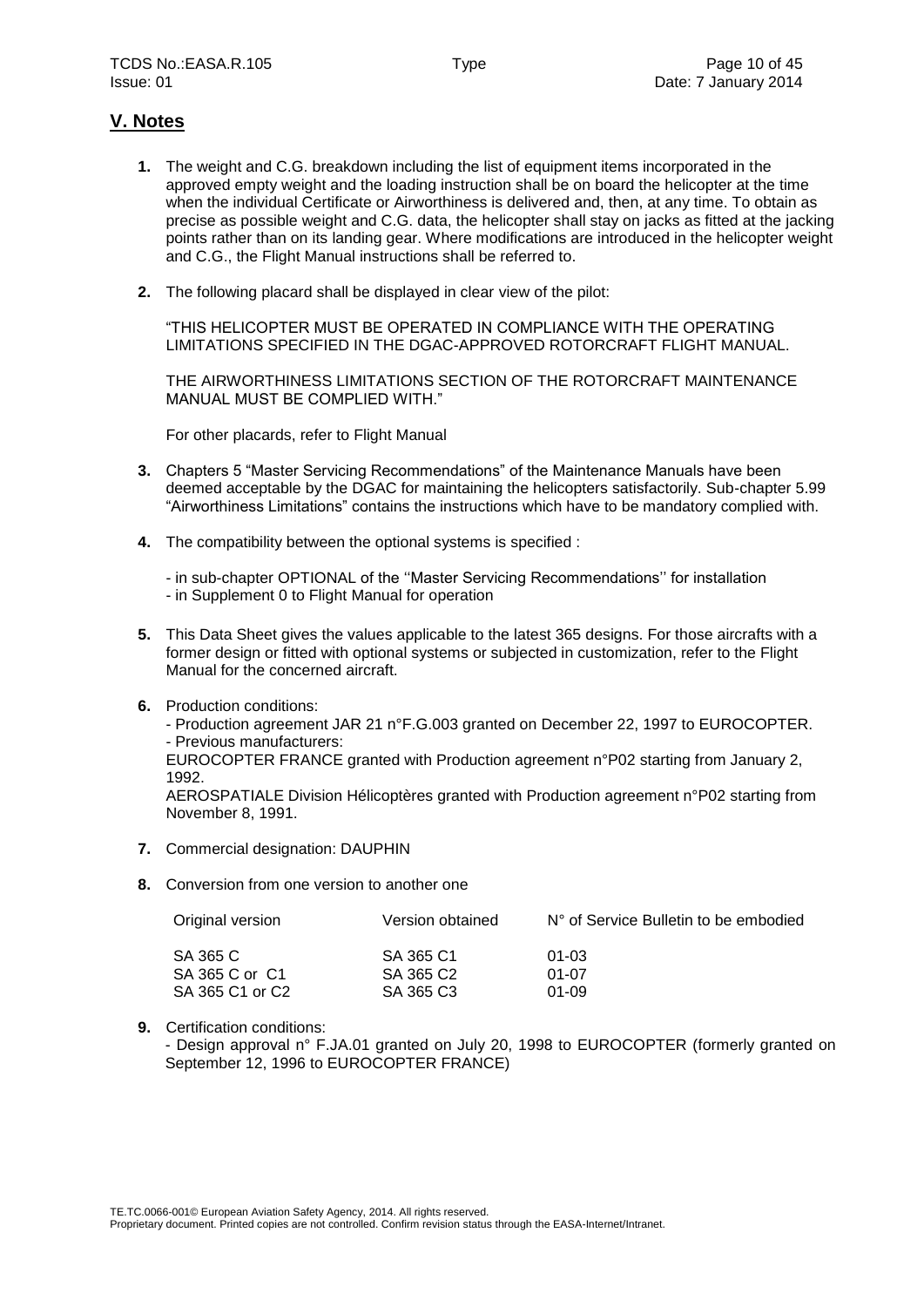#### <span id="page-10-0"></span>**SECTION 2: MODEL SA365N, N1, AS365 N2, N3**

#### <span id="page-10-1"></span>**I. General**

- 1. Type/ Model/ Variant
	- 1.1 Type

SA365

1.2 Model

SA365N, SA365 N1, AS365 N2, AS365 N3

1.3 Variant

N/A

2. Airworthiness Category

Large Rotorcraft, Category A and B

3. Manufacturer

| before                                    | January 1, 1992        | <b>AEROSPATIALE</b> |  |
|-------------------------------------------|------------------------|---------------------|--|
| before                                    | <b>January 7, 2014</b> | <b>EUROCOPTER</b>   |  |
| since                                     | <b>January 7, 2014</b> | <b>AIRBUS</b>       |  |
|                                           |                        | <b>HELICOPTERS</b>  |  |
| Aéroport International Marseille-Provence |                        |                     |  |

13725 MARIGNANE cedex

#### 4. EASA Certification Application Date

|  |  |  | Note: State of Design Authority certification application date for grandfathered products |  |
|--|--|--|-------------------------------------------------------------------------------------------|--|
|  |  |  |                                                                                           |  |

| SA 365 N  | 11 May 1978      |
|-----------|------------------|
| SA 365 N1 | 17 February 1981 |
| AS 365 N2 | 14 October 1988  |
| AS 365 N3 | 19 June 1991     |
|           |                  |

#### 5. State of Design

DGAC-FRANCE

6. State of Design Authority Type Certification Date

|  | SA 365 N 09 April 1981    |
|--|---------------------------|
|  | SA 365 N1 28 July 1983    |
|  | AS 365 N2 25 October 1989 |
|  | AS 365 N3 06 October 1997 |
|  |                           |

7. EASA Type Certification Date

N/A (to DGAC France)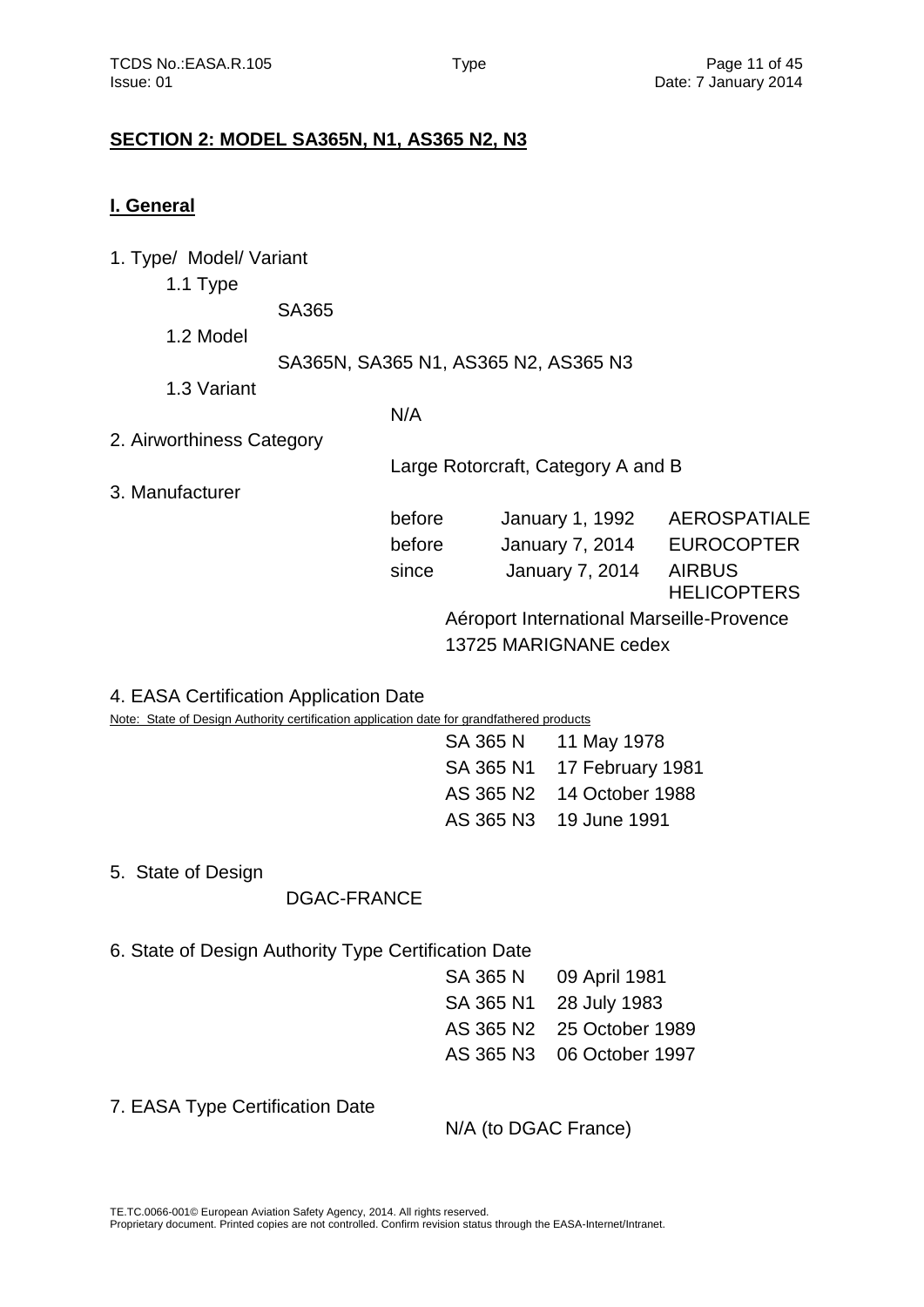# <span id="page-11-0"></span>**II. Certification Basis**

1. Reference Date for determining the applicable requirements

September 26, 1980

2. Airworthiness Requirements

FAR Part 29 Amendments 1 through 16

3. Special Conditions

# **SA 365 N, N1**:

Complementary and special conditions defined in DGAC letter 54022 dated September 26, 1980.

# **AS 365 N2:**

Complementary and special conditions defined in DGAC letter 53116 dated February 1, 1989.

The certification technical requirements of the helicopter are currently based on:

1) FAR 29, amendment 11 (same as SA 365 C)

2) Complementary requirements given in annex 1 of DGAC letter 53116 (same as SA 365 C)

3) Special requirements given in Annex 2 of DGAC letter 53116 (same as SA 365 C)

4) Special requirement given in Annex 3 of DGAC letter 53116

5) Voluntary acceptance to meet FAR 29 amendments 12 thru 16 inclusive. In this case, special requirement C1 given in Annex 2 is superseded by paragraph 29.1351 (d) 3 of amendment 14

# **AS 365 N3:**

Complementary and special conditions defined in DGAC letter 964425 dated February 10, 1997.

The certification process for this helicopter will be conducted based on the following requirements:

1) FAR 29, amendment 1 to 16

2) Complementary technical conditions stipulated in Appendix 1 of DGAC letter 964425

3) Special conditions stipulated in Appendix 2 of DGAC letter 964425 (ditto as SA 365 C)

4) Special conditions stipulated in Appendix 3 of DGAC letter 964425 (ditto as SA 365 N and 366 G)

5) Special conditions stipulated in Appendix 4 of DGAC letter 964425 (specific to AS 365 N3)

6) Special condition SAR (Search And Rescue) System (Reference CRI B-01) (specific to AS 365 N3 equipped with AMS OP22B62)

TE.TC.0066-001© European Aviation Safety Agency, 2014. All rights reserved. Proprietary document. Printed copies are not controlled. Confirm revision status through the EASA-Internet/Intranet.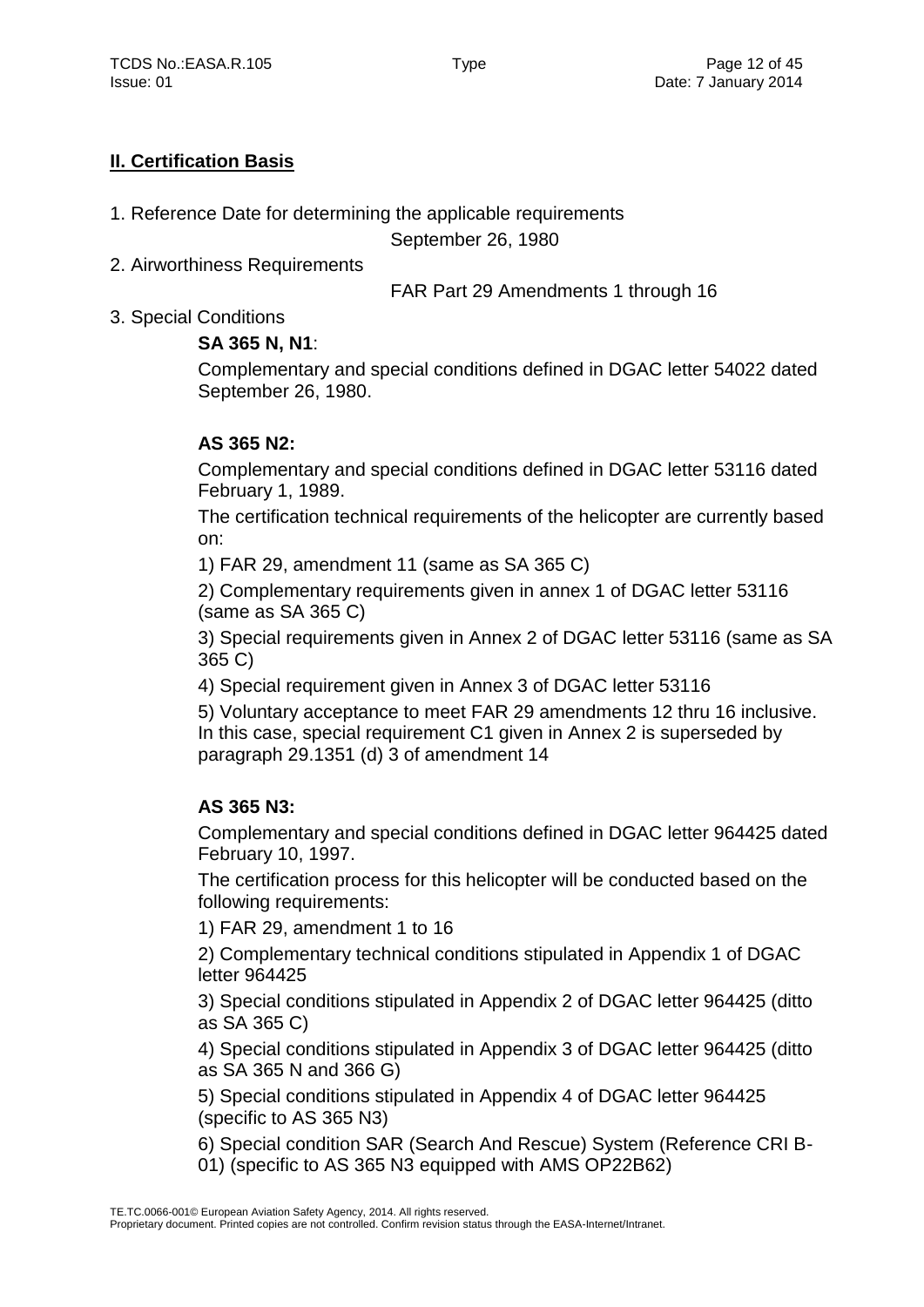4. Exemptions

None.

5. (Reserved) Deviations

None.

6. Equivalent Safety Findings

Only AS 365 N3 equipped with MFD-255 FAR 29.1545(b)(4) Airspeed Indicator Markings (Reference CRI AS365N3 G-01).

7. Environmental Protection Requirements

Pollution, Decree dated February 19, 1987 (N1, N2, N3) ICAO recommendations for discharging fuel annexe 16, volume 2, 2nd part (N3).

# <span id="page-12-0"></span>**III. Technical Characteristics and Operational Limitations**

1. Type Design Definition

| <b>SA 365 N</b> |                                                                                                                                        |
|-----------------|----------------------------------------------------------------------------------------------------------------------------------------|
|                 | basic SA 365 N definition document 365A04 3655                                                                                         |
| SA 365 N1       |                                                                                                                                        |
|                 | definition of SA 365 N1 is obtained by applying to the SA<br>365 N definition the modifications mentioned in document<br>365A.04.4055  |
| SA 365 N2       |                                                                                                                                        |
|                 | definition of AS 365 N2 is obtained by applying to the SA<br>365 N1 definition the modifications mentioned in document<br>365A.04.4693 |
| AS 365 N3       |                                                                                                                                        |
|                 | definition of AS 365 N3 is obtained by applying to the AS<br>365 N2 definition the modifications mentioned in document<br>365A.04.5135 |
| 2. Description  |                                                                                                                                        |
|                 | Large twin-engine helicopter                                                                                                           |
| 3. Equipment    |                                                                                                                                        |
|                 | N/A for SA365N, N1 and AS365N2                                                                                                         |
|                 | Refer to document 365A045216 for AS365N3                                                                                               |

TE.TC.0066-001© European Aviation Safety Agency, 2014. All rights reserved.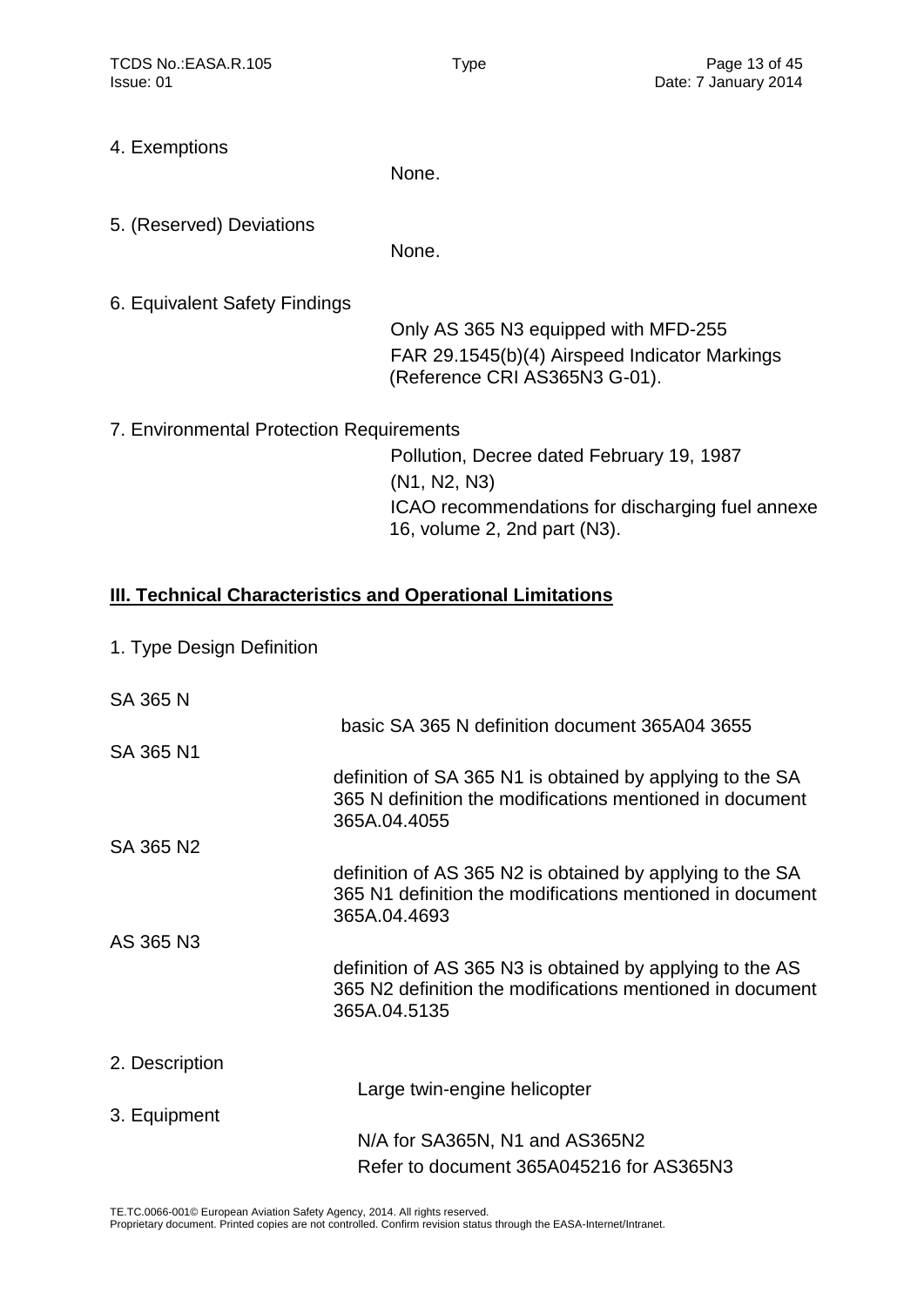| 4. Dimensions  |                                                                                                                    |
|----------------|--------------------------------------------------------------------------------------------------------------------|
| <b>SA365N</b>  |                                                                                                                    |
| 4.1 Fuselage   | Width 3.40 m (11.15 ft)                                                                                            |
|                | Height 3.21 m (10.53 ft)                                                                                           |
|                | Length 11.44 m (37.53 ft)                                                                                          |
| 4.2 Main Rotor | Diameter 11.93 m (39.14 ft)                                                                                        |
| 4.3 Tail Rotor | Diameter 0.90 m (2.95 ft)                                                                                          |
| SA365N1        |                                                                                                                    |
| 4.1 Fuselage   | Width 3.255 m (10.68 ft)                                                                                           |
|                | Height 3.976 m (13.05 ft)                                                                                          |
|                | Length 11.634 m (38.17 ft)                                                                                         |
| 4.2 Main Rotor | Diameter 11.944 m (39.19 ft)                                                                                       |
| 4.3 Tail Rotor | Diameter 1.10 m (3.61 ft)                                                                                          |
| AS365 N2 / N3  |                                                                                                                    |
| 4.1 Fuselage   | Width 3.255 m (10.68 ft)                                                                                           |
|                | Height 3.808 m (12.49 ft)                                                                                          |
|                | Length 11.634 m (38.17 ft) or 12.08 m (39.63 ft) only for<br>AS365N3 equipped with long nose (after AMS 07 52C37). |
| 4.2 Main Rotor | Diameter 11.944 m (39.19 ft)                                                                                       |
| 4.3 Tail Rotor | Diameter 1.10 m (3.61 ft)                                                                                          |
|                |                                                                                                                    |

#### 5. Engine

5.1 Model

| SA 365 N  | 2 TURBOMECA-ARRIEL 1C  |
|-----------|------------------------|
| SA 365 N1 | 2 TURBOMECA-ARRIEL 1C1 |
| AS 365 N2 | 2 TURBOMECA-ARRIEL 1C2 |
| AS 365 N3 | 2 TURBOMECA-ARRIEL 2C  |

#### 5.2 Type Certificate

see engines TCDS E.073 (for TURBOMECA-ARRIEL 1C, 1C1 and 1C2) see engines TCDS E.0001 (for TURBOMECA-ARRIEL 2C)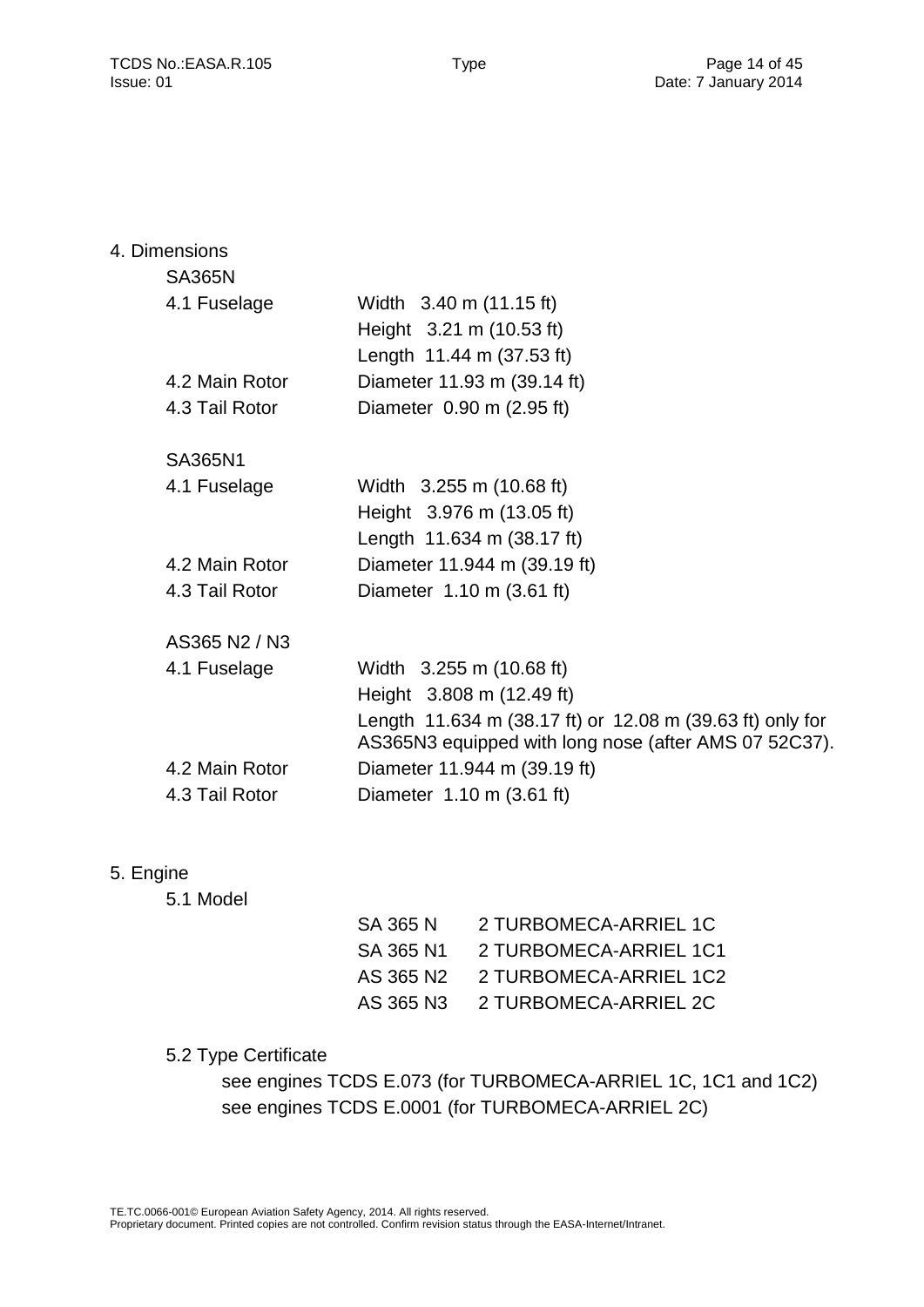| 5.3 Limitations                  |                                                                     |                              |                                          |
|----------------------------------|---------------------------------------------------------------------|------------------------------|------------------------------------------|
| 5.3.1 Installed Engine Limits    |                                                                     |                              |                                          |
|                                  | refer to approved Flight Manual                                     |                              |                                          |
|                                  | 5.3.2 Transmission Torque Limits<br>refer to approved Flight Manual |                              |                                          |
| 6. Fluids (Fuel/ Oil/ Additives) |                                                                     |                              |                                          |
| 6.1 Fuel                         |                                                                     |                              |                                          |
|                                  | as approved in the Flight Manual                                    |                              |                                          |
| 6.2 Oil                          |                                                                     |                              |                                          |
|                                  | as approved in the Flight Manual                                    |                              |                                          |
| 6.3 Additives                    |                                                                     |                              |                                          |
|                                  | as approved in the Flight Manual                                    |                              |                                          |
|                                  |                                                                     |                              |                                          |
| 7. Fluid capacities<br>7.1 Fuel  |                                                                     |                              |                                          |
|                                  | <b>SA 365 N</b>                                                     |                              |                                          |
|                                  | Usable                                                              |                              | 1144,7   (302 US gals)                   |
|                                  | Unusable                                                            | $+$                          | 13,31   (4 US gals)                      |
|                                  | Total                                                               |                              | 1158   (306 US gals)                     |
|                                  |                                                                     |                              |                                          |
|                                  | AS 365 N1, N2, N3<br>Usable                                         |                              |                                          |
|                                  |                                                                     |                              | 1134,51 (300 US gals)                    |
|                                  | Unusable<br>Total                                                   | 23,311<br>$\ddot{}$<br>11581 | $(6 \text{ US}$ gals)<br>$(306$ US gals) |
|                                  |                                                                     |                              |                                          |
| 7.2 Oil                          |                                                                     |                              |                                          |
|                                  | Power plant                                                         | $2 \times 5.18$              | (normal level)                           |
|                                  | <b>MGB</b>                                                          | 9 <sub>1</sub>               | (max. level)                             |
|                                  | <b>TGB</b>                                                          | 0.51                         | (max. level)                             |
|                                  |                                                                     |                              |                                          |
| 7.3 Coolant system capacity      |                                                                     |                              |                                          |
|                                  | RH system:                                                          | 5.5 <sub>1</sub>             |                                          |
|                                  | LH system:                                                          | 8 I                          |                                          |
| 8. Air Speeds Limits             |                                                                     |                              |                                          |
|                                  | Vne Power on<br>kg (6.614lb)                                        |                              | 324 km/h (175 kt) at 0 m for M < 3000    |

TE.TC.0066-001© European Aviation Safety Agency, 2014. All rights reserved. Proprietary document. Printed copies are not controlled. Confirm revision status through the EASA-Internet/Intranet.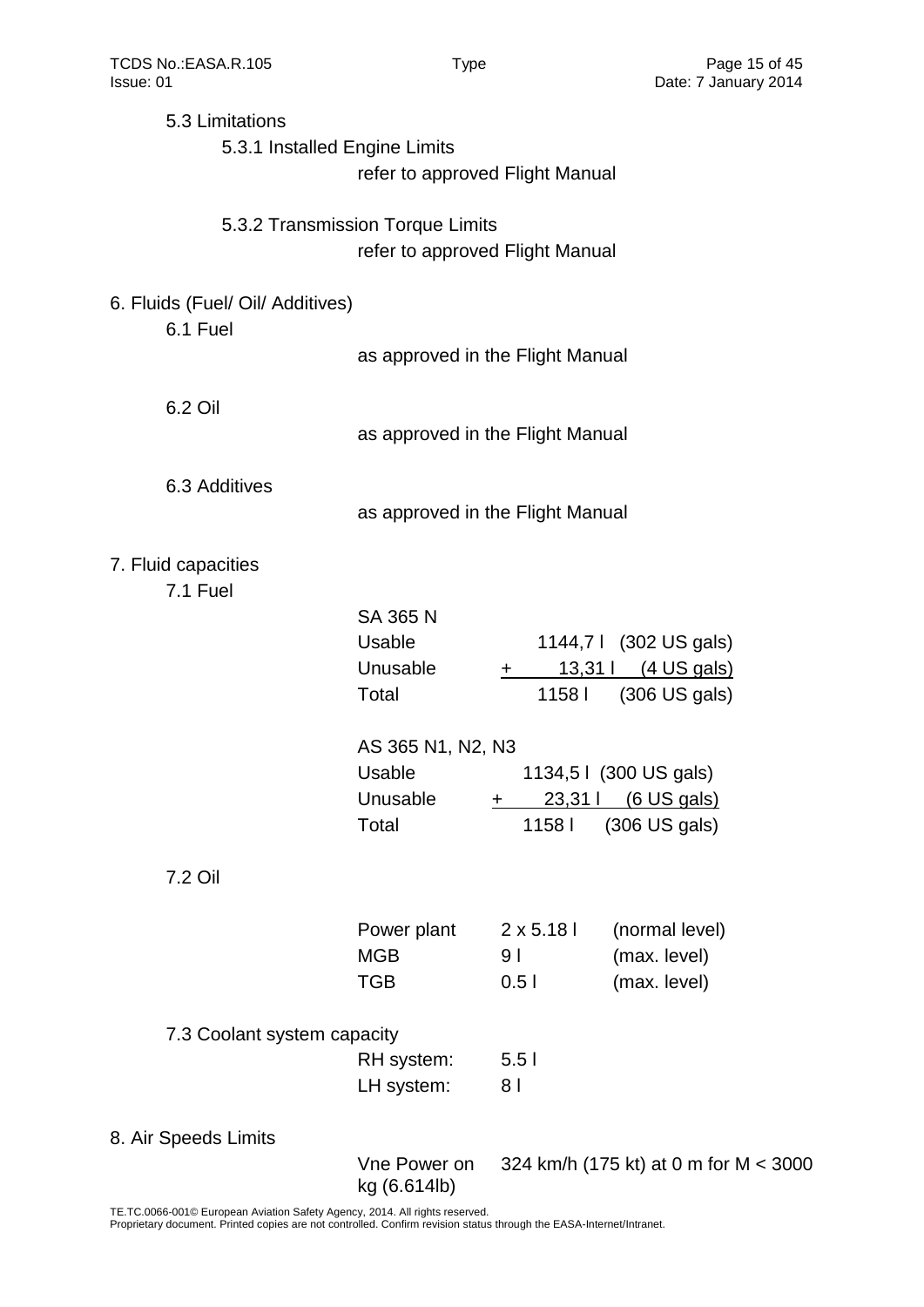| TCDS No.:EASA.R.105<br>Issue: 01                                | <b>Type</b>                          |                                                                                  | Page 16 of 45<br>Date: 7 January 2014                                          |
|-----------------------------------------------------------------|--------------------------------------|----------------------------------------------------------------------------------|--------------------------------------------------------------------------------|
|                                                                 | (See Flight Manual)                  | Then decreasing as a function of altitude and weight                             |                                                                                |
|                                                                 | Vne Power off<br>(See Flight Manual) | 250 km/h (135 kt) at 0 m<br>Then decreasing as a function of altitude and weight |                                                                                |
| 9. Rotor Speed Limits                                           |                                      |                                                                                  |                                                                                |
| Power on                                                        | SA 365 N                             | $350 + 15 - 10$ rpm<br>(governed speed)                                          |                                                                                |
|                                                                 | AS 365 N1, N2                        | 350 +10 rpm                                                                      |                                                                                |
|                                                                 | AS 365 N3                            | (governed speed)<br>rpm depending on the altitude.<br>and landing)               | The speed varies between 355 and 360<br>320 rpm (on engine failure on take-off |
| Power off                                                       | Max. transient                       | 420 rpm                                                                          |                                                                                |
|                                                                 | Maximum                              | 395 (aural alarm at 380 rpm)                                                     |                                                                                |
|                                                                 | Minimum                              | 320 rpm (aural alarm at 335 rpm                                                  | 345 rpm for AS 365 N3)                                                         |
|                                                                 | Min transient                        | 295 rpm                                                                          |                                                                                |
| 10. Maximum Operating Altitude and Temperature<br>10.1 Altitude |                                      |                                                                                  |                                                                                |
|                                                                 | 20 000 ft (6096 m)                   |                                                                                  |                                                                                |
| 10.2 Temperature                                                | $-40^{\circ}$ C to $+50^{\circ}$ C   |                                                                                  |                                                                                |
| 11. Operating Limitations                                       | as approved in the Flight Manual     |                                                                                  |                                                                                |
| 12. Maximum Weight                                              | Take-off and landing                 |                                                                                  |                                                                                |
|                                                                 | <b>SA 365 N</b>                      | before SB N°01-01 3850 kg (8488lb)<br>after SB N°01-01                           | 4000 kg (8818lb)                                                               |
|                                                                 | SA 365 N1                            |                                                                                  | 4100 kg (9039lb)                                                               |
|                                                                 | AS 365 N2                            |                                                                                  | 4250 kg (9370lb)                                                               |
|                                                                 | AS 365 N3                            |                                                                                  | 4300 kg (9480lb)                                                               |

TE.TC.0066-001© European Aviation Safety Agency, 2014. All rights reserved.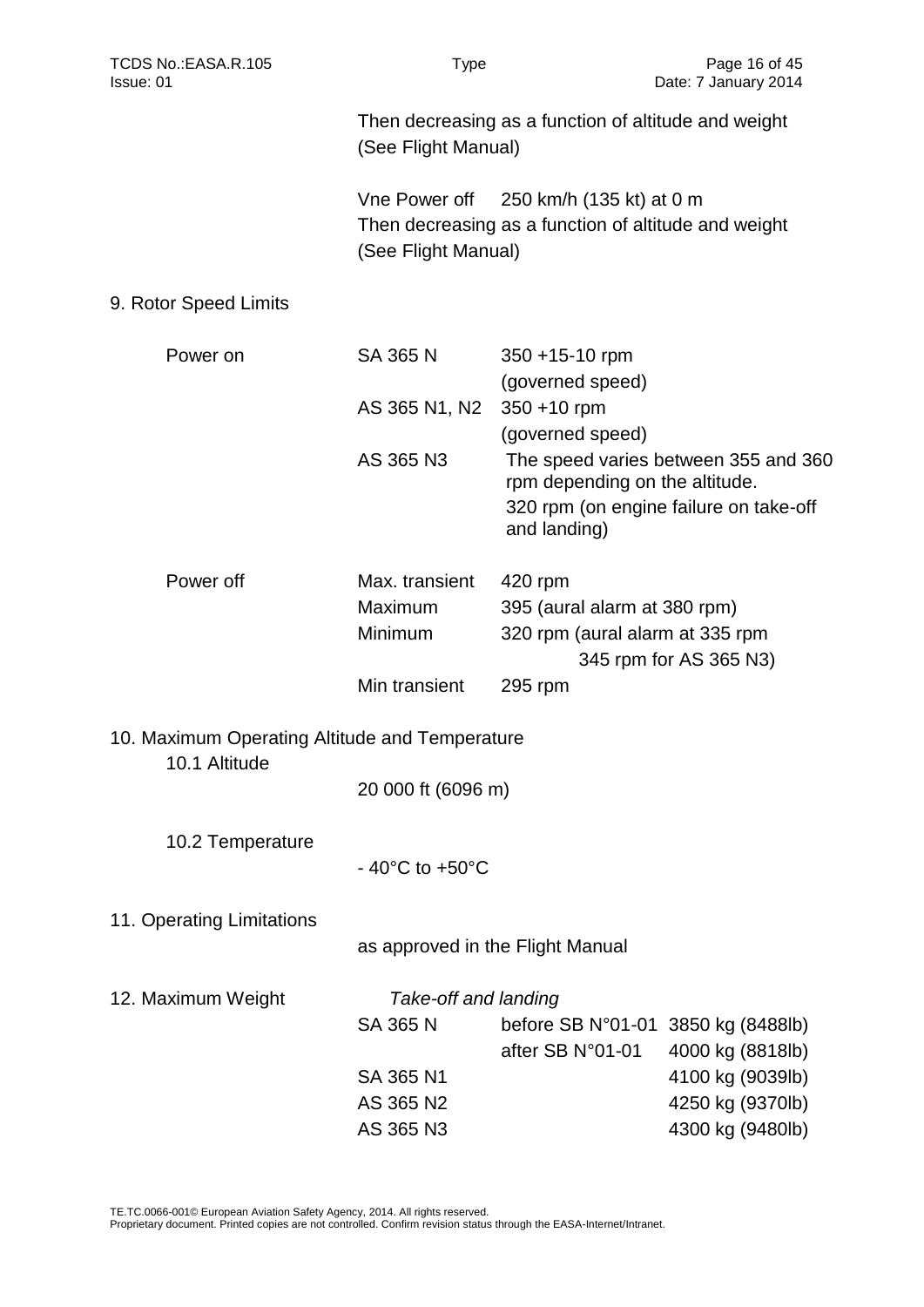|                     | 13. Centre of Gravity Range |                                     |                                                                                                               |
|---------------------|-----------------------------|-------------------------------------|---------------------------------------------------------------------------------------------------------------|
|                     | SA 365 N, N1                |                                     |                                                                                                               |
|                     | Longitudinal                | <b>Forward limit</b>                | 3.80 <sub>m</sub><br>Refer to Flight<br><b>Manual</b> for<br>Authorized<br>weight/C.G. limit<br>combinations) |
|                     |                             | <b>Rear limit</b>                   | 4.05 m                                                                                                        |
|                     | Lateral                     | R.H.                                | $0.075$ m                                                                                                     |
|                     |                             | L.H.                                | $0.075$ m                                                                                                     |
|                     | AS365 N2 N3                 |                                     |                                                                                                               |
|                     | Longitudinal                | <b>Forward limit</b>                | 3.80 m<br>Refer to Flight<br>Manual for<br>Authorized<br>weight/C.G. limit<br>combinations)                   |
|                     |                             | <b>Rear limit</b>                   | 4.05 m                                                                                                        |
|                     | Lateral                     | R.H.                                | 0.075 m up to 4100 kg                                                                                         |
|                     |                             | L.H.                                | 0.075 m up to 4100 kg                                                                                         |
|                     |                             | R.H.                                | 0.050m above 4100 kg                                                                                          |
|                     |                             | L.H.                                | 0.050 m above 4100 kg                                                                                         |
| 14. Datum           |                             |                                     |                                                                                                               |
|                     | Longitudinal                | 4.6 m (13 ft) main rotor centreline |                                                                                                               |
|                     | Lateral                     | aircraft symmetry plane             |                                                                                                               |
| 15. Levelling Means |                             |                                     |                                                                                                               |

Three levelling blocks on transmission deck

16. Minimum Flight Crew

1 pilot on RH seat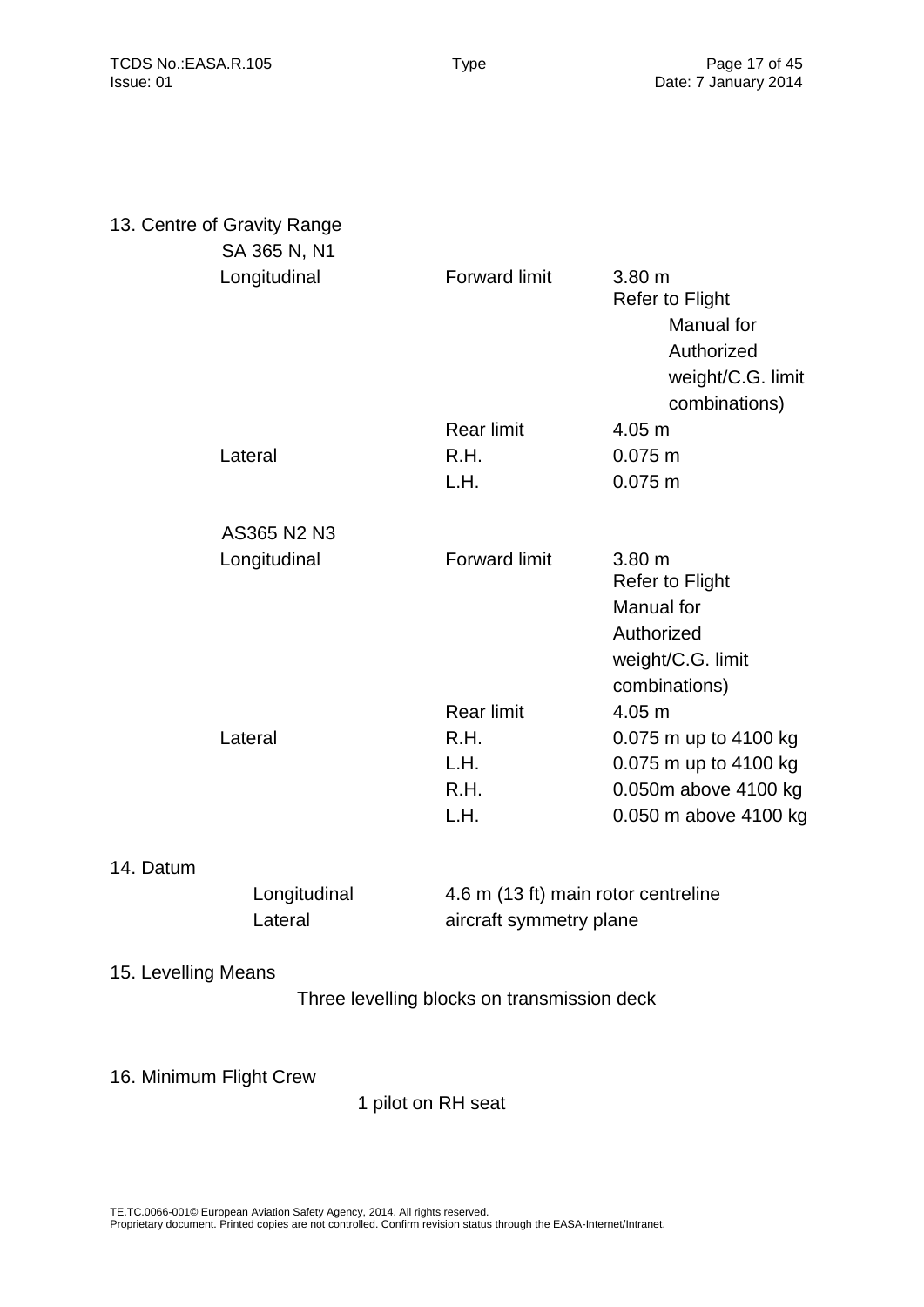| TCDS No.:EASA.R.105<br>Issue: 01    | <b>Type</b>                                                                                                                                                                                 | Page 18 of 45<br>Date: 7 January 2014               |
|-------------------------------------|---------------------------------------------------------------------------------------------------------------------------------------------------------------------------------------------|-----------------------------------------------------|
|                                     | 17. Maximum Passenger Seating Capacity<br>12                                                                                                                                                |                                                     |
|                                     | (Refer to EUROCOPTER document 365A043462 for<br>approved cabin furnishings)                                                                                                                 |                                                     |
| 18. Passenger Emergency Exit        | Refer to approved Flight Manual                                                                                                                                                             |                                                     |
| 19. Maximum Baggage/ Cargo Loads    |                                                                                                                                                                                             | Maximum load 200 kg (maximum load concentration 295 |
|                                     | $d$ aN/m <sup>2</sup> )                                                                                                                                                                     |                                                     |
| 20. Rotor Blade control movement    | For rigging information, refer to Maintenance Manual                                                                                                                                        |                                                     |
| <b>21. APU</b>                      | N/A                                                                                                                                                                                         |                                                     |
| 22. Life-limited parts              | Refer to approved ALS chapter of the MSM                                                                                                                                                    |                                                     |
| 23. Wheels and Tyres                | Main Landing gear<br>Wheel ERAM 20475<br>Tyre Dunlop 380*150.6, tyre pressure 8.5 bars<br>Auxiliary landing gear E18740<br>Wheel ERAM 18755<br>Tyres Dunlop 330*130, tyre pressure 5.5 bars |                                                     |
|                                     | <b>IV. Operating and Service Instructions</b>                                                                                                                                               |                                                     |
| 1. Flight Manual<br><b>SA 365 N</b> | Flight Manual approved on April 09, 1981 by DGAC-F or<br>subsequent DGAC-F or EASA approved issues (see Note 4)                                                                             |                                                     |

- <span id="page-17-0"></span>SA 365 N1 Flight Manual approved on September 14, 1983 by DGAC-F or subsequent DGAC-F or EASA approved issues (see Note 4)
- AS 365 N2 Flight Manual approved on October 25, 1989 by DGAC-F or subsequent DGAC-F or EASA approved issues (see Note 4)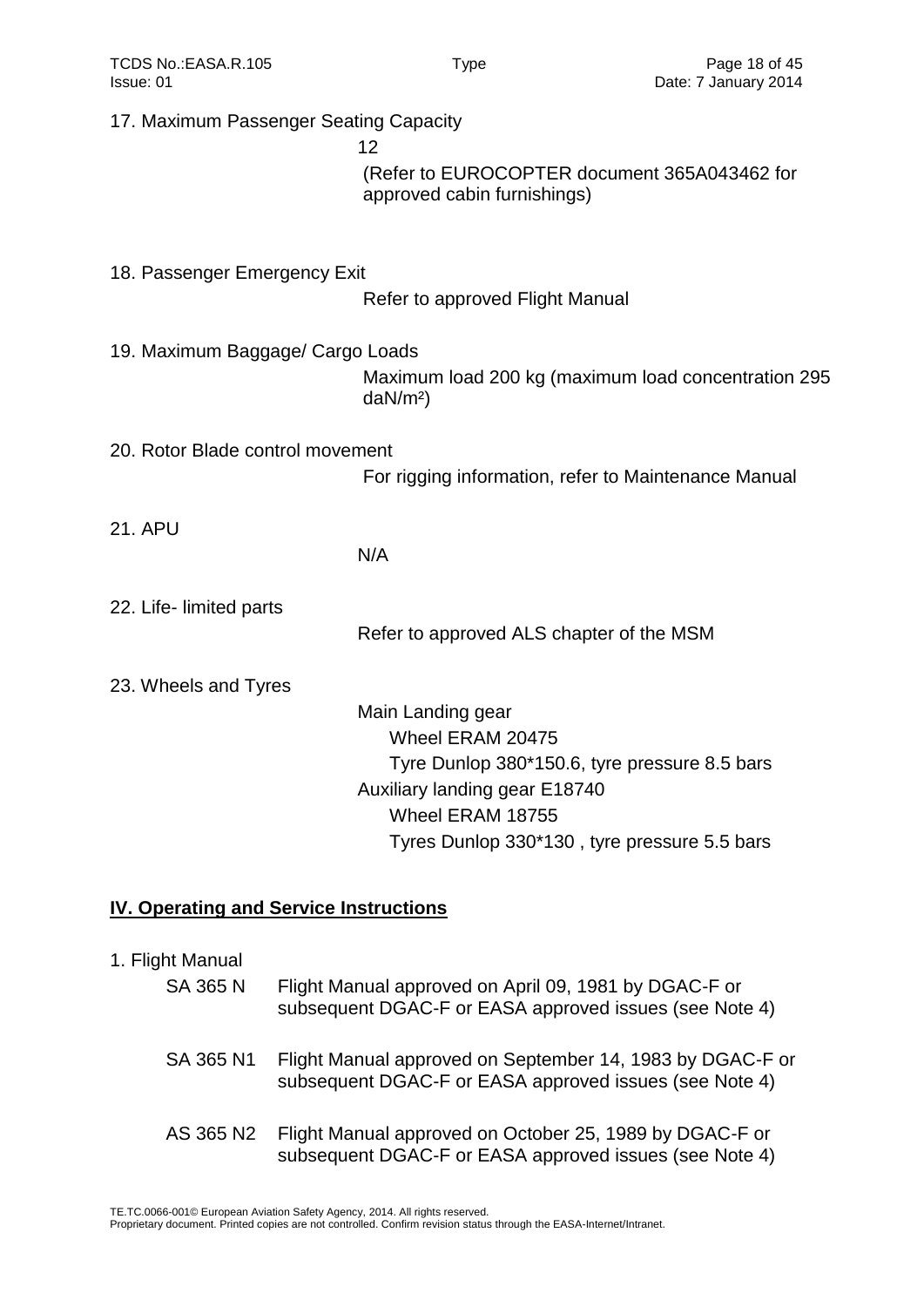AS 365 N3 Flight Manual approved on October 06, 1997 by DGAC-F or subsequent DGAC-F or EASA approved issues (see Note 4)

2. Maintenance Manual

365 N/N1/N2/N3 Maintenance Manual (see Notes 3 and 4) 365 N/N1/N2/N3 Overhaul Manual

3. Structural Repair Manual

365 N/N1/N2/N3 Repair Manual

4. Weight and Balance Manual

365 N/N1/N2/N3 Flight Manual Volume 2 section 6

5. Illustrated Parts Catalogue

365 N/N1/N2/N3 Illustrated Parts Catalog

6. Service Letters and Service Bulletins

As published by AEROSPATIALE or EUROCOPTER or AIRBUS HELICOPTERS and approved by DGAC or EASA

7. Required Equipment

The basic equipment required by the applicable airworthiness regulation (refer to certification basis) must be fitted on the aircraft and safe operation

When installed the AFCS must be disengageable with a control provided on the cyclic stick grip.

The Flight Manual must be on board.

#### 8. Master Minimum Equipment List

| AS 365 N/N1/N2 | MMEL, normal revision RN0, 09-28 approved DGAC or<br>subsequent DGAC approved issues |
|----------------|--------------------------------------------------------------------------------------|
| AS 365 N3      | MMEL, normal revision RN0, 10-05 approved EASA or<br>subsequent EASA approved issues |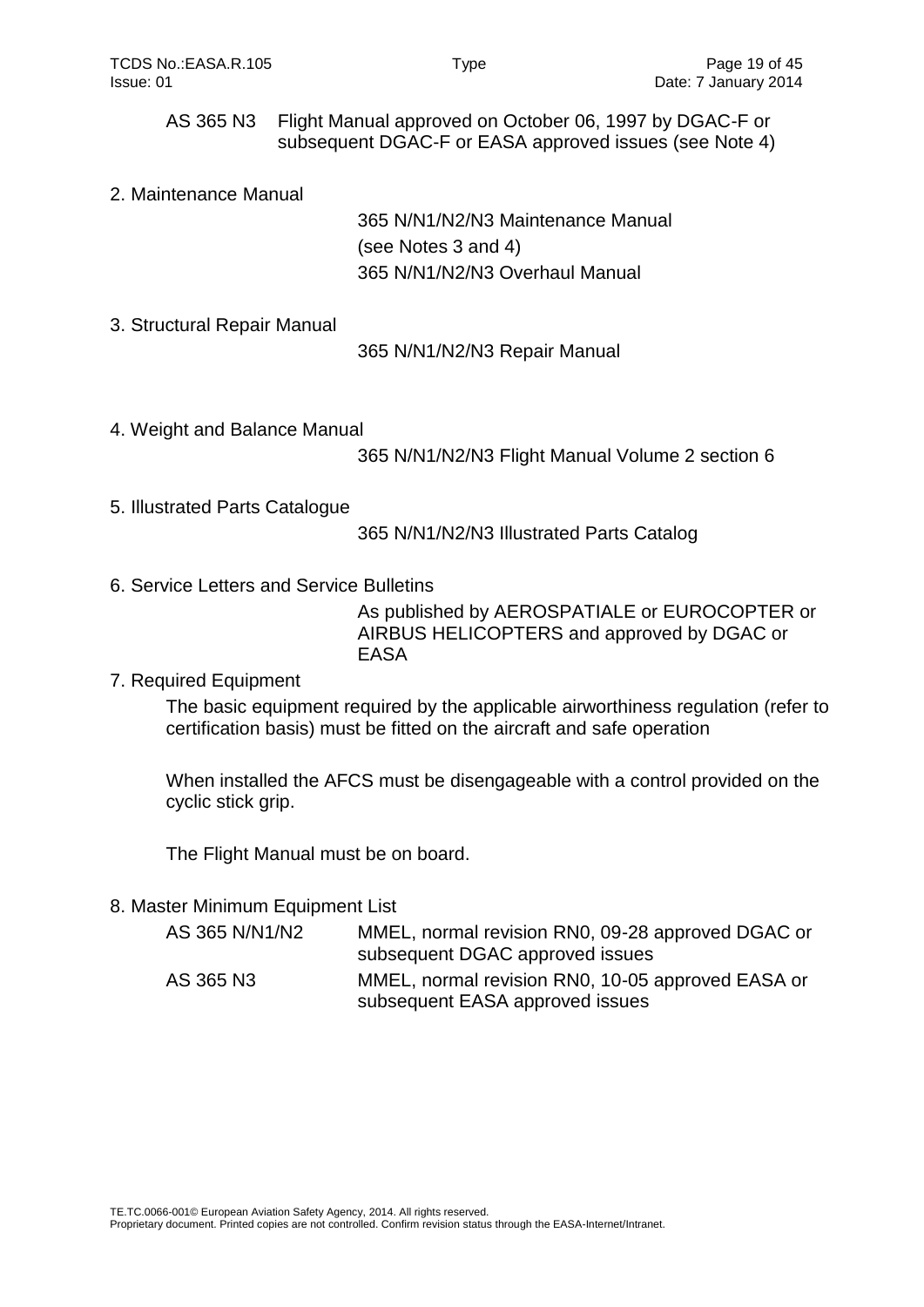# <span id="page-19-0"></span>**V. Notes**

- 1. The weight and C.G. breakdown including the list of equipment items incorporated in the approved empty weight and the loading instruction shall be on board the helicopter at the time when the individual Certificate or Airworthiness is delivered and, then, at any time. To obtain as precise as possible weight and C.G. data, the helicopter shall stay on jacks as fitted at the jacking points rather than on its landing gear. Where modifications are introduced in the helicopter weight and C.G., the Flight Manual instructions shall be referred to.
- 2. The following placard shall be displayed in clear view of the pilot:

"THIS HELICOPTER MUST BE OPERATED IN COMPLIANCE WITH THE OPERATING LIMITATIONS SPECIFIED IN THE DGAC-APPROVED ROTORCRAFT FLIGHT MANUAL.

THE AIRWORTHINESS LIMITATIONS SECTION OF THE ROTORCRAFT MAINTENANCE MANUAL MUST BE COMPLIED WITH."

For other placards, refer to Flight Manual

- 3. Chapters 5 "Master Servicing Recommendations" of the Maintenance Manuals have been deemed acceptable by the DGAC for maintaining the helicopters satisfactorily. Sub-chapter 5.99 "Airworthiness Limitations" contains the instructions which have to be mandatory complied with.
- 4. The compatibility between the optional systems is specified :

- in sub-chapter OPTIONAL of the ''Master Servicing Recommendations'' for installation

- in Supplement 0 to Flight Manual for operation
- 5. This Data Sheet gives the values applicable to the latest 365 designs. For those aircrafts with a former design or fitted with optional systems or subjected in customization, refer to the Flight Manual for the concerned aircraft.
- 6. Production conditions:

- Production agreement JAR 21 n°F.G.003 granted on December 22, 1997 to EUROCOPTER.

- Previous manufacturers:

EUROCOPTER FRANCE granted with Production agreement n°P02 starting from January 2, 1992.

AEROSPATIALE Division Hélicoptères granted with Production agreement n°P02 starting from November 8, 1991.

7. Commercial designation: DAUPHIN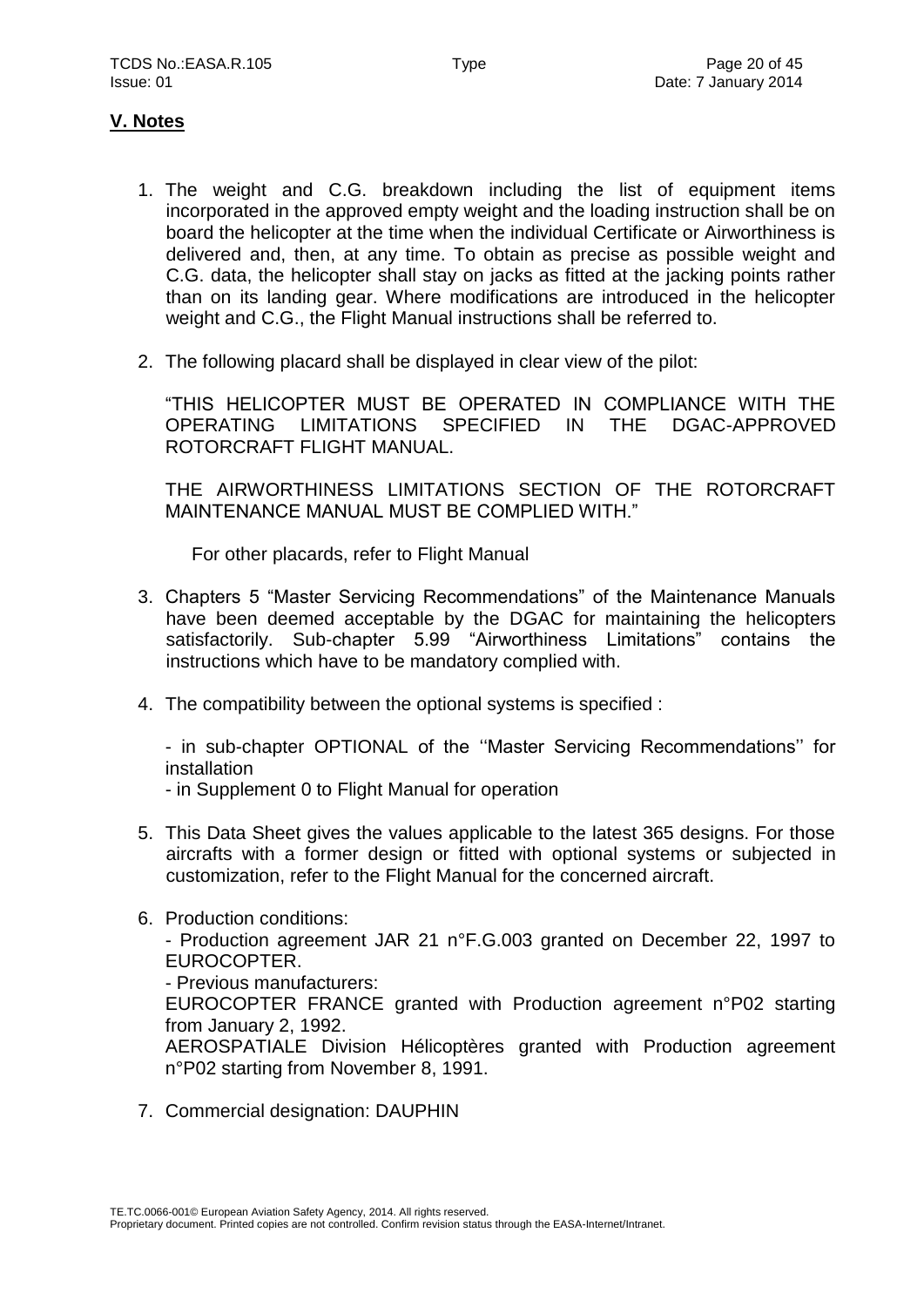8. Conversion from one version to another one

| Original version | Version obtained | N° of Service Bulletin to be<br>embodied |
|------------------|------------------|------------------------------------------|
| SA .365 N1       | AS 365 N3        | $05 - 00 - 51$                           |
| AS .365 N2       | AS 365 N3        | 265 01 00 62                             |

9. Certification conditions:

- Design approval n° F.JA.01 granted on July 20, 1998 to EUROCOPTER (formely granted on September 12, 1996 to EUROCOPTER FRANCE)

10.EUROCOPTER document n° L 102-001 contains the list of the serial numbers of the AS 365 N2 and AS 365 N3 manufactured by HELIBRAS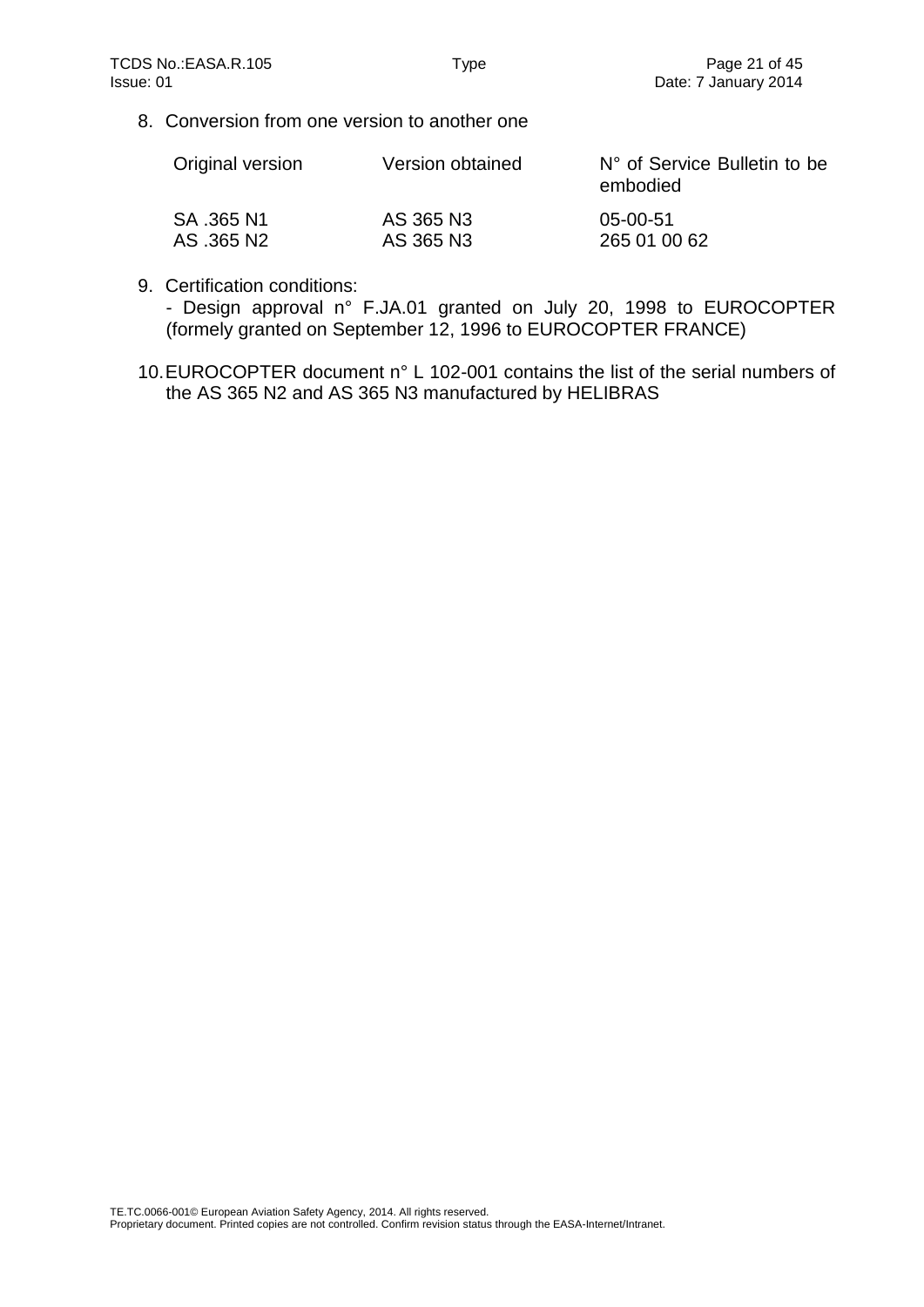# <span id="page-21-0"></span>**SECTION 3: MODEL SA366G1**

# <span id="page-21-1"></span>**I. General**

| 1. Type/ Model/ Variant                                                                                                             |                    |        |                    |                                    |                                           |
|-------------------------------------------------------------------------------------------------------------------------------------|--------------------|--------|--------------------|------------------------------------|-------------------------------------------|
| 1.1 Type                                                                                                                            |                    |        |                    |                                    |                                           |
|                                                                                                                                     | SA366              |        |                    |                                    |                                           |
| 1.2 Model                                                                                                                           |                    |        |                    |                                    |                                           |
|                                                                                                                                     | SA366G1            |        |                    |                                    |                                           |
| 1.3 Variant                                                                                                                         |                    |        |                    |                                    |                                           |
|                                                                                                                                     |                    | N/A    |                    |                                    |                                           |
| 2. Airworthiness Category                                                                                                           |                    |        |                    |                                    |                                           |
|                                                                                                                                     |                    |        |                    | Large Rotorcraft, Category A and B |                                           |
| 3. Manufacturer                                                                                                                     |                    |        |                    |                                    |                                           |
|                                                                                                                                     |                    | before |                    |                                    | January 1, 1992 AEROSPATIALE              |
|                                                                                                                                     |                    | before |                    | January 7, 2014                    | <b>EUROCOPTER</b>                         |
|                                                                                                                                     |                    | since  |                    | January 7, 2014                    | <b>AIRBUS</b><br><b>HELICOPTERS</b>       |
|                                                                                                                                     |                    |        |                    |                                    | Aéroport International Marseille-Provence |
|                                                                                                                                     |                    |        |                    | 13725 MARIGNANE cedex              |                                           |
|                                                                                                                                     |                    |        |                    |                                    |                                           |
| 4. EASA Certification Application Date<br>Note: State of Design Authority certification application date for grandfathered products |                    |        |                    |                                    |                                           |
|                                                                                                                                     |                    |        |                    | SA 366 G1 02 August 1982           |                                           |
|                                                                                                                                     |                    |        |                    |                                    |                                           |
| 5. State of Design                                                                                                                  |                    |        |                    |                                    |                                           |
|                                                                                                                                     | <b>DGAC-FRANCE</b> |        |                    |                                    |                                           |
|                                                                                                                                     |                    |        |                    |                                    |                                           |
| 6. State of Design Authority Type Certification Date                                                                                |                    |        |                    |                                    |                                           |
|                                                                                                                                     |                    |        | SA 366 G1          | 09 May 1983                        |                                           |
|                                                                                                                                     |                    |        |                    |                                    |                                           |
| 7. EASA Type Certification Date                                                                                                     |                    |        |                    |                                    |                                           |
|                                                                                                                                     |                    |        | N/A                |                                    |                                           |
|                                                                                                                                     |                    |        |                    |                                    |                                           |
| <b>II. Certification Basis</b>                                                                                                      |                    |        |                    |                                    |                                           |
|                                                                                                                                     |                    |        |                    |                                    |                                           |
| 1. Reference Date for determining the applicable requirements                                                                       |                    |        |                    |                                    |                                           |
|                                                                                                                                     |                    |        | September 26, 1980 |                                    |                                           |
| 2 Ainworthinger Poquiromonte                                                                                                        |                    |        |                    |                                    |                                           |

<span id="page-21-2"></span>2. Airworthiness Requirements

FAR Part 29 Amendments 1 through 16

TE.TC.0066-001© European Aviation Safety Agency, 2014. All rights reserved. Proprietary document. Printed copies are not controlled. Confirm revision status through the EASA-Internet/Intranet.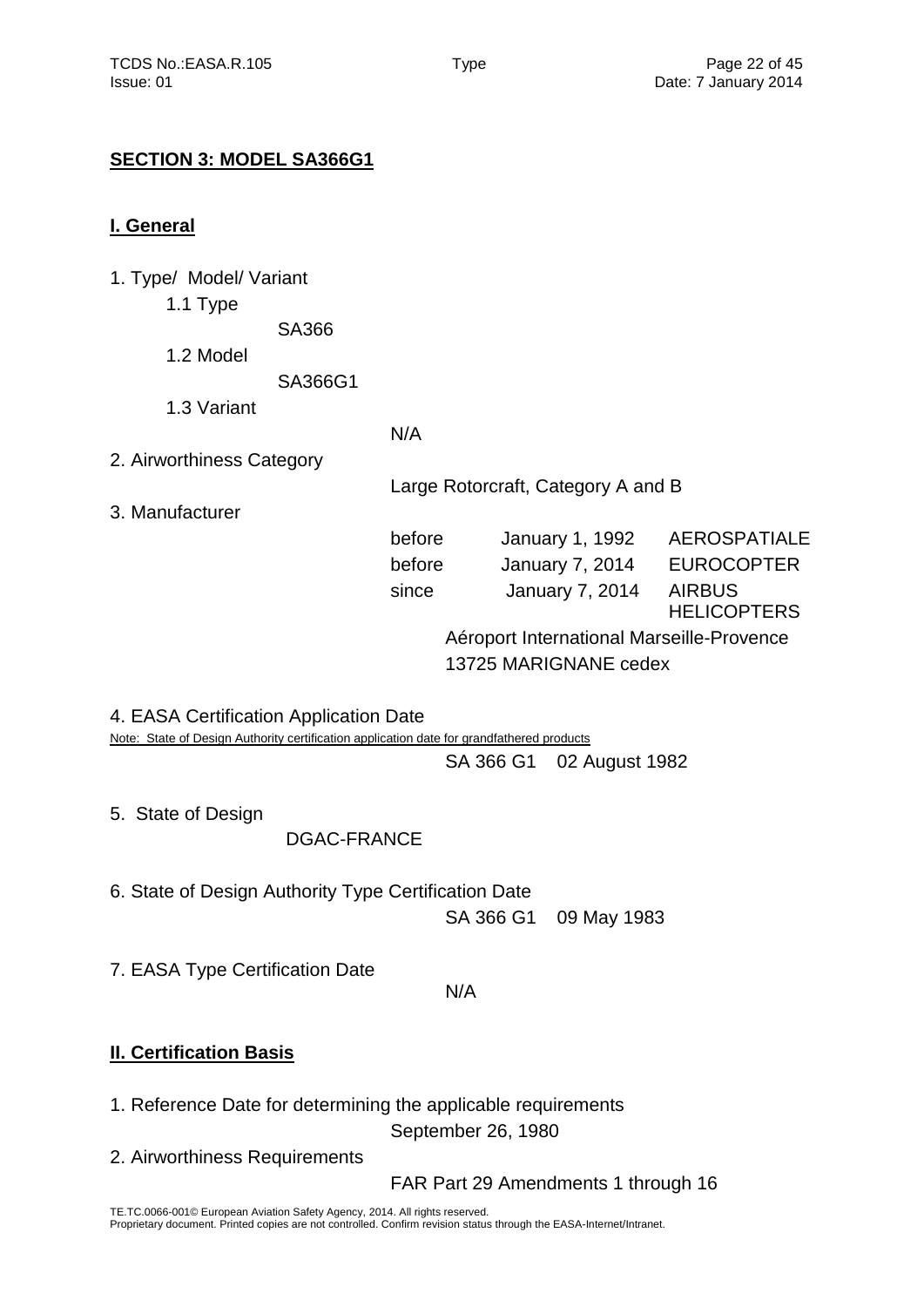<span id="page-22-0"></span>

| 3. Special Conditions                    |                                                                                                                                                                          |
|------------------------------------------|--------------------------------------------------------------------------------------------------------------------------------------------------------------------------|
|                                          | Complementary and special conditions defined in<br>DGAC letter 54022 dated September 26, 1980                                                                            |
|                                          | The "Plenum" air intake associated with engine<br>LYCOMING LTS 101.750 B2 meets the ice protection<br>requirements laid down in paragraph 29.1309(b)(2),<br>amendment 22 |
| 4. Exemptions                            | None.                                                                                                                                                                    |
| 5. (Reserved) Deviations                 | None.                                                                                                                                                                    |
| 6. Equivalent Safety Findings            | <b>None</b>                                                                                                                                                              |
| 7. Environmental Protection Requirements | <b>None</b>                                                                                                                                                              |
|                                          | <b>III. Technical Characteristics and Operational Limitations</b>                                                                                                        |
| 1. Type Design Definition                |                                                                                                                                                                          |
| SA 366 G1                                | basic SA 366 G1 definition document 365A04 3017                                                                                                                          |
| 2. Description                           | Large twin-engine helicopter                                                                                                                                             |
| 3. Equipment                             | N/A                                                                                                                                                                      |
| 4. Dimensions                            |                                                                                                                                                                          |
| 4.1 Fuselage                             | Width 3.40 m (11.15 ft)<br>Height 3.21 m (10.53 ft)<br>Length 11.44 m (37.53 ft)                                                                                         |
| 4.2 Main Rotor<br>4.3 Tail Rotor         | Diameter 11.93 m (39.14 ft)<br>Diameter 0.90 m (2.95 ft)                                                                                                                 |
|                                          |                                                                                                                                                                          |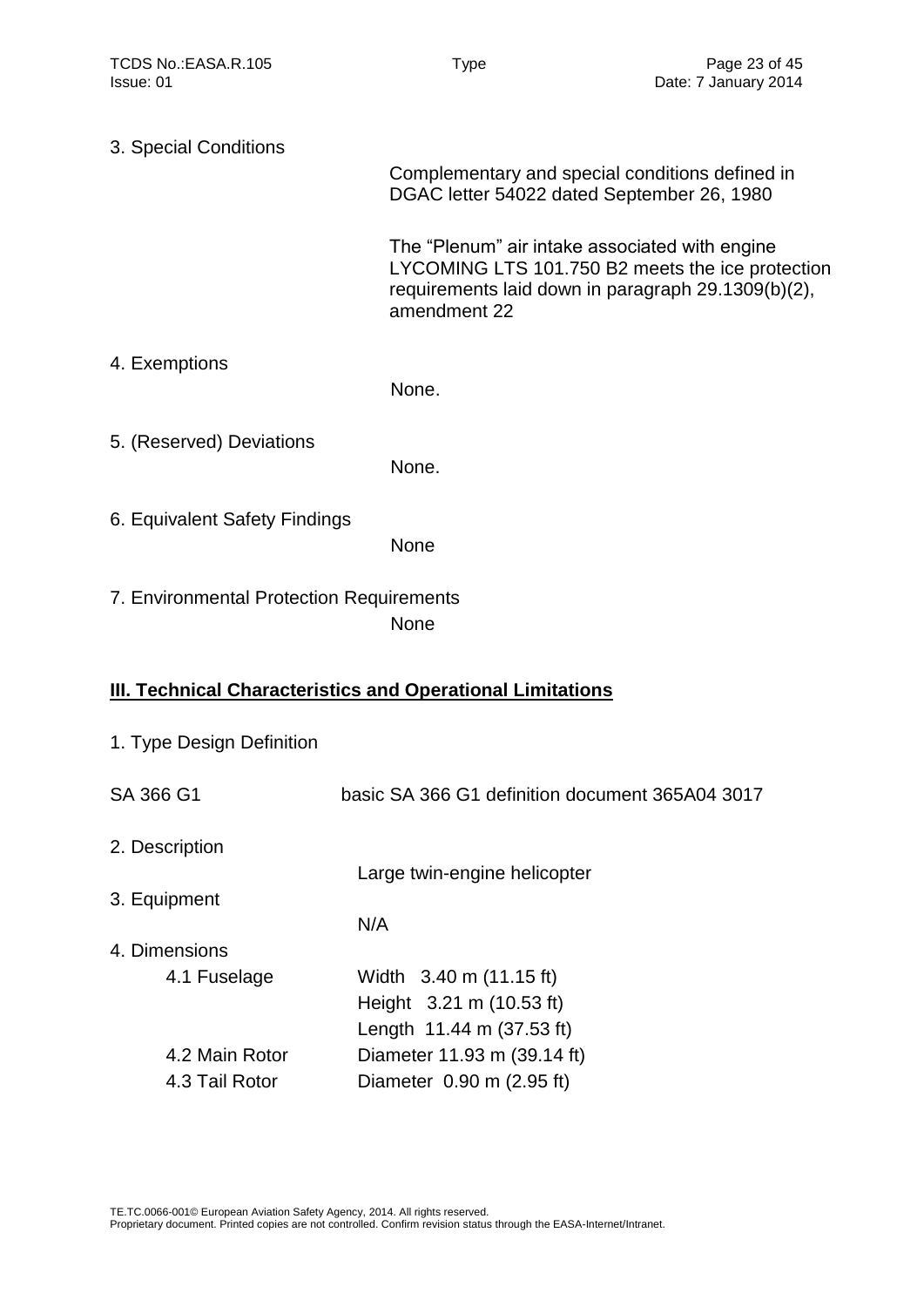| 5. Engine |                                                  |                                                                     |                                 |                                                                                                      |
|-----------|--------------------------------------------------|---------------------------------------------------------------------|---------------------------------|------------------------------------------------------------------------------------------------------|
|           | 5.1 Model                                        |                                                                     |                                 |                                                                                                      |
|           |                                                  | "Plenum" air intake                                                 |                                 | 2 LYCOMING LTS 101.750 B2 turboshaft engines<br>The installation of this engine is associated to the |
|           | 5.2 Type Certificate                             | See engine TCDS IM.E.228                                            |                                 |                                                                                                      |
|           | 5.3 Limitations<br>5.3.1 Installed Engine Limits |                                                                     |                                 |                                                                                                      |
|           |                                                  | refer to approved Flight Manual                                     |                                 |                                                                                                      |
|           |                                                  |                                                                     |                                 |                                                                                                      |
|           |                                                  | 5.3.2 Transmission Torque Limits<br>refer to approved Flight Manual |                                 |                                                                                                      |
|           | 6. Fluids (Fuel/ Oil/ Additives)<br>6.1 Fuel     |                                                                     |                                 |                                                                                                      |
|           |                                                  | as approved in the Flight Manual                                    |                                 |                                                                                                      |
|           | 6.2 Oil                                          | as approved in the Flight Manual                                    |                                 |                                                                                                      |
|           |                                                  |                                                                     |                                 |                                                                                                      |
|           | 6.3 Additives                                    | as approved in the Flight Manual                                    |                                 |                                                                                                      |
|           | 7. Fluid capacities<br>7.1 Fuel                  |                                                                     |                                 |                                                                                                      |
|           |                                                  | Usable<br>Unusable<br>Total                                         | 1075<br>221<br>+<br>10971       | $(284$ US gals)<br>$(6 \text{ US}$ gals)<br>(290 US gals)                                            |
|           | 7.2 Oil                                          |                                                                     |                                 |                                                                                                      |
|           |                                                  | Power plant<br><b>MGB</b><br><b>TGB</b>                             | 2x.41<br>9 <sub>1</sub><br>0.21 | (normal level)<br>(max. level)<br>(max. level)                                                       |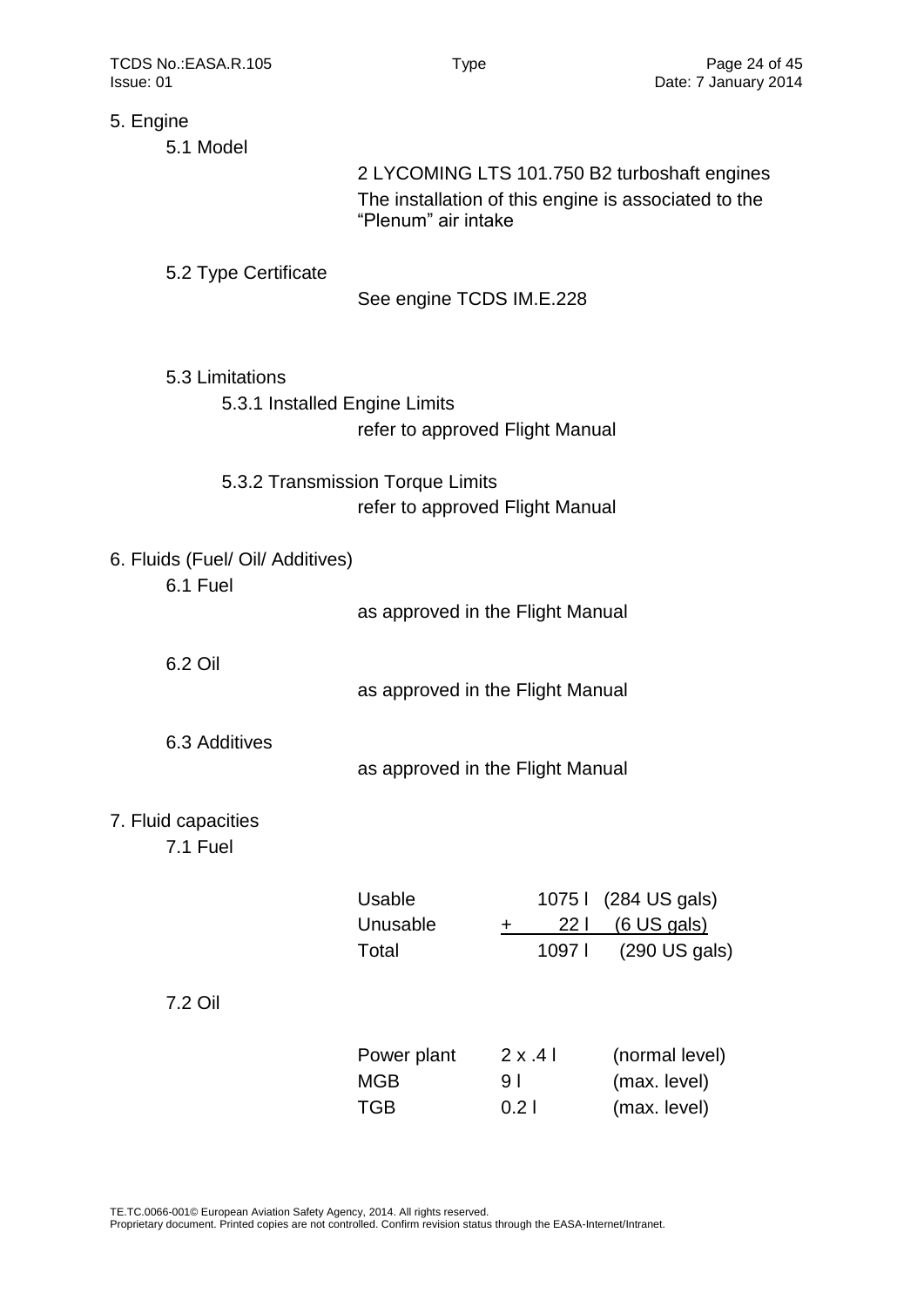| 7.3 Coolant system capacity                                    |                                                      |                          |                                                      |
|----------------------------------------------------------------|------------------------------------------------------|--------------------------|------------------------------------------------------|
|                                                                | RH system:                                           | 5.51                     |                                                      |
|                                                                | LH system:                                           | 8 <sup>1</sup>           |                                                      |
|                                                                |                                                      |                          |                                                      |
| 8. Air Speeds Limits                                           |                                                      |                          |                                                      |
|                                                                | Vne Power on<br>(6.614lb)                            |                          | 306 km/h (165 kt) at 0 m for M $\leq$ 3000 kg        |
|                                                                | (See Flight Manual)                                  |                          | Then decreasing as a function of altitude and weight |
|                                                                | Vne Power off                                        | 250 km/h (135 kt) at 0 m |                                                      |
|                                                                |                                                      |                          | Then decreasing as a function of altitude and weight |
|                                                                | (See Flight Manual)                                  |                          |                                                      |
| 9. Rotor Speed Limits                                          |                                                      |                          |                                                      |
| Power on                                                       | Governed speed                                       |                          | $350 + 8 - 10$ rpm                                   |
|                                                                | <b>Transient</b>                                     | 320 rpm                  |                                                      |
| Power off                                                      | Max. transient                                       | 420 rpm                  |                                                      |
|                                                                | Maximum                                              |                          | 395 (aural alarm at 380 rpm)                         |
|                                                                | Minimum<br>Min transient                             | 295 rpm                  | 320 rpm (aural alarm at 335 rpm)                     |
|                                                                |                                                      |                          |                                                      |
| 10. Maximum Operating Altitude and Temperature<br>9.1 Altitude |                                                      |                          |                                                      |
|                                                                | 18 000 ft (5486 m)                                   |                          |                                                      |
| 9.2 Temperature                                                | -25 $\mathrm{^{\circ}C}$ to +50 $\mathrm{^{\circ}C}$ |                          |                                                      |
| 11. Operating Limitations                                      |                                                      |                          |                                                      |
|                                                                | as approved in the Flight Manual                     |                          |                                                      |
| 12. Maximum Weight                                             |                                                      |                          |                                                      |
|                                                                | SA 366 G1                                            | 4060kg (8951lb)          |                                                      |
| 13. Centre of Gravity Range                                    |                                                      |                          |                                                      |
| Longitudinal                                                   |                                                      | <b>Forward limit</b>     | $3.84 \; m$                                          |
| Lateral                                                        | <b>Rear limit</b><br>R.H.                            |                          | 4.00 m<br>0.143 m                                    |
|                                                                | L.H.                                                 |                          | 0.100 m                                              |

TE.TC.0066-001© European Aviation Safety Agency, 2014. All rights reserved.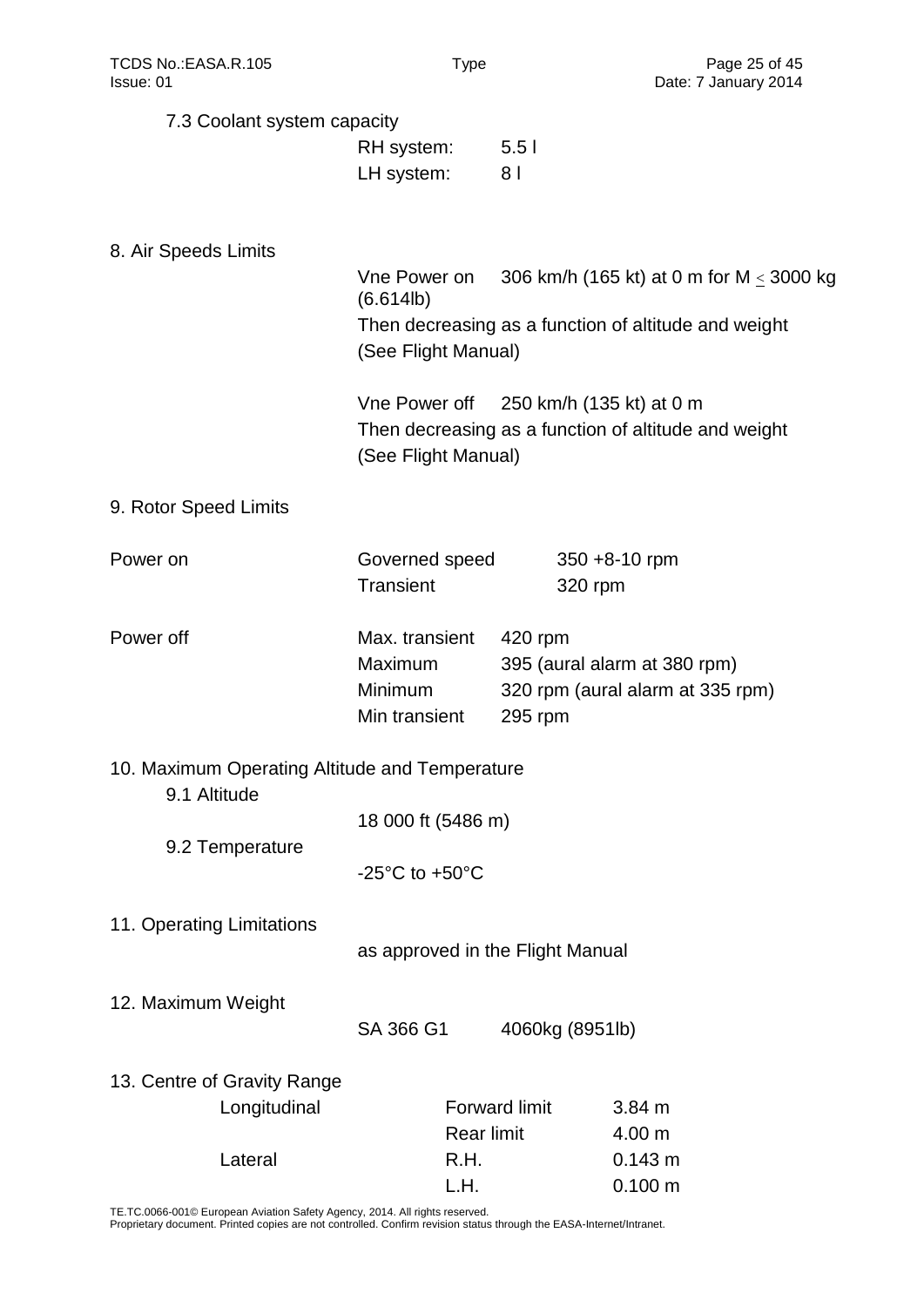<span id="page-25-0"></span>

| 14. Datum                              |                                                                                            |                                                                                               |
|----------------------------------------|--------------------------------------------------------------------------------------------|-----------------------------------------------------------------------------------------------|
|                                        | Longitudinal<br>Lateral                                                                    | 4 m (13 ft) main rotor centreline<br>aircraft symmetry plane                                  |
| 15. Levelling Means                    | Three levelling blocks on transmission deck                                                |                                                                                               |
| 16. Minimum Flight Crew                | 1 pilot on RH seat                                                                         |                                                                                               |
| 17. Maximum Passenger Seating Capacity | 2                                                                                          |                                                                                               |
| 18. Passenger Emergency Exit           | Refer to approved Flight Manual                                                            |                                                                                               |
| 19. Maximum Baggage/ Cargo Loads       | Cargo transport prohibited                                                                 |                                                                                               |
| 20. Rotor Blade control movement       |                                                                                            | For rigging information, refer to Maintenance Manual                                          |
| <b>21. APU</b>                         | N/A                                                                                        |                                                                                               |
| 22. Life- limited parts                | Refer to approved ALS chapter of the MSM                                                   |                                                                                               |
| 23. Wheels and Tyres                   | Main Landing gear<br>Wheel ERAM 20475<br>Auxiliary landing gear E18740<br>Wheel ERAM 18755 | Tyre Dunlop 380*150.6, tyre pressure 8.5 bars<br>Tyres Dunlop 330*130, tyre pressure 5.5 bars |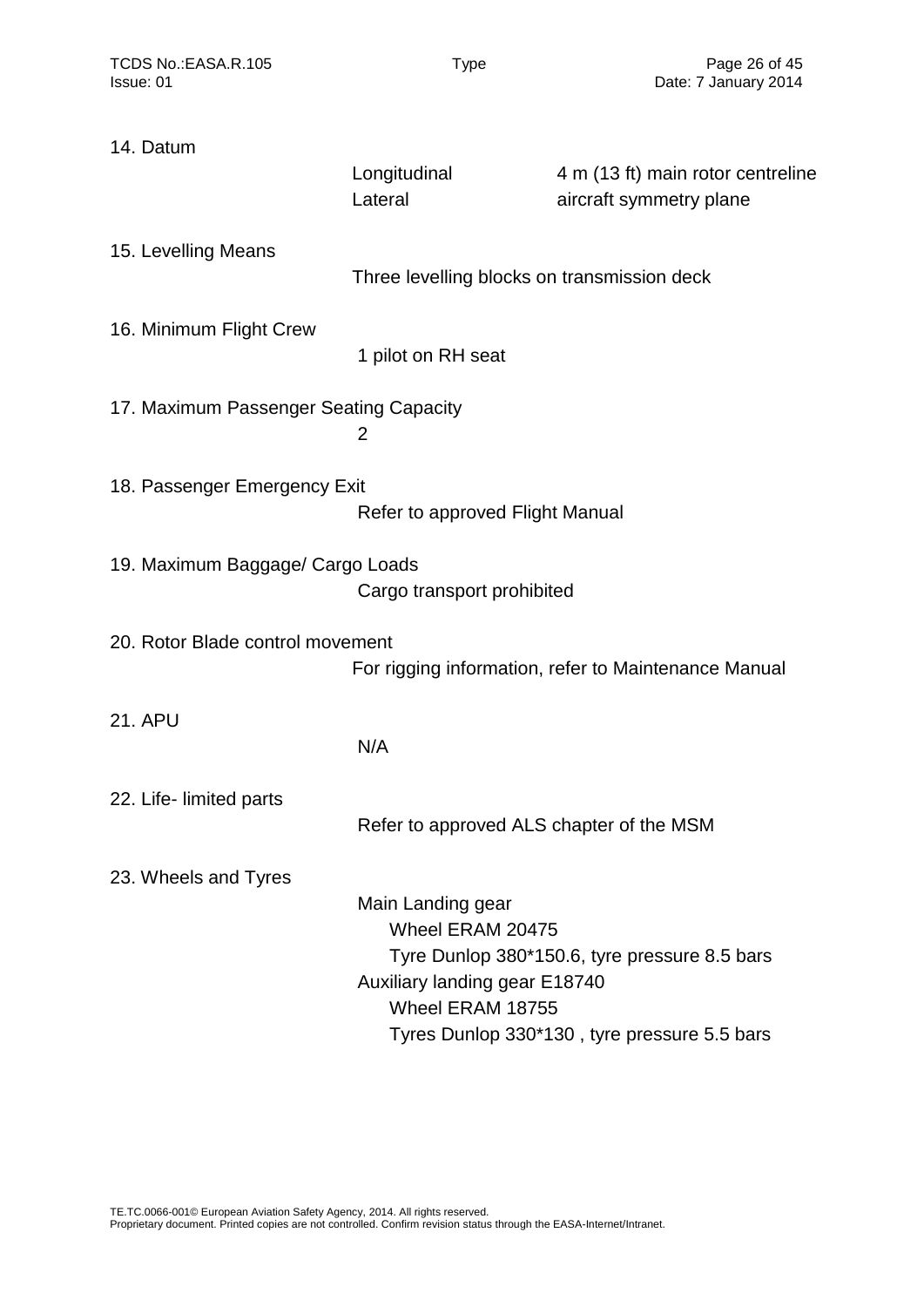#### **IV. Operating and Service Instructions**

1. Flight Manual

SA 366 G1 Flight Manual approved on May 09, 1983 by DGAC-F or subsequent DGAC-F or EASA approved issues (see Note 4)

#### 2. Maintenance Manual

366 G1 Maintenance Manual (see Note 4) 366 G1 Overhaul Manual

3. Structural Repair Manual

366 G1 Repair Manual

4. Weight and Balance Manual

366G1 Flight Manual Volume 2 section 6

5. Illustrated Parts Catalogue

366 G1 Illustrated Parts Catalog

6. Service Letters and Service Bulletins

As published by AEROSPATIALE or EUROCOPTER or AIRBUS HELICOPTERS and approved by DGAC or EASA

#### 7. Required Equipment

The basic equipment required by the applicable airworthiness regulation (refer to certification basis) must be fitted on the aircraft and safe operation

The Flight Manual must be on board.

8. Master Minimum Equipment List N/A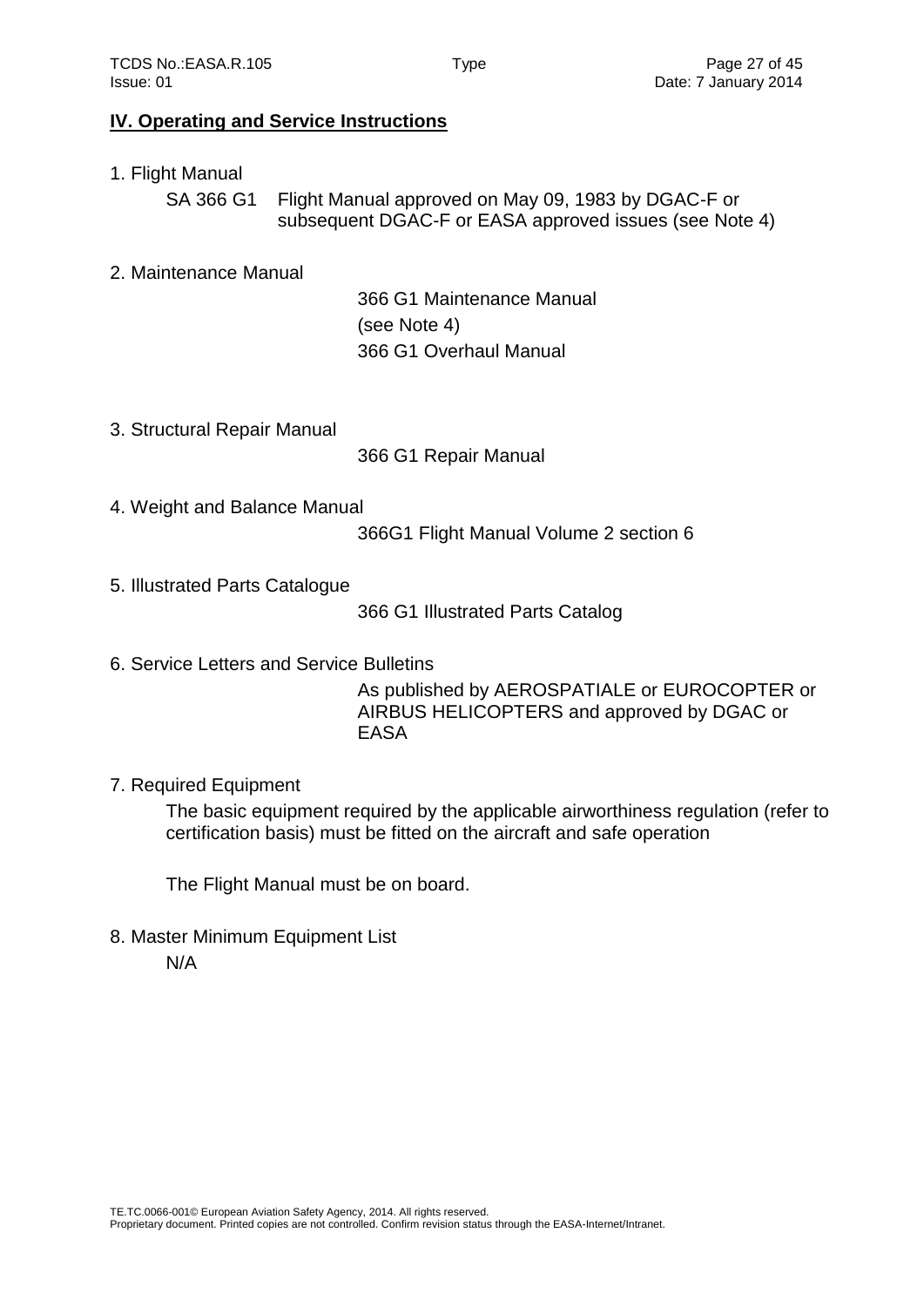# <span id="page-27-0"></span>**V. Notes**

- 1. The weight and C.G. breakdown including the list of equipment items incorporated in the approved empty weight and the loading instruction shall be on board the helicopter at the time when the individual Certificate or Airworthiness is delivered and, then, at any time. To obtain as precise as possible weight and C.G. data, the helicopter shall stay on jacks as fitted at the jacking points rather than on its landing gear. Where modifications are introduced in the helicopter weight and C.G., the Flight Manual instructions shall be referred to.
- 2. The following placard shall be displayed in clear view of the pilot:

"THIS HELICOPTER MUST BE OPERATED IN COMPLIANCE WITH THE OPERATING LIMITATIONS SPECIFIED IN THE DGAC-APPROVED ROTORCRAFT FLIGHT MANUAL.

THE AIRWORTHINESS LIMITATIONS SECTION OF THE ROTORCRAFT MAINTENANCE MANUAL MUST BE COMPLIED WITH."

For other placards, refer to Flight Manual

- 3. Chapters 5 "Master Servicing Recommendations" of the Maintenance Manuals have been deemed acceptable by the DGAC for maintaining the helicopters satisfactorily. Sub-chapter 5.99 "Airworthiness Limitations" contains the instructions which have to be mandatory complied with.
- 4. The compatibility between the optional systems is specified :

- in sub-chapter OPTIONAL of the ''Master Servicing Recommendations'' for installation

- in Supplement 0 to Flight Manual for operation
- 5. This Data Sheet gives the values applicable to the latest 365 and 366 designs. For those aircrafts with a former design or fitted with optional systems or subjected in customization, refer to the Flight Manual for operation.
- 6. Production conditions:

- Production agreement JAR 21 n°F.G.003 granted on December 22, 1997 to EUROCOPTER.

- Previous manufacturers:

EUROCOPTER FRANCE granted with Production agreement n°P02 starting from January 2, 1992.

AEROSPATIALE Division Hélicoptères granted with Production agreement n°P02 starting from November 8, 1991.

- 7. Commercial designation: DAUPHIN
- 8. Certification conditions:

- Design approval n° F.JA.01 granted on July 20, 1998 to EUROCOPTER (formerly granted on September 12, 1996 to EUROCOPTER FRANCE)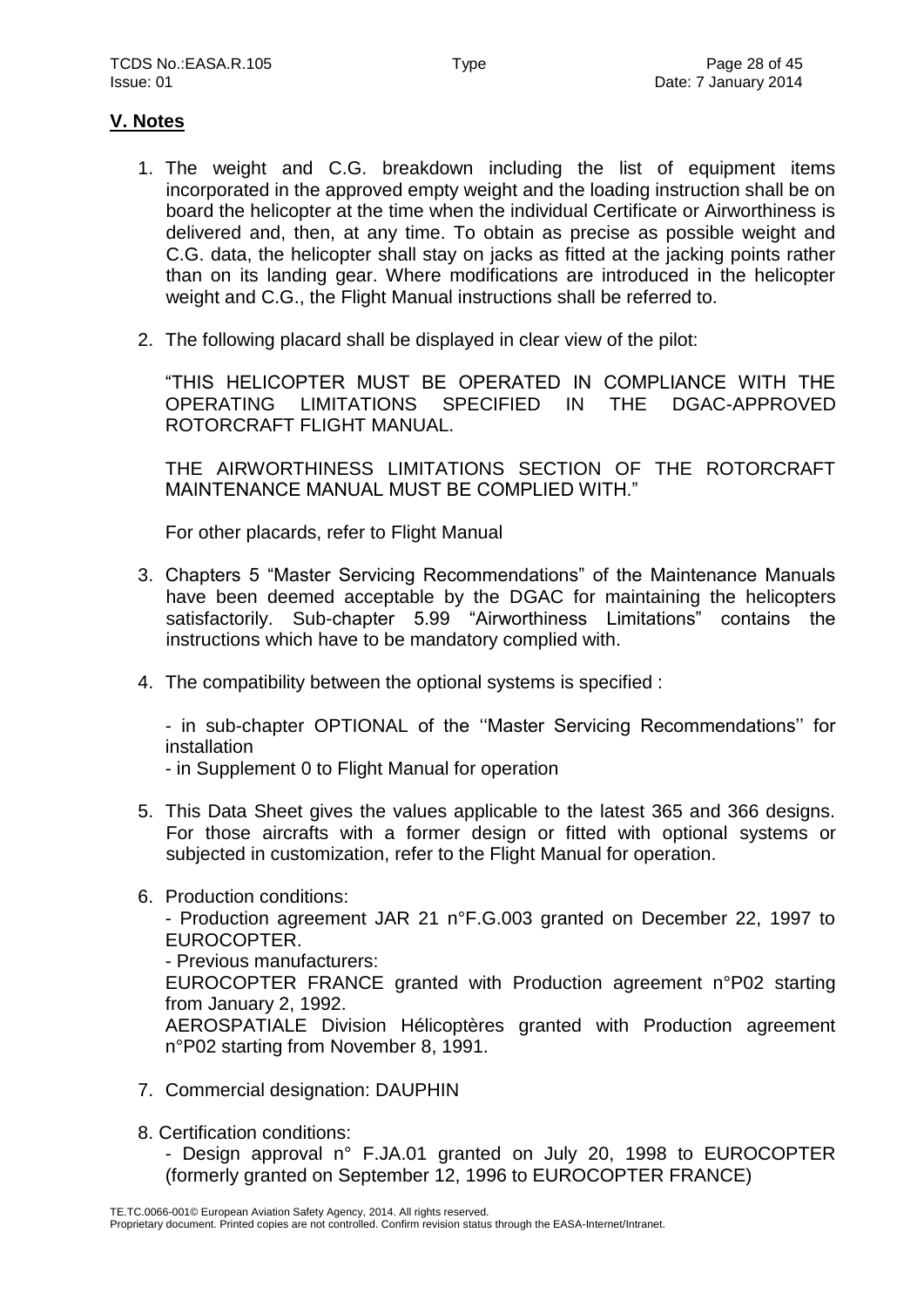### <span id="page-28-0"></span>**SECTION 4: MODEL EC155 B**

# <span id="page-28-1"></span>**I. General**

| 1. Type/ Model/ Variant                                                                   |        |                                           |                                     |
|-------------------------------------------------------------------------------------------|--------|-------------------------------------------|-------------------------------------|
| 1.1 Type                                                                                  |        |                                           |                                     |
| <b>EC155</b>                                                                              |        |                                           |                                     |
| 1.2 Model                                                                                 |        |                                           |                                     |
| <b>EC155B</b>                                                                             |        |                                           |                                     |
| 1.3 Variant                                                                               |        |                                           |                                     |
|                                                                                           | N/A    |                                           |                                     |
| 2. Airworthiness Category                                                                 |        |                                           |                                     |
|                                                                                           |        | Large Rotorcraft, Category A and B        |                                     |
| 3. Manufacturer                                                                           |        |                                           |                                     |
|                                                                                           | before | January 7, 2014                           | <b>EUROCOPTER</b>                   |
|                                                                                           | since  | January 7, 2014                           | <b>AIRBUS</b><br><b>HELICOPTERS</b> |
|                                                                                           |        | Aéroport International Marseille-Provence |                                     |
|                                                                                           |        | 13725 MARIGNANE cedex                     |                                     |
|                                                                                           |        |                                           |                                     |
| 4. EASA Certification Application Date                                                    |        |                                           |                                     |
| Note: State of Design Authority certification application date for grandfathered products |        |                                           |                                     |
|                                                                                           |        | 20 November 1997                          |                                     |
|                                                                                           |        |                                           |                                     |
| 5. State of Design                                                                        |        |                                           |                                     |
| <b>DGAC-FRANCE</b>                                                                        |        |                                           |                                     |
| 6 State of Design Authority Type Certification Date                                       |        |                                           |                                     |

6. State of Design Authority Type Certification Date 09 December 1998

7. EASA Type Certification Date

N/A

# <span id="page-28-2"></span>**II. Certification Basis**

1. Reference Date for determining the applicable requirements 20 November 1997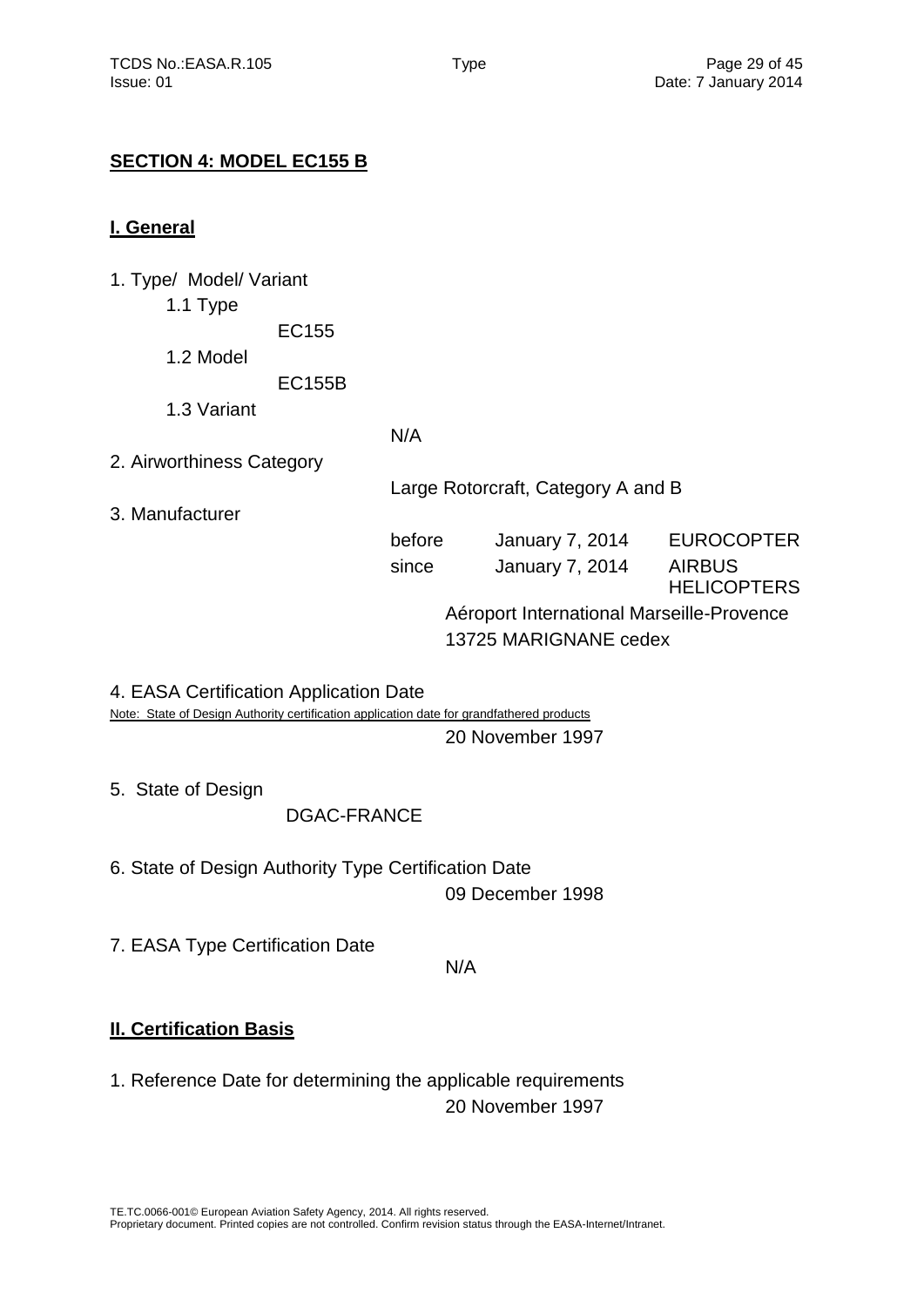# 2. Airworthiness Requirements

JAR 29, first issue effective November 5, 1993. According to DGAC letter 986771 SFACT/N.HE dated December 02, 1998, completed by DGAC letter SFACT/N.HE.- 2003/0314 dated January 31, 2003.

# 3. Special Conditions

HIRF (High Intensity Radiated Fields) (reference CRI F-01) Minimum In Flight Experience (Reference CRI B-01) Ingestion of Hail (Reference CRI C-05)

# 4. Exemptions

# *•Reversions to FAR 29:*

- FAR 29.561(b)(3) at amendment 29-16 Emergency Landing Conditions – General (Reference CRI –C01)

- FAR 29.571 at amendment 29-16 (for metallic fuselage and mechanical components issued from previous AS365 models only) Fatigue Evaluation of Structure (Reference CRI C-06)

-FAR 29.785 at amendment 29-24 Seat, Safety belts and Harness (Reference CRI D-03)

- FAR 29.1305(a)(4)(i) at amendment 29-16 Low Fuel Warning (Reference CRI F-02)

#### *•Exemption from JAR 29 first issue:*

- JAR 29.562 Emergency dynamic Landing Conditions (Reference CRI C-02)

- JAR 631 Bird Strike (for optional installations taken from previous AS365 versions and to a certain extent for windshield) (Reference CRI C-03)

- JAR 29.952 Fuel System Crash Resistance (Reference CRI E-01)

#### 5. (Reserved) Deviations

None

# 6. Equivalent Safety Findings

- JAR 29.173-175 Static Longitudinal Stability (Reference CRI B-02)
- JAR 29.807(c) Passenger Emergency Exits (Reference CRI D-05)

- JAR 29.923(p)(1) Rotor Drive endurance Test for Tail Gear Box (Reference CRI E-04)

- JAR 29.955(b) Fuel Transfer System (Reference CRI E-05)
- JAR 29.1151 Rotor Brake Indication (Reference CRI E-03)
- JAR 29.1303(j) VNE Aural Warning (Reference CRI F-05)
- JAR 29.1401(d) Red Anti-collision Light (Reference CRI EC155B F-09)
- JAR 29.1545(b)(4) Airspeed Indicator Marking (Reference CRI F-07)
- JAR 29.1549(b) Power plant Instrument Marking (Reference CRI F-06)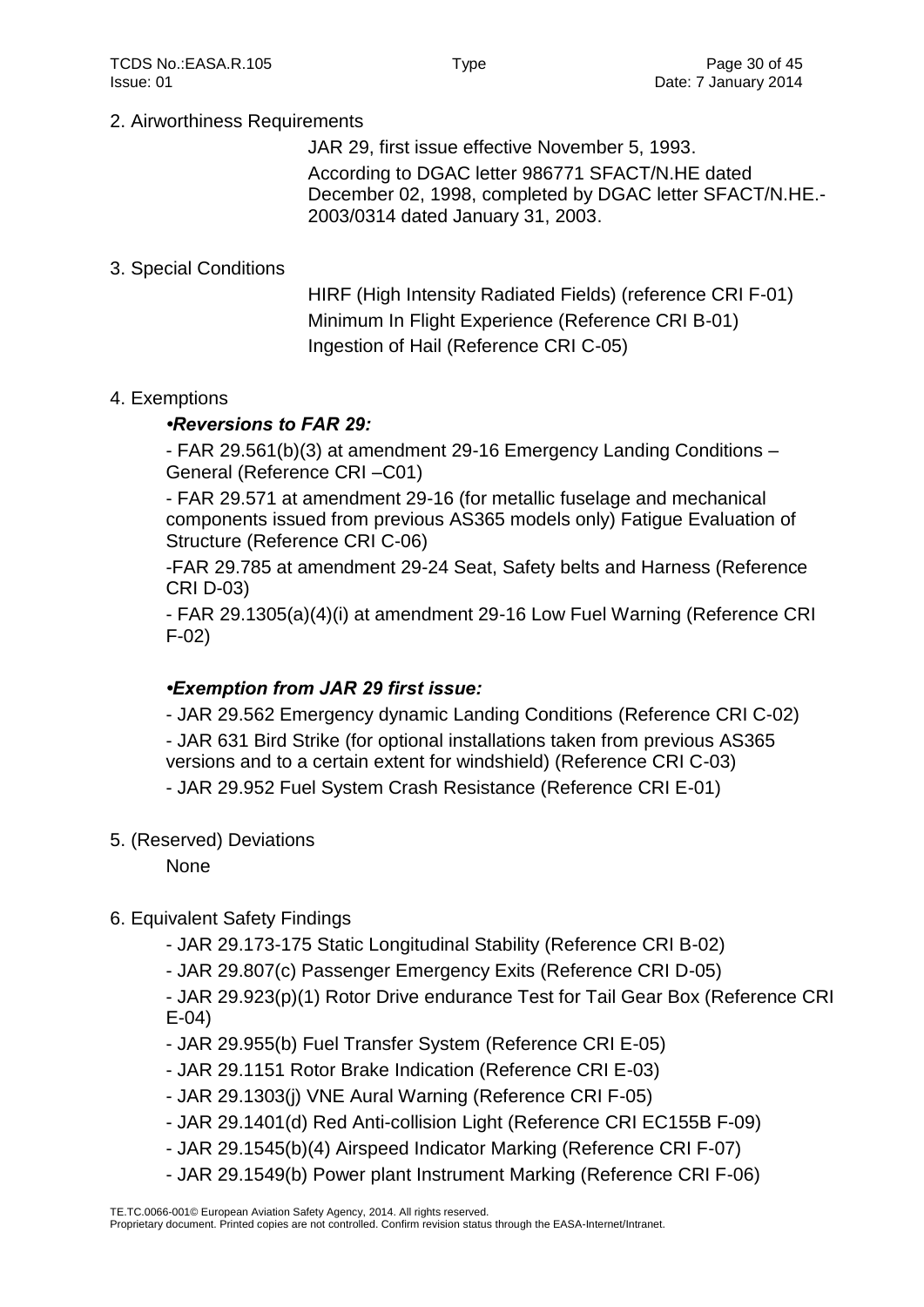- JAR 29 Appendix B § IV for Speed Stability (Reference CRI B-03)

7. Environmental Protection Requirements

Noise French "Arrêté" of February 19, 1987 Fuel Discharge ICAO recommendations for discharging fuel annexe 16, volume 2, 2nd

# <span id="page-30-0"></span>**III. Technical Characteristics and Operational Limitations**

|           | 1. Type Design Definition                        | According to EUROCOPTER document 365A04.6060                                     |
|-----------|--------------------------------------------------|----------------------------------------------------------------------------------|
|           | 2. Description                                   | According to EUROCOPTER document 365A04.6000                                     |
|           | 3. Equipment                                     | According to EUROCOPTER document 365A04.6422                                     |
|           | 4. Dimensions                                    |                                                                                  |
|           | 4.1 Fuselage                                     | Width 3.48 m (11.42 ft)<br>Height 4.35 m (14.27 ft)<br>Length 12.71 m (41.70 ft) |
|           | 4.2 Main Rotor                                   | Diameter 12.60 m (41.34 ft)                                                      |
|           | 4.3 Tail Rotor                                   | Diameter 1.10 m (3.61 ft)                                                        |
| 5. Engine |                                                  |                                                                                  |
|           | 5.1 Model                                        |                                                                                  |
|           |                                                  | 2 TURBOMECA - ARRIEL 2C1 turboshaft engines                                      |
|           | 5.2 Type Certificate                             | See engine TCDS E.001                                                            |
|           | 5.3 Limitations<br>5.3.1 Installed Engine Limits |                                                                                  |
|           |                                                  | refer to approved Flight Manual                                                  |
|           |                                                  | 5.3.2 Transmission Torque Limits<br>refer to approved Flight Manual              |
|           |                                                  |                                                                                  |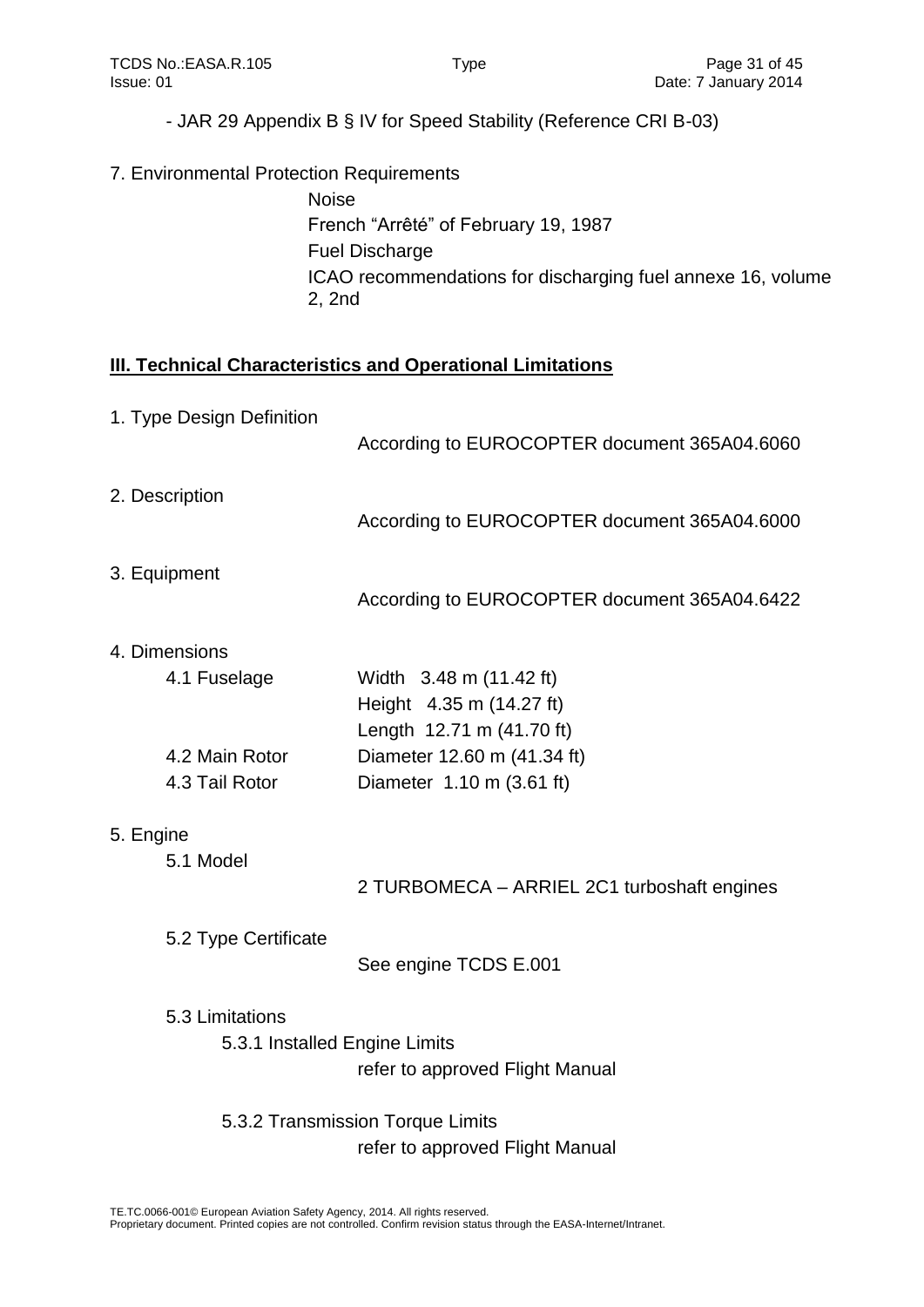| TCDS No.:EASA.R.105<br>Issue: 01             | <b>Type</b>                                                       |                                                 | Page 32 of 45<br>Date: 7 January 2014                 |
|----------------------------------------------|-------------------------------------------------------------------|-------------------------------------------------|-------------------------------------------------------|
| 6. Fluids (Fuel/ Oil/ Additives)<br>6.1 Fuel |                                                                   |                                                 |                                                       |
|                                              |                                                                   | as approved in the Flight Manual                |                                                       |
| 6.2 Oil                                      |                                                                   | as approved in the Flight Manual                |                                                       |
| 6.3 Additives                                |                                                                   | as approved in the Flight Manual                |                                                       |
| 7. Fluid capacities<br>7.1 Fuel              |                                                                   |                                                 |                                                       |
|                                              | <b>Usable</b><br>Unusable<br>Total                                | 1256,5   (332 US gals)<br>23,51<br>$+$<br>12801 | <u>(4 US gals)</u><br>$(336$ US gals)                 |
| 7.2 Oil                                      |                                                                   |                                                 |                                                       |
|                                              | Power plant<br><b>MGB</b><br>9 <sub>1</sub><br><b>TGB</b><br>0.51 | $2 \times .6,21$<br>(max. level)                | (normal level)<br>(max. level)                        |
| 7.3 Coolant system capacity                  |                                                                   |                                                 |                                                       |
|                                              | RH system:<br>LH system:                                          | 5.51<br>6.51                                    |                                                       |
| 8. Air Speeds Limits                         |                                                                   |                                                 |                                                       |
|                                              | Vne Power on                                                      | 324 km/h (175 kt)                               | Decrease function of altitude: Refer to Flight Manual |
|                                              | Vne Power off                                                     | 250 km/h (135 kt) at 0 m                        | Decrease function of altitude: Refer to Flight Manual |
| 9. Rotor Speed Limits                        |                                                                   |                                                 |                                                       |
| Power on                                     | Governed speed                                                    | 342 to 350 rpm                                  |                                                       |
| Power off                                    | Max. transient<br>Maximum<br>Minimum<br>Min transient             | 390 rpm<br>375 rpm<br>316 rpm<br>295 rpm        |                                                       |

TE.TC.0066-001© European Aviation Safety Agency, 2014. All rights reserved. Proprietary document. Printed copies are not controlled. Confirm revision status through the EASA-Internet/Intranet.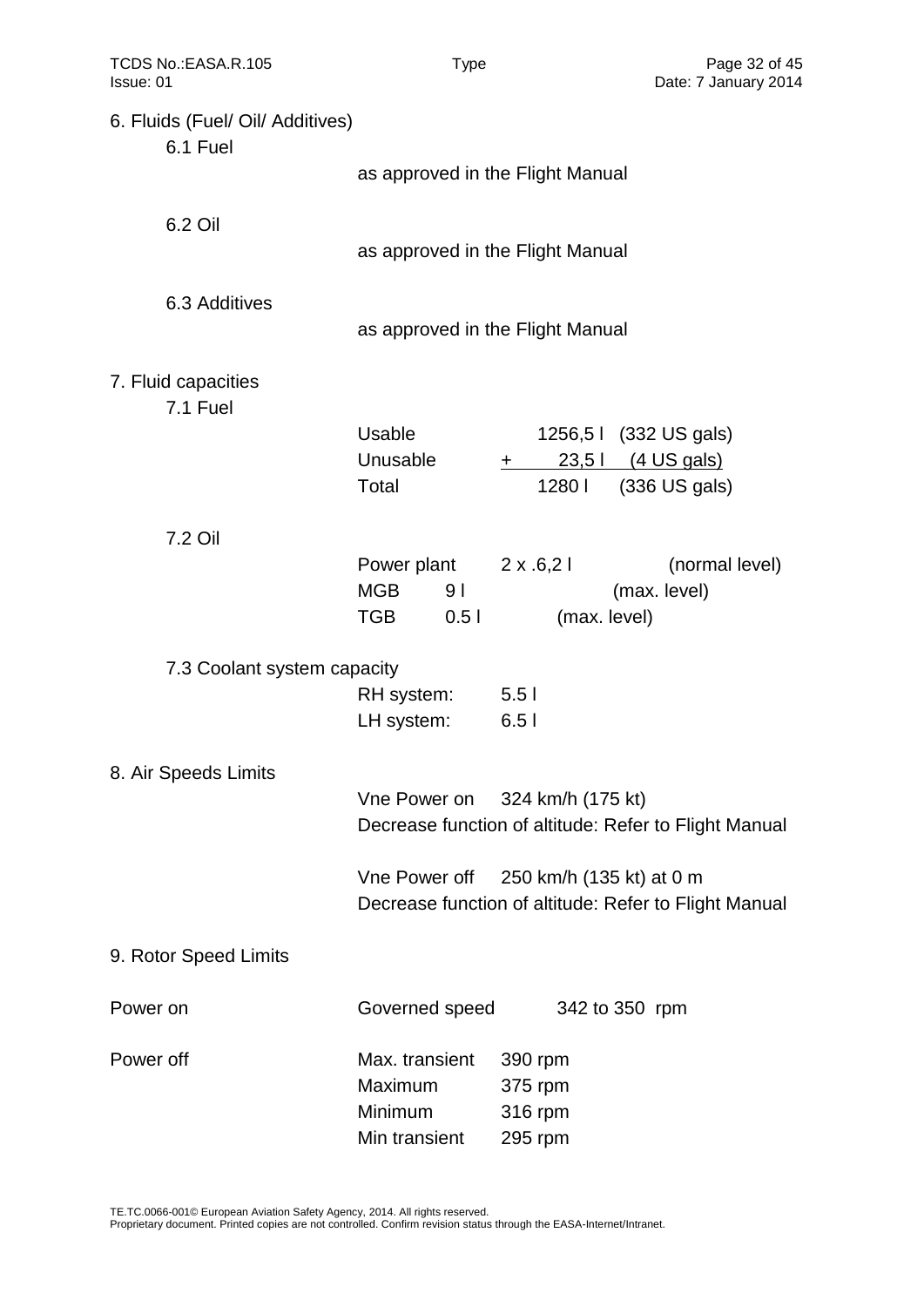|  |  | 10. Maximum Operating Altitude and Temperature |
|--|--|------------------------------------------------|
|--|--|------------------------------------------------|

10.1 Altitude

| Flight               | Hp = 3965 m $(13000 \text{ ft})$ |
|----------------------|----------------------------------|
| Take-off and landing | Hp = $2591 \text{ m}$ (8500 ft)  |

### 10.2 Temperature

 $-15^{\circ}$ C < OAT <  $+40^{\circ}$ C -40°C < OAT < +40°C providing the installation of EUROCOPTER modification n° 62C17, 67B62, 39C30, 39C37, 22B55, 29B62, 29B64 and 11B62

#### 11. Operating Limitations

Day/night VFR, IFR, Category B, Category A (see Note 5)

#### 12. Maximum Weight

```
4800 kg (10582 lb)
```

| 13. Centre of Gravity Range |  |
|-----------------------------|--|
| Longitudinal                |  |
|                             |  |
| Lateral                     |  |

| Longitudinal | <b>Forward limit</b> | 3.80 m      |
|--------------|----------------------|-------------|
|              | <b>Rear limit</b>    | 4.07 m      |
| Lateral      | R.H.                 | $0.05 \; m$ |
|              | LH.                  | $0.05 \; m$ |

#### 14. Datum

| Longitudinal | 4 m forward of main rotor centreline |
|--------------|--------------------------------------|
| Lateral      | aircraft symmetry plane              |

#### 15. Levelling Means

Three levelling blocks on transmission deck

16. Minimum Flight Crew

#### 1 pilot on RH seat

17. Maximum Passenger Seating Capacity

15 (including pilot seats)

18. Passenger Emergency Exit

Refer to approved Flight Manual

19. Maximum Baggage/ Cargo Loads

Maximum load 300 kg Distributed maximum load 295 kg/m<sup>2</sup>

TE.TC.0066-001© European Aviation Safety Agency, 2014. All rights reserved.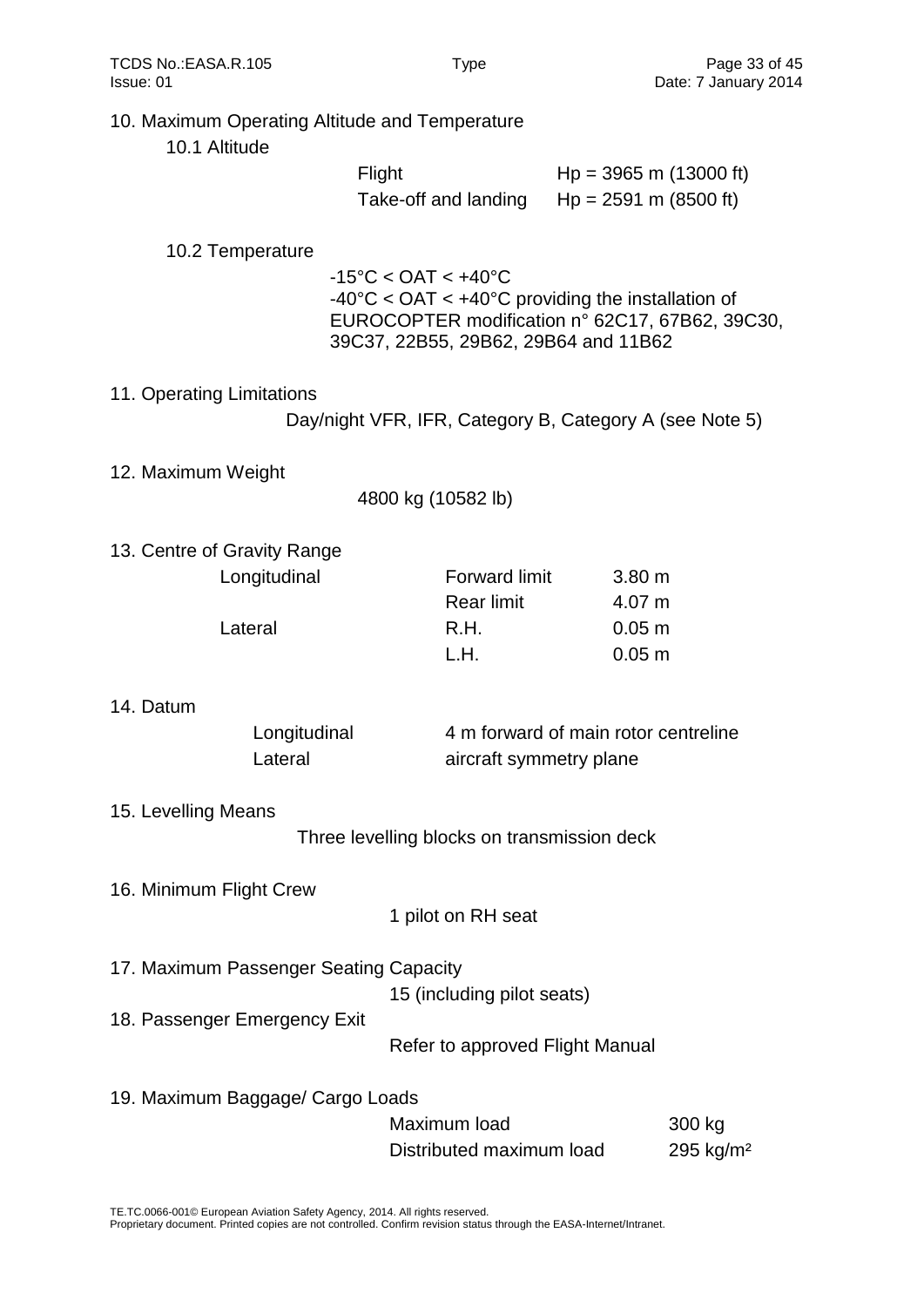| TCDS No.:EASA.R.105<br>Issue: 01 | <b>Type</b>                                                     | Page 34 of 45<br>Date: 7 January 2014 |
|----------------------------------|-----------------------------------------------------------------|---------------------------------------|
| 20. Rotor Blade control movement |                                                                 |                                       |
|                                  | For rigging information, refer to Maintenance Manual            |                                       |
| <b>21. APU</b>                   |                                                                 |                                       |
|                                  | N/A                                                             |                                       |
| 22. Life-limited parts           |                                                                 |                                       |
|                                  | Refer to approved ALS chapter of the MSM                        |                                       |
| 23. Wheels and Tyres             |                                                                 |                                       |
|                                  | Main Landing gear                                               |                                       |
|                                  | Wheel ERAM 20475                                                |                                       |
|                                  | Tyre Dunlop UK or GOODYEAR 380*150.6, tyre<br>pressure 8.5 bars |                                       |
|                                  | Auxiliary landing gear                                          |                                       |
|                                  | Wheel ERAM 18755                                                |                                       |
|                                  | Tyres Dunlop UK or GOODYEAR 330*130, tyre<br>pressure 5.5 bars  |                                       |

#### <span id="page-33-0"></span>**IV. Operating and Service Instructions**

1. Flight Manual

EC155B Flight Manual, normal revision RN0, 98-37 approved by DGAC on December 4, 1998 or subsequent DGAC or EASA approved issues

#### 2. Maintenance Manual

EC155B Master Servicing Manual Chapter 04 "Airworthiness Limitations" approved on December 09, 1998 or later DGAC or EASA approved revisions.

EC155B Aircraft Maintenance Manual

- 3. Structural Repair Manual EC155B Structural Repair Manual
- 4. Weight and Balance Manual

EC155B Flight Manual Volume 2 section 6

5. Illustrated Parts Catalogue EC155B Illustrated Parts Catalog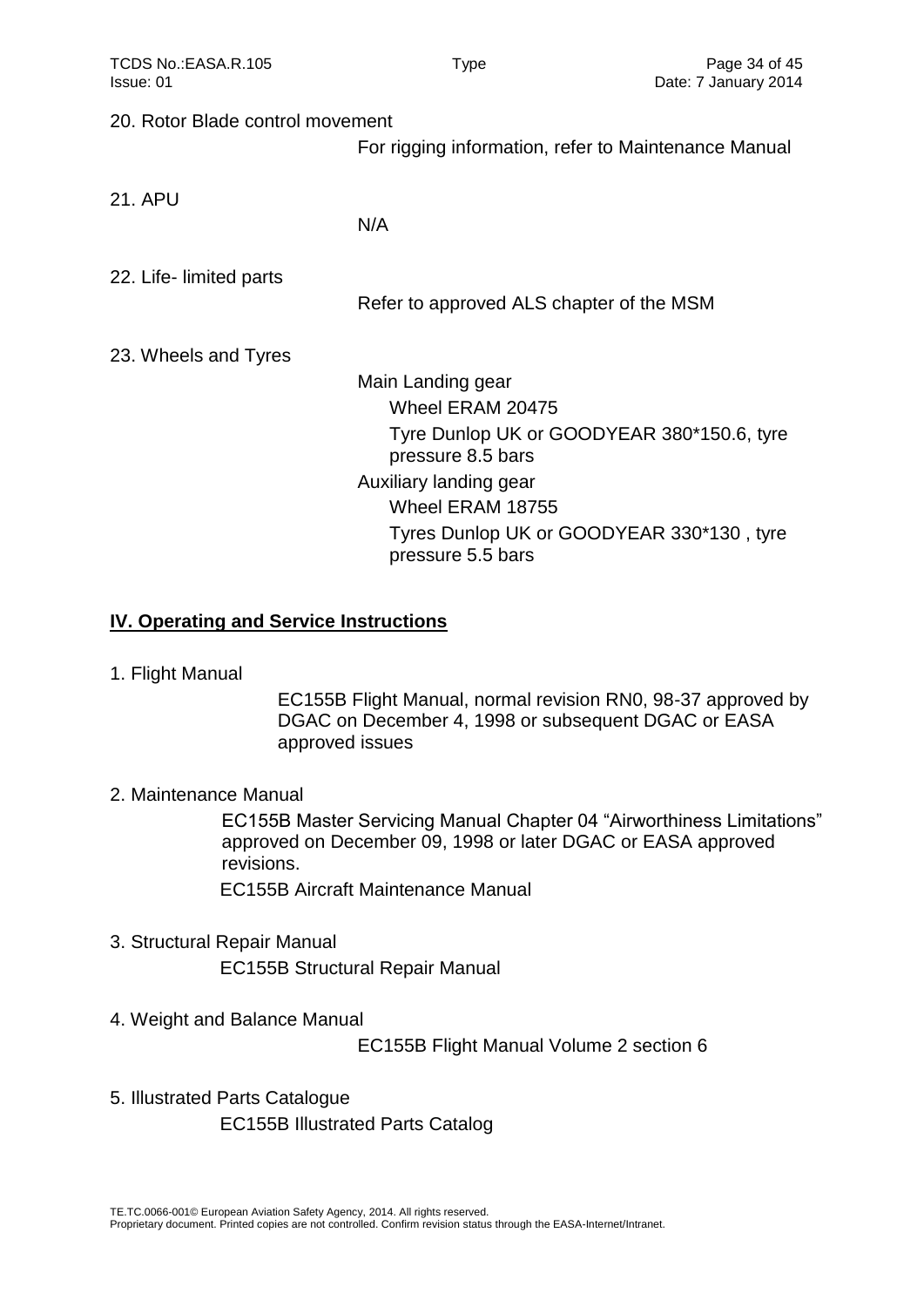6. Service Letters and Service Bulletins

As published by EUROCOPTER or AIRBUS HELICOPTERS and approved by DGAC or EASA

#### 7. Required Equipment

The basic equipment required by the applicable airworthiness regulation (refer to certification basis) must be fitted on the aircraft and safe operation

The Flight Manual must be on board.

8. Master Minimum Equipment List

EC155B MMEL, normal revision RN0, 09-43 approved by EASA or subsequent EASA approved issues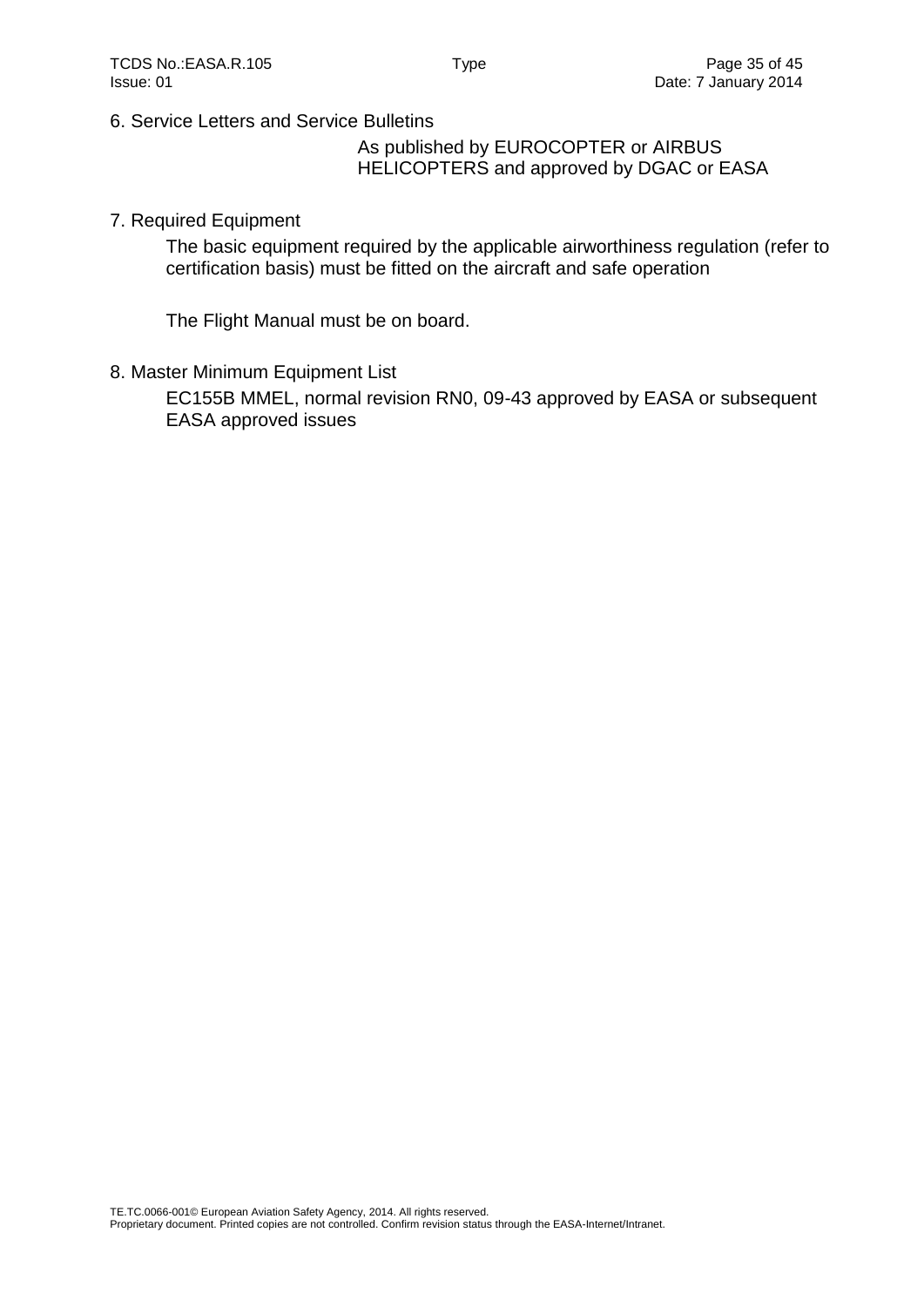# <span id="page-35-0"></span>**V. Notes**

- 1. The weight and C.G. breakdown including the list of equipment items incorporated in the approved empty weight and the loading instruction shall be on board the helicopter at the time when the individual Certificate or Airworthiness is delivered and, then, at any time. To obtain as precise as possible weight and C.G. data, the helicopter shall stay on jacks as fitted at the jacking points rather than on its landing gear. Where modifications are introduced in the helicopter weight and C.G., the Flight Manual instructions shall be referred to.
- 2. The EC155B Master Servicing Manual has been deemed acceptable by the DGAC to perform proper maintenance on the helicopters. EC155B MSM Chapter 04 "Airworthiness Limitations" covers the instructions that must be complied with.
- 3. Production conditions: - Production agreement JAR 21 n°F.G.003 granted on December 22, 1997 to EUROCOPTER.
- 4. Certification conditions: - Design approval n° F.JA.01 granted on July 20, 1998 to EUROCOPTER (formerly granted on September 12, 1996 to EUROCOPTER FRANCE)
- 5. Category A operations require the following modification to be embodied: AMS N° 07-22B47 Single pilot IFR Flights require the following modifications to be embodied: AMS N° 07-39B78, 07-39B79, 07-71B85 and 07-71B91
- 6. Eligible serial numbers: 6544 and subsequent of EC 155 B version.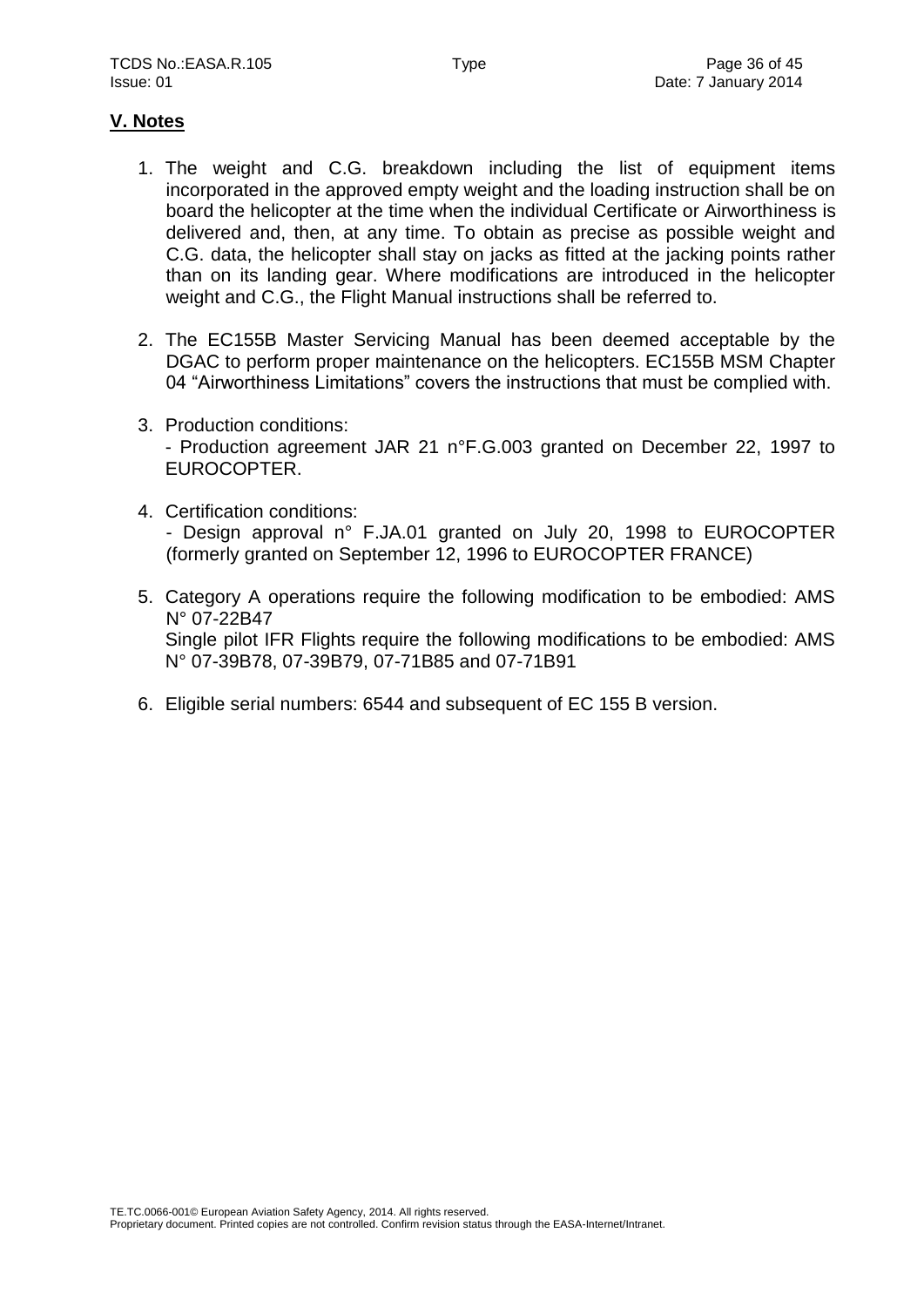#### <span id="page-36-0"></span>**SECTION 5: MODEL EC155 B1**

# <span id="page-36-1"></span>**I. General**

1. Type/ Model/ Variant 1.1 Type EC155 1.2 Model

EC155B1

1.3 Variant

N/A

2. Airworthiness Category

Large Rotorcraft, Category A and B

3. Manufacturer

before January 7, 2014 EUROCOPTER since January 7, 2014 AIRBUS **HELICOPTERS** Aéroport International Marseille-Provence 13725 MARIGNANE cedex

4. EASA Certification Application Date Note: State of Design Authority certification application date for grandfathered products 07 February 2001

5. State of Design

DGAC-FRANCE

6. State of Design Authority Type Certification Date 16 July 2002

7. EASA Type Certification Date

N/A

#### <span id="page-36-2"></span>**II. Certification Basis**

1. Reference Date for determining the applicable requirements 20 November 1997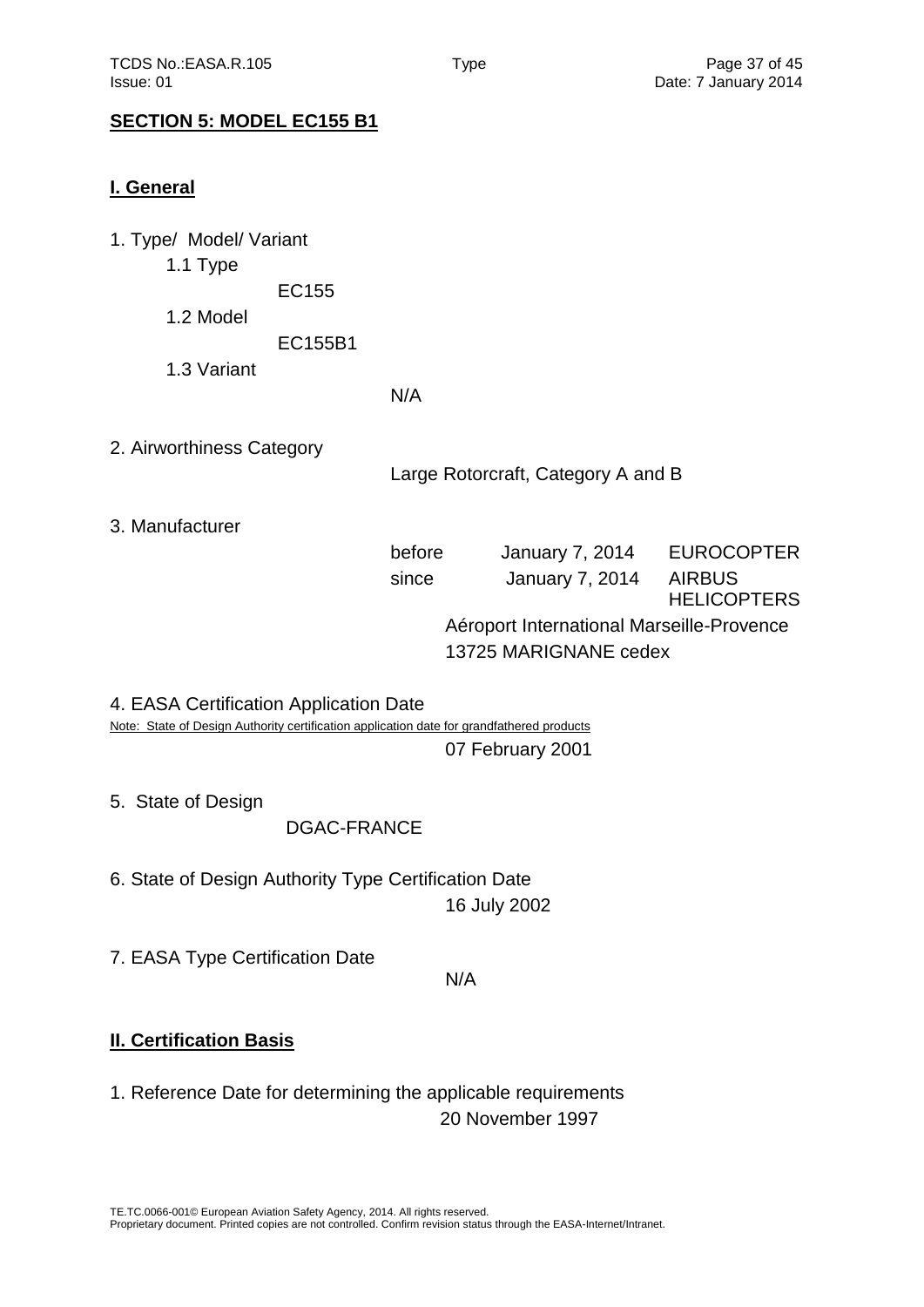# 2. Airworthiness Requirements

JAR 29, first issue effective November 5, 1993 According to DGAC letter 2002/053/SFACT/N.HE dated February 07, 2002, completed by DGAC letter SFACT/N.HE.-2003/0315 dated February 03, 2003

# 3. Special Conditions

HIRF (High Intensity Radiated Fields) (reference CRI EC155B F-01) Minimum In Flight Experience (Reference CRI EC155B1 B-01) Ingestion of Hail (Reference CRI EC155B C-05)

# 4. Exemptions

# *• Reversions to FAR 29:*

- FAR 29.561(b)(3) at amendment 29-16 Emergency Landing Conditions – General (Reference CRI EC155B –C01)

- FAR 29.571 at amendment 29-16 (for metallic fuselage and mechanical components issued from previous AS365 models only) Fatigue Evaluation of Structure (Reference CRI EC155B C-06)

-FAR 29.785 at amendment 29-24 Seat, Safety belts and Harness (Reference CRI EC155B D-03)

- FAR 29.1305(a)(4)(i) at amendment 29-16 Low Fuel Warning (Reference CRI EC155B F-02)

#### *•Exemption from JAR 29 first issue:*

- JAR 29.562 Emergency dynamic Landing Conditions (Reference CRI EC155B C-02)

- JAR 631 Bird Strike (for optional installations taken from previous AS365 versions and to a certain extent for windshield) (Reference CRI EC155B C-03) - JAR 29.952 Fuel System Crash Resistance (Reference CRI EC155B E-01)

#### 5. (Reserved) Deviations

None

# 6. Equivalent Safety Findings

- JAR 29.173-175 Static Longitudinal Stability (Reference CRI EC155B B-02)
- JAR 29.807(c) Passenger Emergency Exits (Reference CRI EC155B D-05)
- JAR 29.923(p)(1) Rotor Drive endurance Test (Reference CRI EC155B1 E-04)
- JAR 29.923 and JAR 29.927(b)(2) Rotor Drive System and Control Mechanism Tests and Additional Tests (Reference CRI EC155B1 E-01)
- JAR 29.955(b) Fuel Transfer System (Reference CRI EC155B1 E-02)
- JAR 29.1151 Rotor Brake Indication (Reference CRI EC155B E-03)
- JAR 29.1303(j) VNE Aural Warning (Reference CRI EC155B F-05)
- JAR 29.1401(d) Red Anticollision Light (Reference CRI F-09)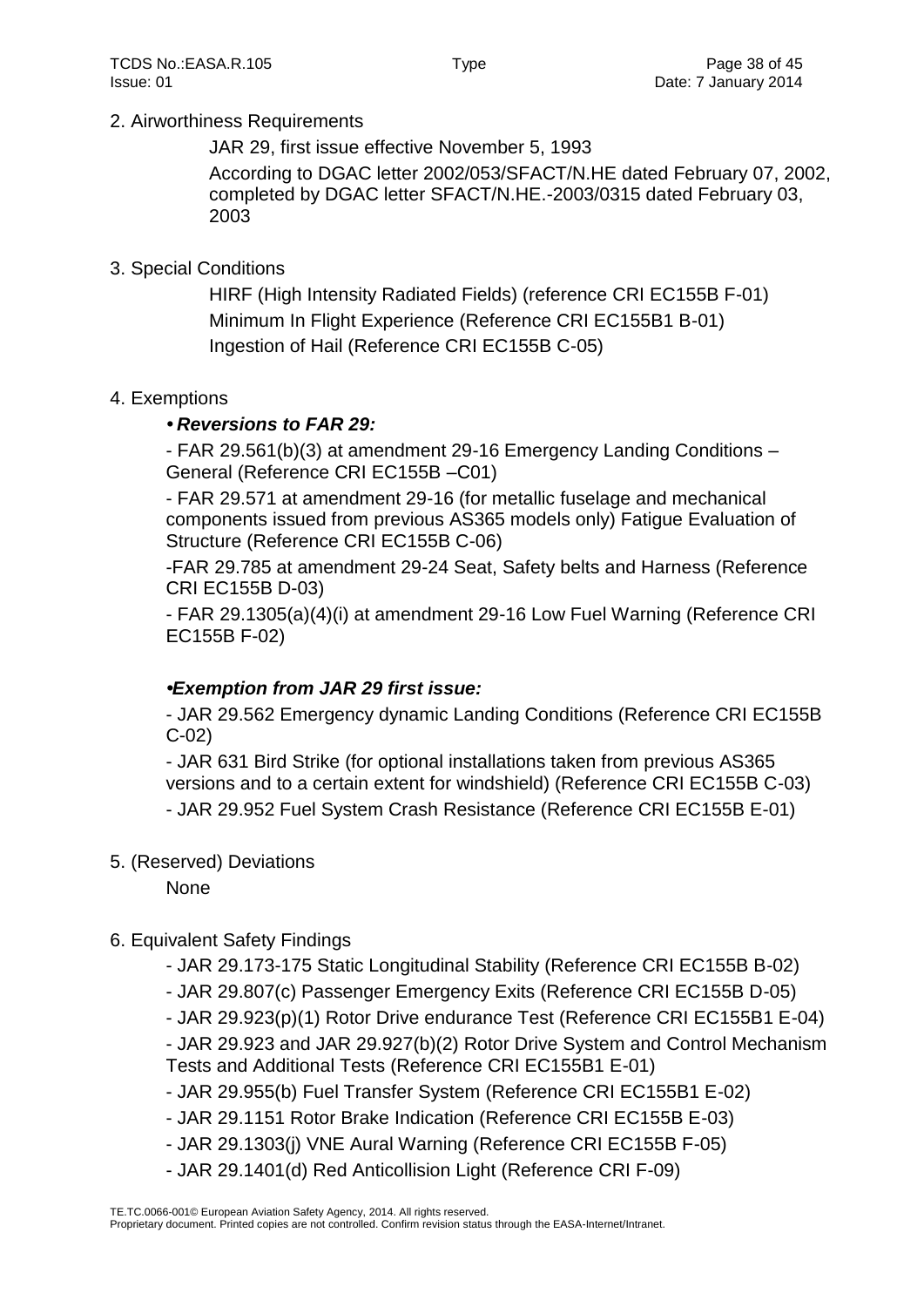- JAR 29.1545(b)(4) Airspeed Indicator Marking (Reference CRI EC155B F-07)
- JAR 29.1549(b) Power plant Instrument Marking (Reference CRI EC155B F-06)
- JAR 29 Appendix B § IV for Speed Stability (Reference CRI EC155B B-03)

7. Environmental Protection Requirements

Noise French "Arrêté" of February 19, 1987 Fuel Discharge ICAO recommendations for discharging fuel annexe 16, volume 2, 2nd

# <span id="page-38-0"></span>**III. Technical Characteristics and Operational Limitations**

|                | 1. Type Design Definition | According to EUROCOPTER document 365A04.6926 |
|----------------|---------------------------|----------------------------------------------|
| 2. Description |                           | According to EUROCOPTER document 365A04.6840 |
| 3. Equipment   |                           | According to EUROCOPTER document 365A04.6422 |
| 4. Dimensions  |                           |                                              |
|                | 4.1 Fuselage              | Width 3.48 m (11.42 ft)                      |
|                |                           | Height 4.35 m (14.27 ft)                     |
|                |                           | Length 12.71 m (41.70 ft)                    |
|                | 4.2 Main Rotor            | Diameter 12.60 m (41.34 ft)                  |
|                | 4.3 Tail Rotor            | Diameter 1.10 m (3.61 ft)                    |
| 5. Engine      |                           |                                              |
|                | 5.1 Model                 |                                              |
|                |                           | 2 TURBOMECA – ARRIEL 2C2 turboshaft engines  |
|                | 5.2 Type Certificate      |                                              |
|                |                           | See engine TCDS E.001                        |

5.3 Limitations

5.3.1 Installed Engine Limits

refer to approved Flight Manual

5.3.2 Transmission Torque Limits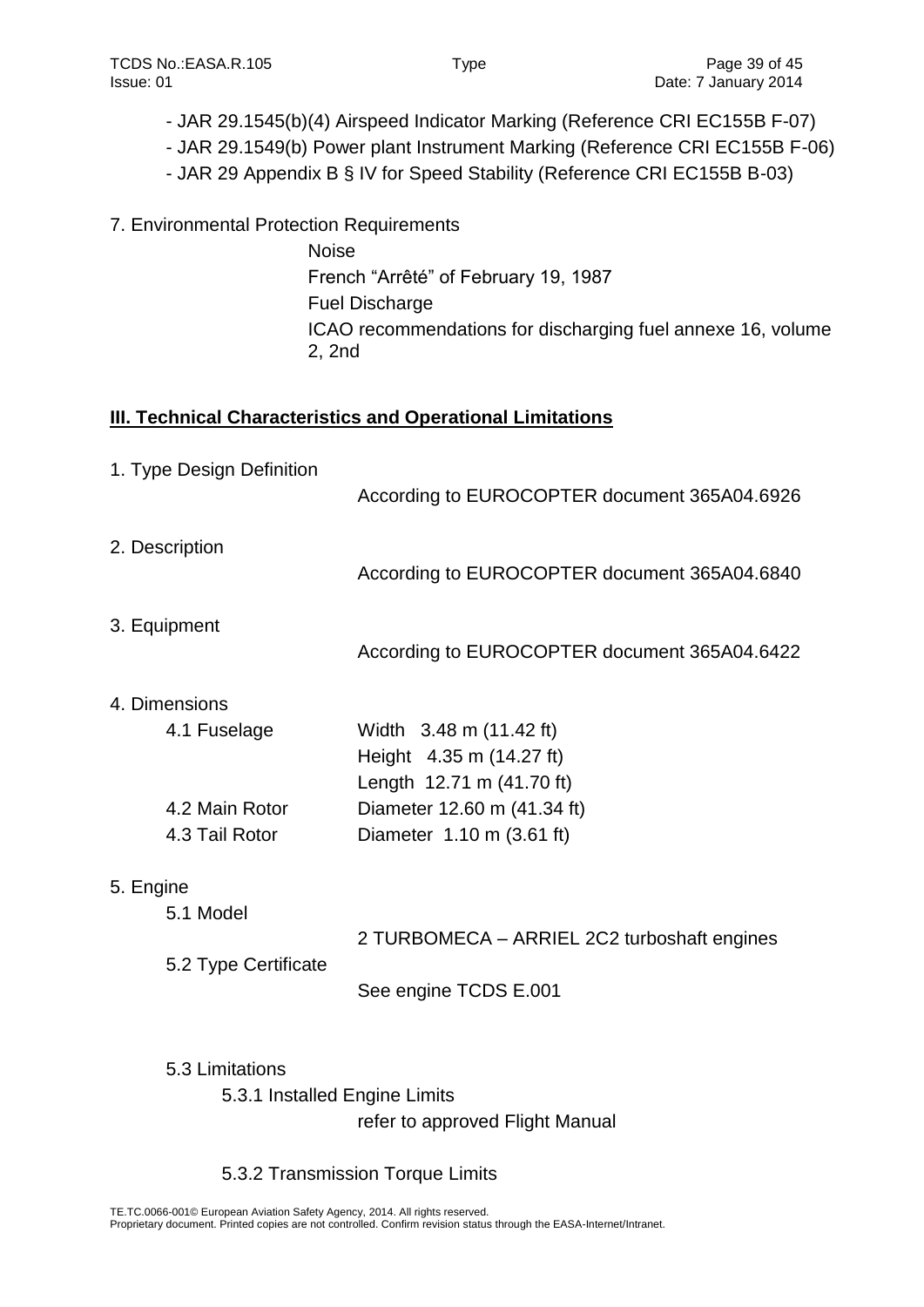| TCDS No.:EASA.R.105<br>Issue: 01             | <b>Type</b>                             |                                            |                    | Page 40 of 45<br>Date: 7 January 2014                                             |
|----------------------------------------------|-----------------------------------------|--------------------------------------------|--------------------|-----------------------------------------------------------------------------------|
|                                              | refer to approved Flight Manual         |                                            |                    |                                                                                   |
| 6. Fluids (Fuel/ Oil/ Additives)<br>6.1 Fuel |                                         |                                            |                    |                                                                                   |
|                                              | as approved in the Flight Manual        |                                            |                    |                                                                                   |
| 6.2 Oil                                      | as approved in the Flight Manual        |                                            |                    |                                                                                   |
| 6.3 Additives                                |                                         |                                            |                    |                                                                                   |
|                                              | as approved in the Flight Manual        |                                            |                    |                                                                                   |
| 7. Fluid capacities<br>7.1 Fuel              |                                         |                                            |                    |                                                                                   |
|                                              | Usable<br>Unusable<br>Total             | +                                          | 12801              | 1256,5   (332 US gals)<br>23,5   (4 US gals)<br>(336 US gals)                     |
| 7.2 Oil                                      |                                         |                                            |                    |                                                                                   |
|                                              | Power plant<br><b>MGB</b><br><b>TGB</b> | $2 \times .6,21$<br>9 <sub>1</sub><br>0.51 |                    | (normal level)<br>(max. level)<br>(max. level)                                    |
| 7.3 Coolant system capacity                  |                                         |                                            |                    |                                                                                   |
|                                              | RH system:<br>LH system:                | 5.51<br>6.51                               |                    |                                                                                   |
| 8. Air Speeds Limits                         |                                         |                                            |                    |                                                                                   |
|                                              | Vne Power on                            |                                            | 324 km/h (175 kt)  | Decrease function of altitude: Refer to Flight Manual                             |
|                                              | Vne Power off                           |                                            |                    | 250 km/h (135 kt) at 0 m<br>Decrease function of altitude: Refer to Flight Manual |
| 9. Rotor Speed Limits                        |                                         |                                            |                    |                                                                                   |
| Power on                                     | Governed speed                          |                                            |                    | 342 to 350 rpm                                                                    |
| Power off                                    | Max. transient                          |                                            | 390 rpm            |                                                                                   |
|                                              | Max steady state                        |                                            | 375 rpm            |                                                                                   |
|                                              | Minimum<br>Min transient                |                                            | 316 rpm<br>295 rpm |                                                                                   |
|                                              |                                         |                                            |                    |                                                                                   |

TE.TC.0066-001© European Aviation Safety Agency, 2014. All rights reserved.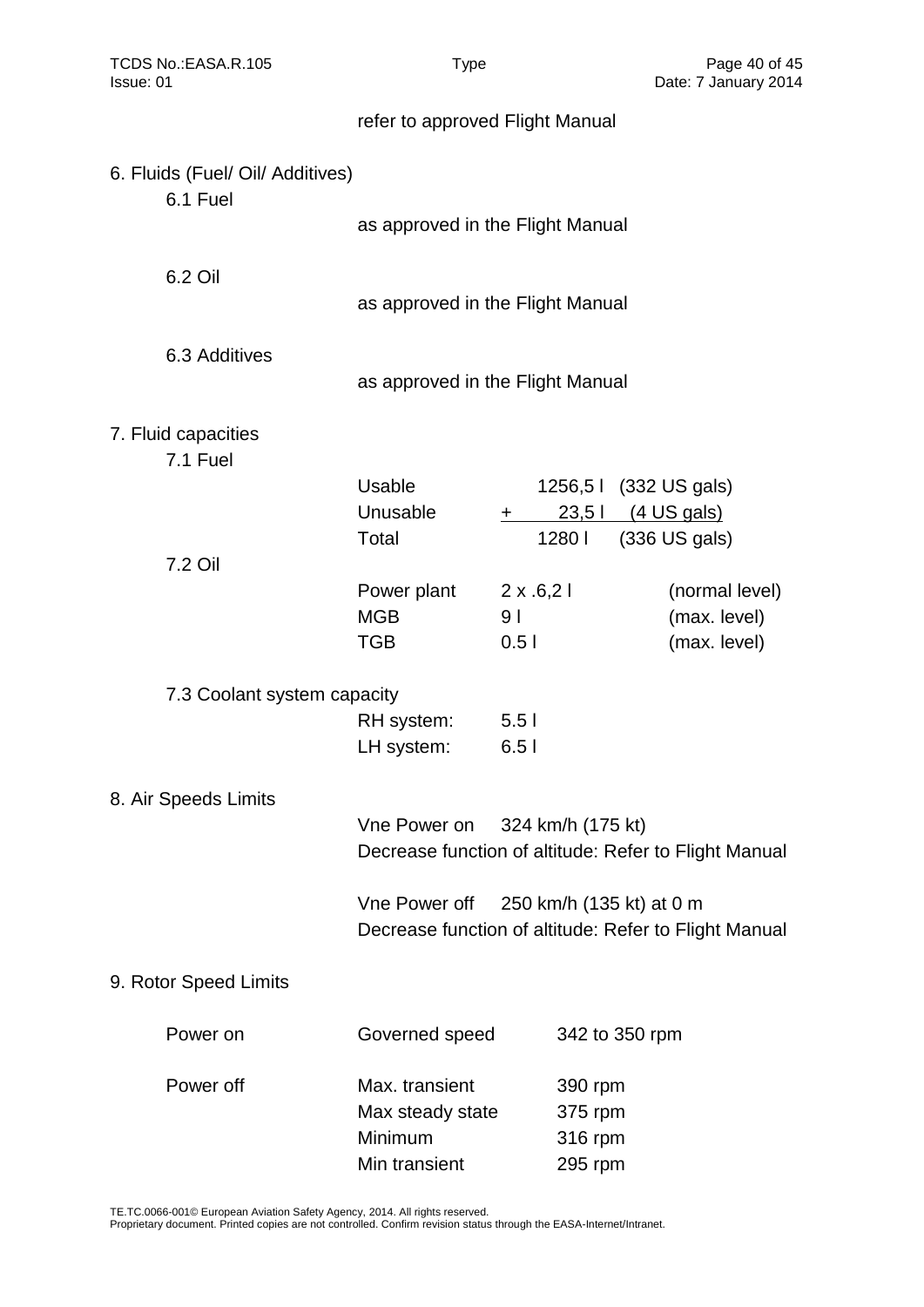| 10. Maximum Operating Altitude and Temperature<br>9.1 Altitude       |                                                                                                                                                                                                                                            |                                                                                                                          |  |
|----------------------------------------------------------------------|--------------------------------------------------------------------------------------------------------------------------------------------------------------------------------------------------------------------------------------------|--------------------------------------------------------------------------------------------------------------------------|--|
|                                                                      | Flight<br>Take-off and landing                                                                                                                                                                                                             | Hp = $4572$ m (15000 ft)<br>Hp = 3960 m $(13000 \text{ ft})$                                                             |  |
| 9.2 Temperature                                                      |                                                                                                                                                                                                                                            |                                                                                                                          |  |
|                                                                      | $-15^{\circ}$ C < OAT < $+40^{\circ}$ C<br>39C37, 22B55, 29B62, 29B64 and 11B62                                                                                                                                                            | $-40^{\circ}$ C < OAT < $+40^{\circ}$ C providing the installation of<br>EUROCOPTER modification n° 62C17, 67B62, 39C30, |  |
| 11. Operating Limitations                                            |                                                                                                                                                                                                                                            | Day/night VFR, IFR, Category B, Category A                                                                               |  |
| 12. Maximum Weight                                                   |                                                                                                                                                                                                                                            |                                                                                                                          |  |
| General                                                              | 4850 kg (10692 lb) or 4920 kg (10913 lb) for helicopters<br>equipped with EUROCOPTER modifications n° 62C17,<br>67B62, 39C30, 39C37, 22B55, 29B62, 29B64 and 11B62<br>and limited to operations at -30 $\degree$ C < OAT < +50 $\degree$ C |                                                                                                                          |  |
| Taxiing                                                              | 4950 kg (10913 lb)                                                                                                                                                                                                                         |                                                                                                                          |  |
| 13. Centre of Gravity Range                                          |                                                                                                                                                                                                                                            |                                                                                                                          |  |
| Longitudinal                                                         | Forward limit                                                                                                                                                                                                                              | 3.80 <sub>m</sub>                                                                                                        |  |
|                                                                      | <b>Rear limit</b>                                                                                                                                                                                                                          | 4.07 m                                                                                                                   |  |
| Lateral                                                              | R.H.                                                                                                                                                                                                                                       | 0.05 m                                                                                                                   |  |
|                                                                      | L.H.                                                                                                                                                                                                                                       | 0.05 m                                                                                                                   |  |
| 14. Datum                                                            |                                                                                                                                                                                                                                            |                                                                                                                          |  |
| Longitudinal<br>Lateral                                              |                                                                                                                                                                                                                                            | 4 m forward of main rotor centreline<br>aircraft symmetry plane                                                          |  |
| 15. Levelling Means<br>Three levelling blocks on transmission deck   |                                                                                                                                                                                                                                            |                                                                                                                          |  |
| 16. Minimum Flight Crew                                              | 1 pilot on RH seat                                                                                                                                                                                                                         |                                                                                                                          |  |
| 17. Maximum Passenger Seating Capacity<br>15 (including pilot seats) |                                                                                                                                                                                                                                            |                                                                                                                          |  |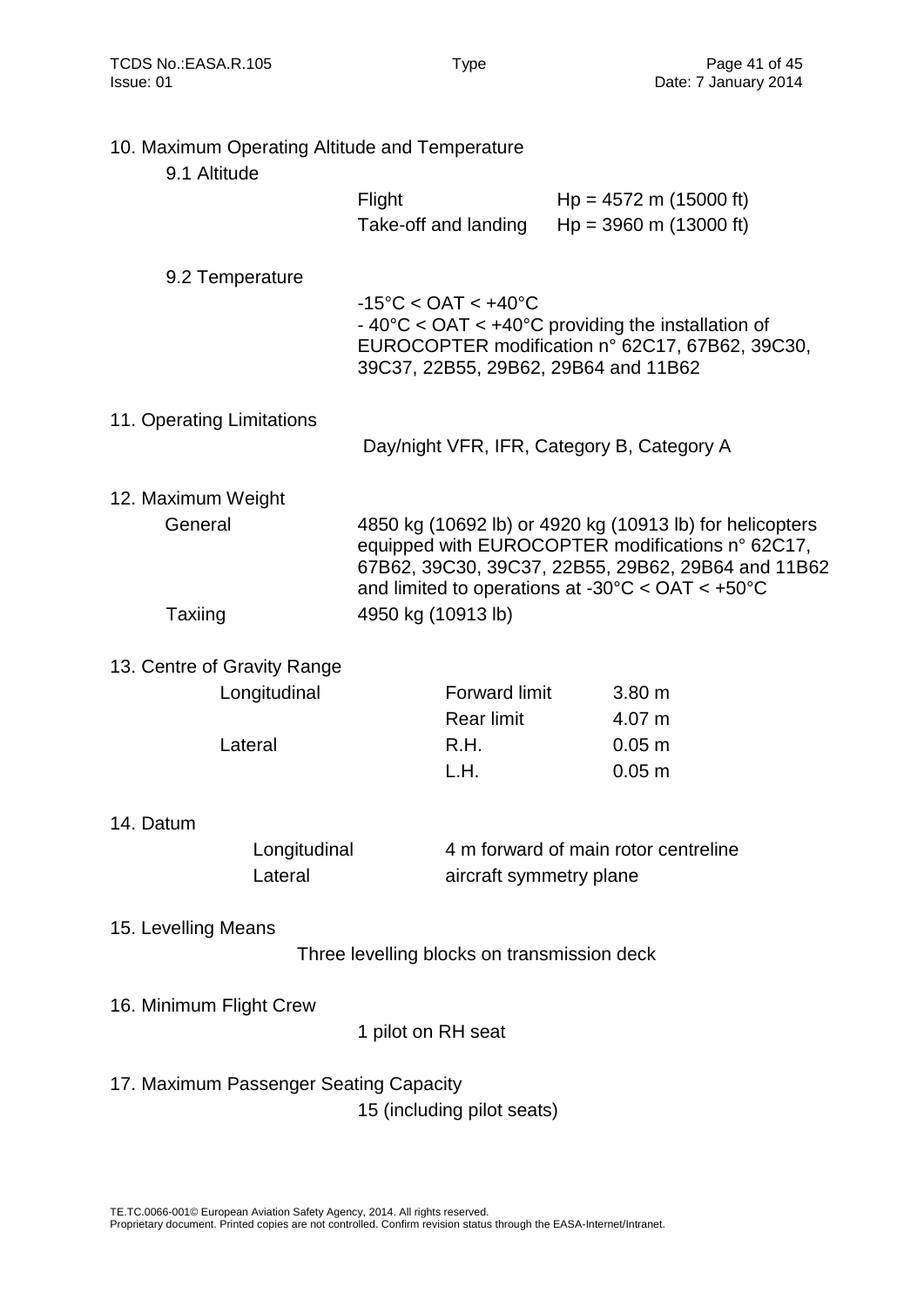| TCDS No.:EASA.R.105<br>Issue: 01 | <b>Type</b>                                                     | Page 42 of 45<br>Date: 7 January 2014 |
|----------------------------------|-----------------------------------------------------------------|---------------------------------------|
| 18. Passenger Emergency Exit     |                                                                 |                                       |
|                                  | Refer to approved Flight Manual                                 |                                       |
| 19. Maximum Baggage/ Cargo Loads |                                                                 |                                       |
|                                  | Maximum load                                                    | 300 kg                                |
|                                  | Distributed maximum load                                        | 295 kg/m <sup>2</sup>                 |
|                                  |                                                                 |                                       |
| 20. Rotor Blade control movement |                                                                 |                                       |
|                                  | For rigging information, refer to Maintenance Manual            |                                       |
| <b>21. APU</b>                   |                                                                 |                                       |
|                                  | N/A                                                             |                                       |
| 22. Life-limited parts           |                                                                 |                                       |
|                                  | Refer to approved ALS chapter of the MSM                        |                                       |
| 23. Wheels and Tyres             |                                                                 |                                       |
|                                  | Main Landing gear                                               |                                       |
|                                  | Wheel ERAM 20475                                                |                                       |
|                                  | Tyre Dunlop UK or GOODYEAR 380*150.6, tyre<br>pressure 8.5 bars |                                       |
|                                  | Auxiliary landing gear E18740                                   |                                       |
|                                  | Wheel ERAM 18755                                                |                                       |
|                                  | Tyres Dunlop UK or GOODYEAR 330*130, tyre<br>pressure 5.5 bars  |                                       |

#### <span id="page-41-0"></span>**IV. Operating and Service Instructions**

1. Flight Manual

EC155B Flight Manual, normal revision RN0, 02-20 approved by DGAC on July 31, 2002 or subsequent DGAC or EASA approved issues

#### 2. Maintenance Manual

EC155B1 Master Servicing Manual Chapter 04 "Airworthiness Limitations" approved on July 31, 2002 or later DGAC or EASA approved revisions. EC155B1 Aircraft Maintenance Manual

3. Structural Repair Manual EC155B1 Structural Repair Manual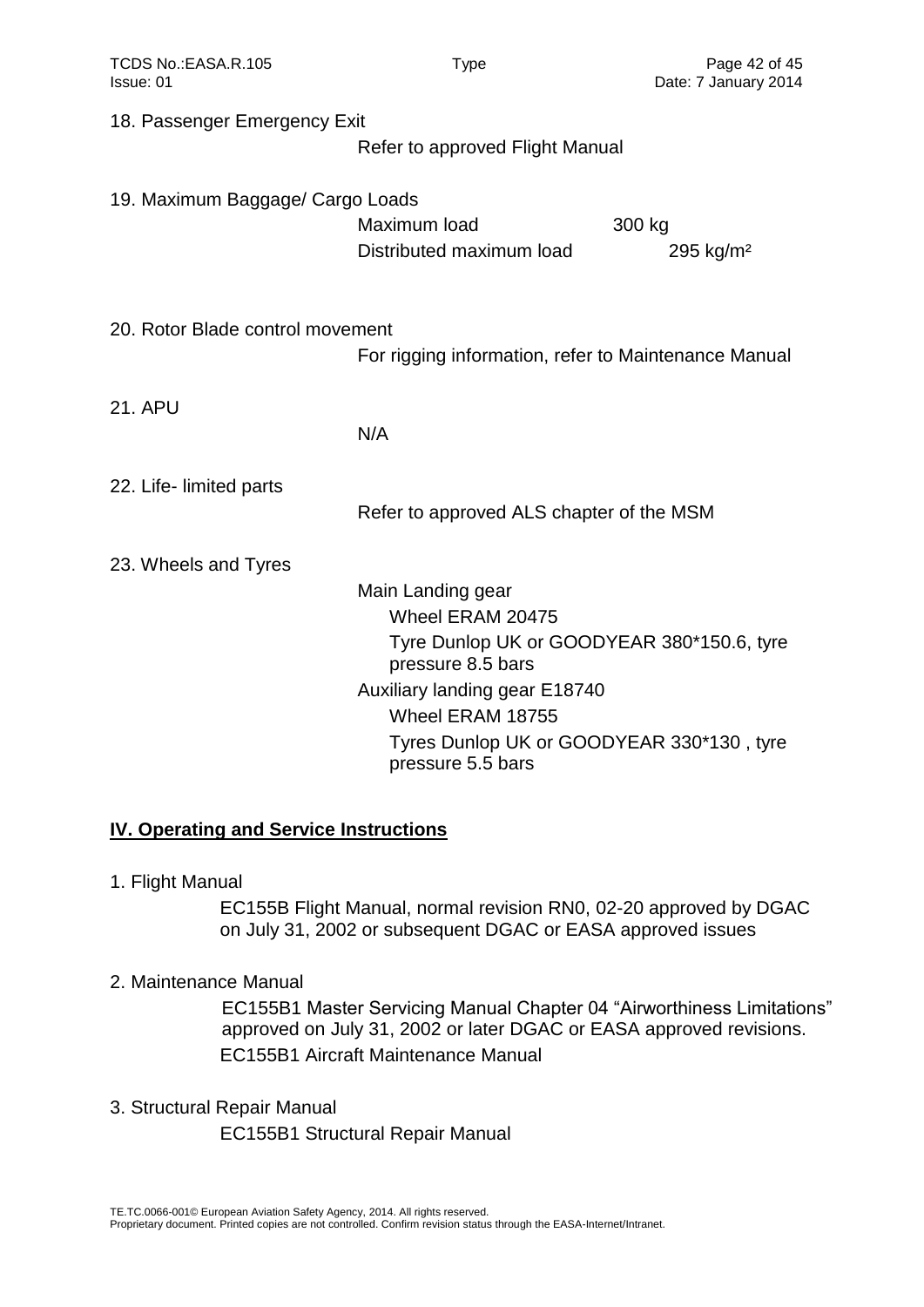- 4. Weight and Balance Manual EC155B1 Flight Manual Volume 2 section 6
- 5. Illustrated Parts Catalogue EC155B1 Illustrated Parts Catalog
- 6. Service Letters and Service Bulletins As published by EUROCOPTER or AIRBUS HELICOPTERS and approved by DGAC or EASA
- 7. Required Equipment

The basic equipment required by the applicable airworthiness regulation (refer to certification basis) must be fitted on the aircraft and safe operation.

The Flight Manual must be on board.

8. Master Minimum Equipment List

EC155B1 MMEL, normal revision RN0, 09-43 approved by EASA or subsequent EASA approved issues.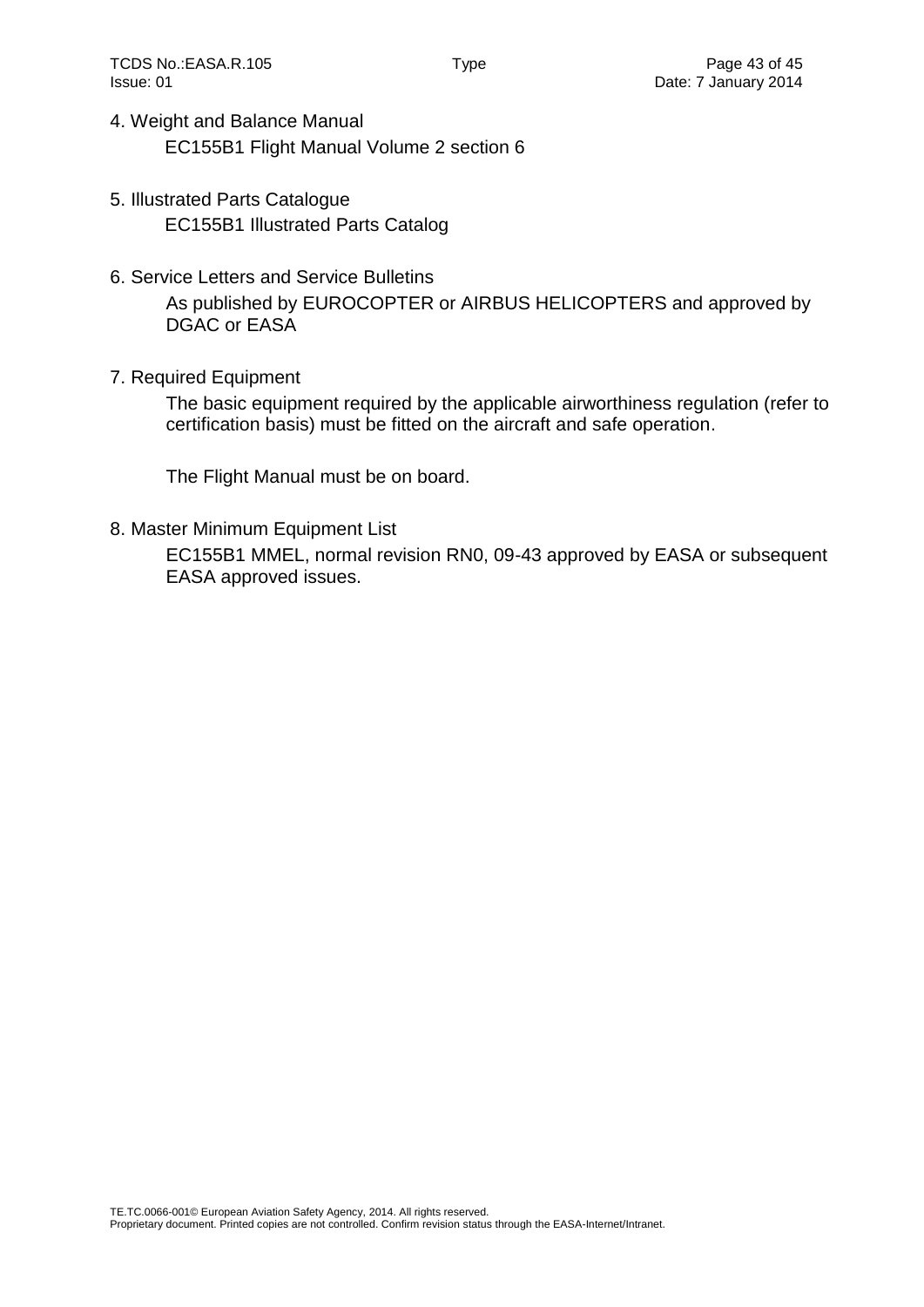# <span id="page-43-0"></span>**V. Notes**

- 1. The weight and C.G. breakdown including the list of equipment items incorporated in the approved empty weight and the loading instruction shall be on board the helicopter at the time when the individual Certificate or Airworthiness is delivered and, then, at any time. To obtain as precise as possible weight and C.G. data, the helicopter shall stay on jacks as fitted at the jacking points rather than on its landing gear. Where modifications are introduced in the helicopter weight and C.G., the Flight Manual instructions shall be referred to.
- 2. The EC155B1 Master Servicing Manual has been deemed acceptable by the DGAC to perform proper maintenance on the helicopters. EC155B1 MSM Chapter 04 "Airworthiness Limitations" covers the instructions that must be complied with.
- 3. Production conditions: - Production agreement JAR 21 n°F.G.003 granted on December 22, 1997 to EUROCOPTER.
- 4. Certification conditions: - Design approval n° F.JA.01 granted on July 20, 1998 to EUROCOPTER (formerly granted on September 12, 1996 to EUROCOPTER FRANCE)
- 5. Eligible serial numbers: 6620 and subsequent of EC 155 B1 version.